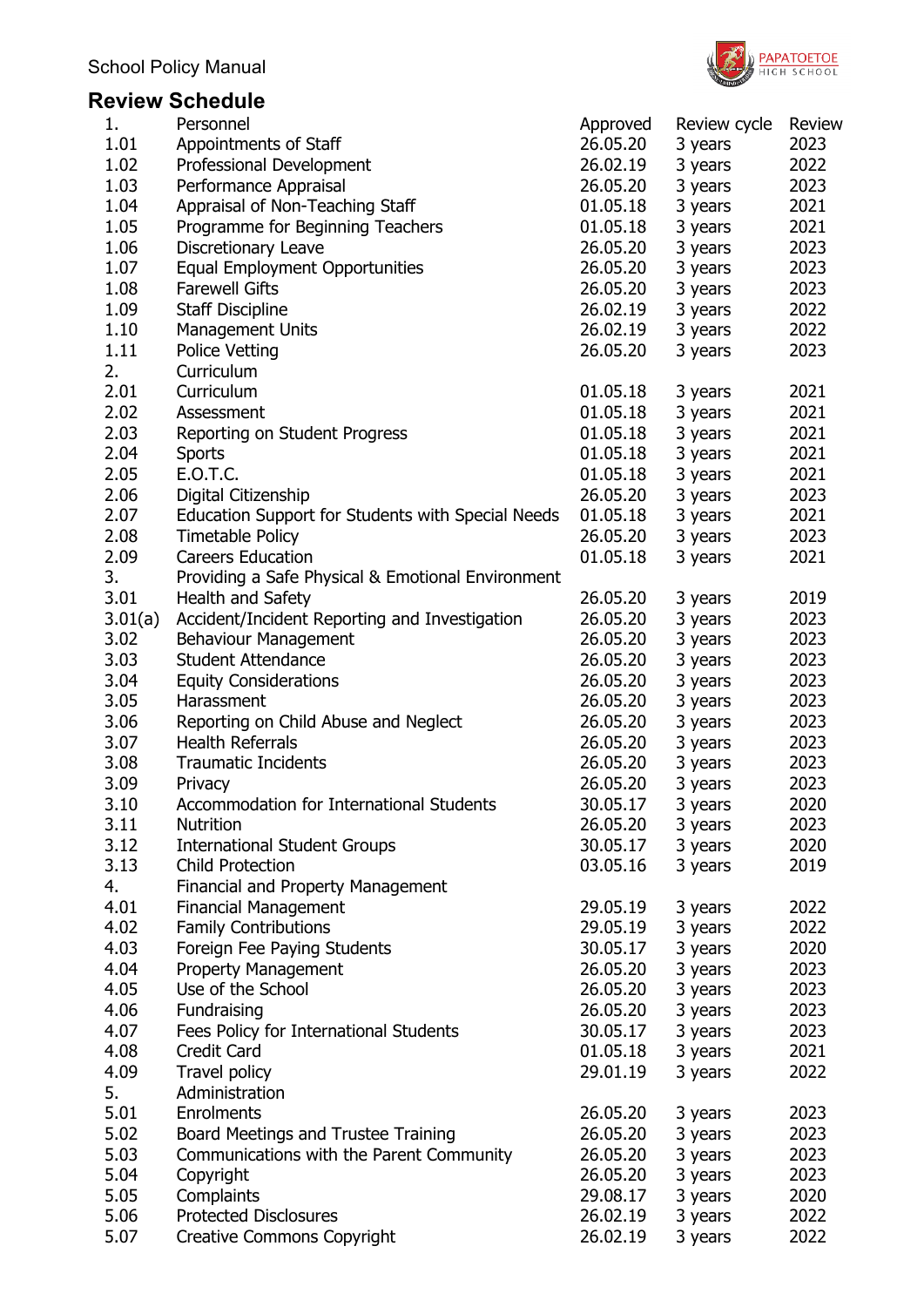# **APPOINTMENT OF STAFF**



### **RATIONALE:**

The board is committed to maintaining a full complement of competent, qualified, registered teachers supported by an effective non-teaching staff. At all times the board will act as a good employer in accordance with any legislation current at the time of appointment.

### **PURPOSES:**

- To ensure that staff appointment procedures comply with relevant legislation, are fair and respectful to all applicants.
- To ensure the school is fully staffed with competent teachers and an equally competent non-teaching staff.
- To ensure that new appointees are well informed of their conditions of service.

- 1. Authority to appoint.
	- Whereas all appointments must be ultimately approved by the board, many of the actual appointments will in fact be made by the principal acting under delegation.
	- The principal is responsible for the appointment of all teachers and non-teaching staff. A subcommittee of the board may be involved in HOD appointment.
	- The full board will take full responsibility for the appointment of the senior leadership team, including the business manager, and principal.
- 2. Responsibilities of the principal in appointing teaching staff:
	- To ensure that the numbers of teachers in the school is according to the Ministry of Education staffing formula or as otherwise approved by the board.
	- Advertise all new positions in the Education Gazette and any other publication that may be to the school's advantage.
	- To comply with employment law in the advertising and appointment process.
	- To liaise with HOD's in the appointment process of assistant teachers.
	- To inform unsuccessful candidates in writing as soon as is practical.
	- To ensure the successful candidate is adequately qualified, trained and has a current practising certificate.
	- To confirm appointments in writing including information on their tenure and conditions of employment.
	- To comply with other relevant board policies (e.g. 1.07, 1.10).
	- To report to the board on all new appointments and on the total staffing profile of the school.
- 3. Responsibilities of the principal in appointing non-teaching staff
	- To ensure that the total salary payments for non-teaching staff fall within budget limits.
	- To report to the board on the profile of the non-teaching staff of the school.
	- To advertise new positions in the relevant media and comply with relevant employment law.
	- To liaise with HOD's/personnel in charge in the appointment process.
	- To inform unsuccessful candidates in writing as soon as is practical.
	- To confirm appointments in writing including job description and job agreement that details the relevant award and conditions of employment.
	- To inform applicants offered a position of the requirement to have a police vet, organise the police vet and then confirm the appointment if satisfied with the results.

Chairperson ................. ........................... Date Approved 26 May 2020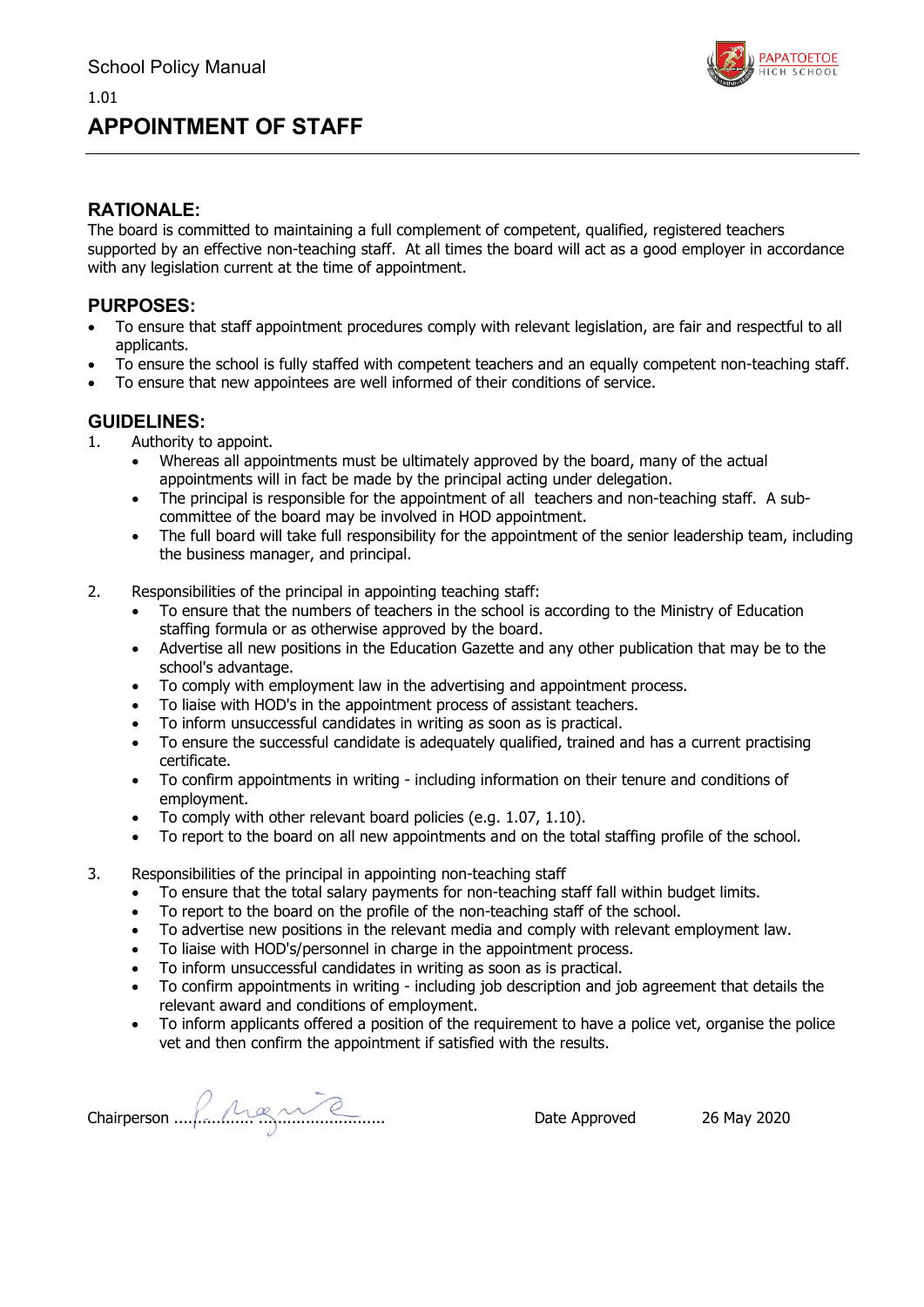

# **PROFESSIONAL LEARNING & DEVELOPMENT POLICY**

## **RATIONALE**

1.02

This professional learning/development policy is intended to ensure the establishment and maintenance of a staff learning/development programme which will meet the needs of on-going training requirements and improve the professional capabilities of all staff. The programme will have a strong focus of professional learning that is aligned to the school's strategic plan and annual targets. In line with key findings in the "Teacher Professional Learning and Development Best Evidence Synthesis", the programme will be coherent, consistent and sustained

### **PURPOSES**

- i. To produce a staff-wide learning/development programme which aligns to the school's annual plan.
- ii. To encourage and facilitate the participation of staff in professional learning/development.
- iii. To make accessible to staff, material necessary for professional learning/development, and to encourage the use of such material.

### **GUIDELINES**

- 1. All staff, teaching and non-teaching, will have professional learning/development opportunities each year.
- 2. A professional learning/development programme is developed in consultation with key staff and is aligned to the school's annual plan.
- 3. Each staff member's professional learning inquiry project will be included in their performance management appraisal documentation.
- 4. A member of the senior leadership team will have the designated responsibility of having an oversight of professional learning/development including relevant forms, reports and resources.
- 5. HOLAs have responsibility over professional learning/development for their teaching staff that is learning area based.
- 6. HOLAs have budgetary responsibility for learning area based professional learning/development.
- 7. A budget is established each year to cover school wide professional learning/development. Non-teaching staff and senior leadership team PD will also be covered within this budget.
- 8. The board may, at its discretion, approve reimbursement of a portion of the fees for individual post-graduate study. Application should be made in writing upon successful completion of the paper and must be relevant to the applicants teaching area.
- 9. Centrally funded PLD hours will be applied for as appropriate and aligned to the annual plan.

Chairperson Date Approved: 26 Feb 2019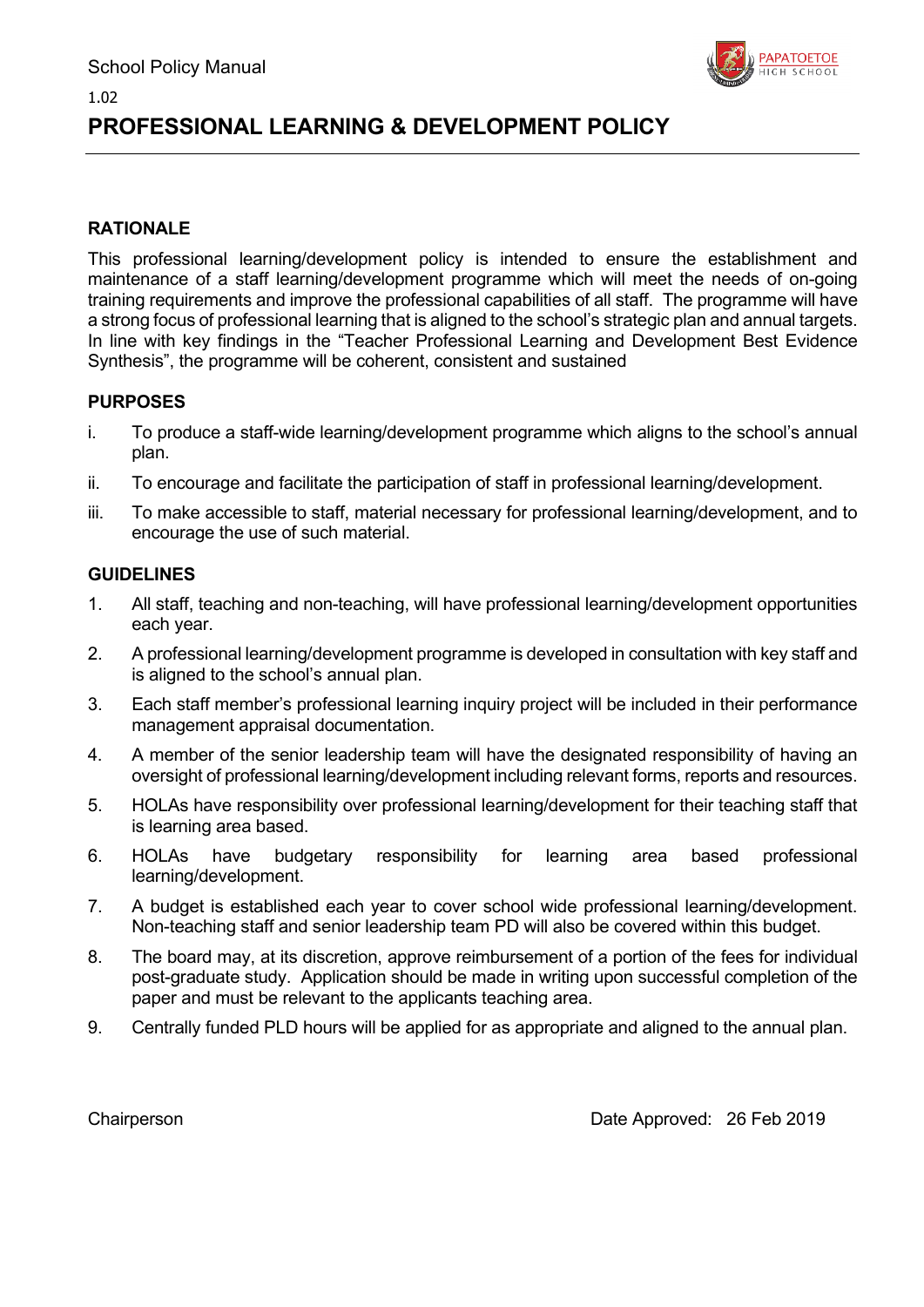

# **PERFORMANCE APPRAISAL POLICY – TEACHING STAFF**

## **RATIONALE**

Ministry of Education regulations make some form of staff appraisal mandatory in schools (ref national guidelines for performance management in schools). In addition, schools wishing to comply with New Zealand qualifications authority requirements for accreditation must operate a system of staff appraisal. This policy describes how the school meets the requirements of the ministry's guidelines for teacher appraisal as well as describing wider aspects of managing staff performance.

### **PURPOSES**

- To clarify job related expectations and provide staff with feedback about their performance as measured against the practising teacher criteria.
- To provide professional advice and guidance for all staff.
- To identify professional development needs with regard to department and school goals.

- 1. The principal is appraised by the board (refer to attached appendix for details of this process). The principal is accountable for the implementation of a staff appraisal scheme.
- 2. All staff are appraised annually by an approved line manager.
- 3. Appraisal of teaching staff is linked to our school goals.
- 4. Performance is evaluated against the expected results for key performance areas relative to the position (ie standards for the teaching profession).
- 5. Management responsibilities, that some staff have as part of their job description, will be appraised.
- 6. The appraisal process comprises an annual cycle that includes an initial meeting to confirm goals for the year, an agreed monitoring process that involves classroom visits, self-evaluation and student evaluation, and then an end of cycle formal meeting to review performance.
- 7. All professional interactions, formal and informal, may contribute to the appraisal process
- 8. Agreed appraisal reports will be filed with the principal and will be confidential to the principal, the appraiser and the staff member.
- 9. The process may identify areas of professional development for an individual teacher.
- 10. Concerns about appraisal practice may be referred to an agreed arbitrator who may be another staff member, the principal or an 'outside' consultant.
- 11. If serious concerns are raised about the competency of the teacher then the matter is referred immediately to the principal. If the principal invokes the competency provisions of the collective agreement, that process will replace the appraisal system.

Chairperson ................. ........................... Date Approved 26 May 2020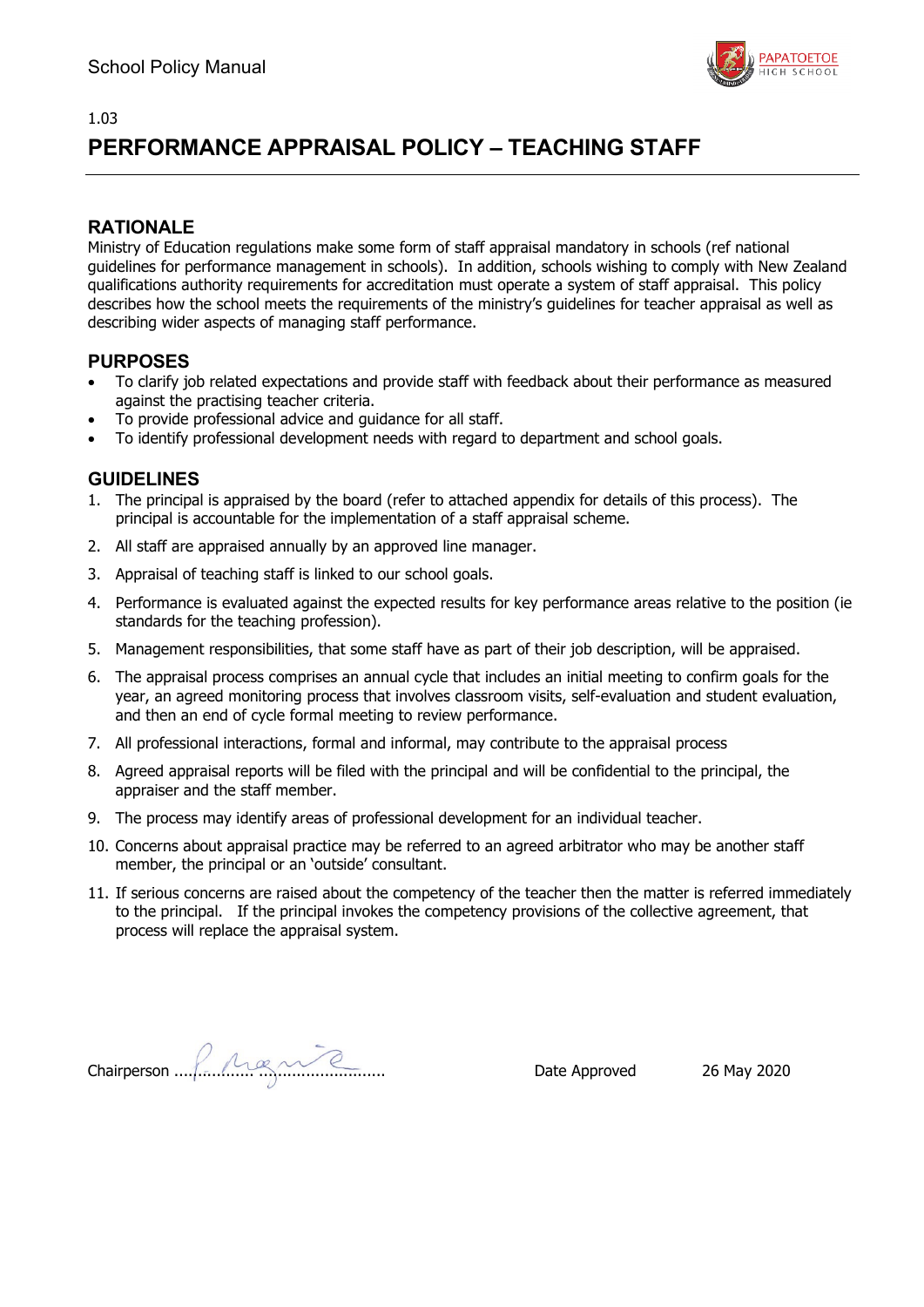

### PRINCIPAL APPRAISAL PROCESS:

The procedure for appraisal of the principal will follow the guidelines required by the Ministry of Education. It is a formative process but inclusive of measurement of performance against the professional standards for secondary principals and against the annual performance targets agreed by the board of trustees.

- 1. An external appraiser will conduct the process on behalf of the board. The appointment of the appraiser will be on an annual basis in agreement between the board and the principal.
- 2. The process will be outlined to the principal prior to the commencement of the annual cycle with evaluative indicators agreed between both parties.
- 3. Oversight of the appraisal will be the responsibility of the board chairperson and the external appraiser.
- 4. In term one the annual performance objectives will be agreed and ratified by the board. The appraisal cycle will run term 2 to term 1 each year.
- 5. The board chair will meet with the principal and the appraiser on a quarterly basis, or more often if deemed necessary, to discuss progress, provide feedback and address any issues arising as a result of performance and support the principal as required.
- 6. The appraiser will meet at least on a termly basis with the principal to monitor progress in meeting the required professional standards and the performance objectives, meetings will be arranged at mutually agreeable times.
- 7. Final data gathering is to be conducted in term four with the appraisal report, initially in draft form, going to the principal for comment and then to the board chair. The chair will meet with the principal and appraiser to discuss the report before it is finalised
- 8. Data for informing the final appraisal report may be gathered from:
	- a. The principal as a self-appraisal
	- b. Board members
	- c. Staff (both teaching and non-teaching)
	- d. Relevant documents
- 9. Any dispute arising from the final appraisal report will be in the first instance be addressed to the appraiser and if the dispute is not resolved it will be passed to the board chair. Where there remains a dispute following the latter step a mediator and/or a second appraiser may be employed to resolve the issue. The findings of any such third party will be taken as final.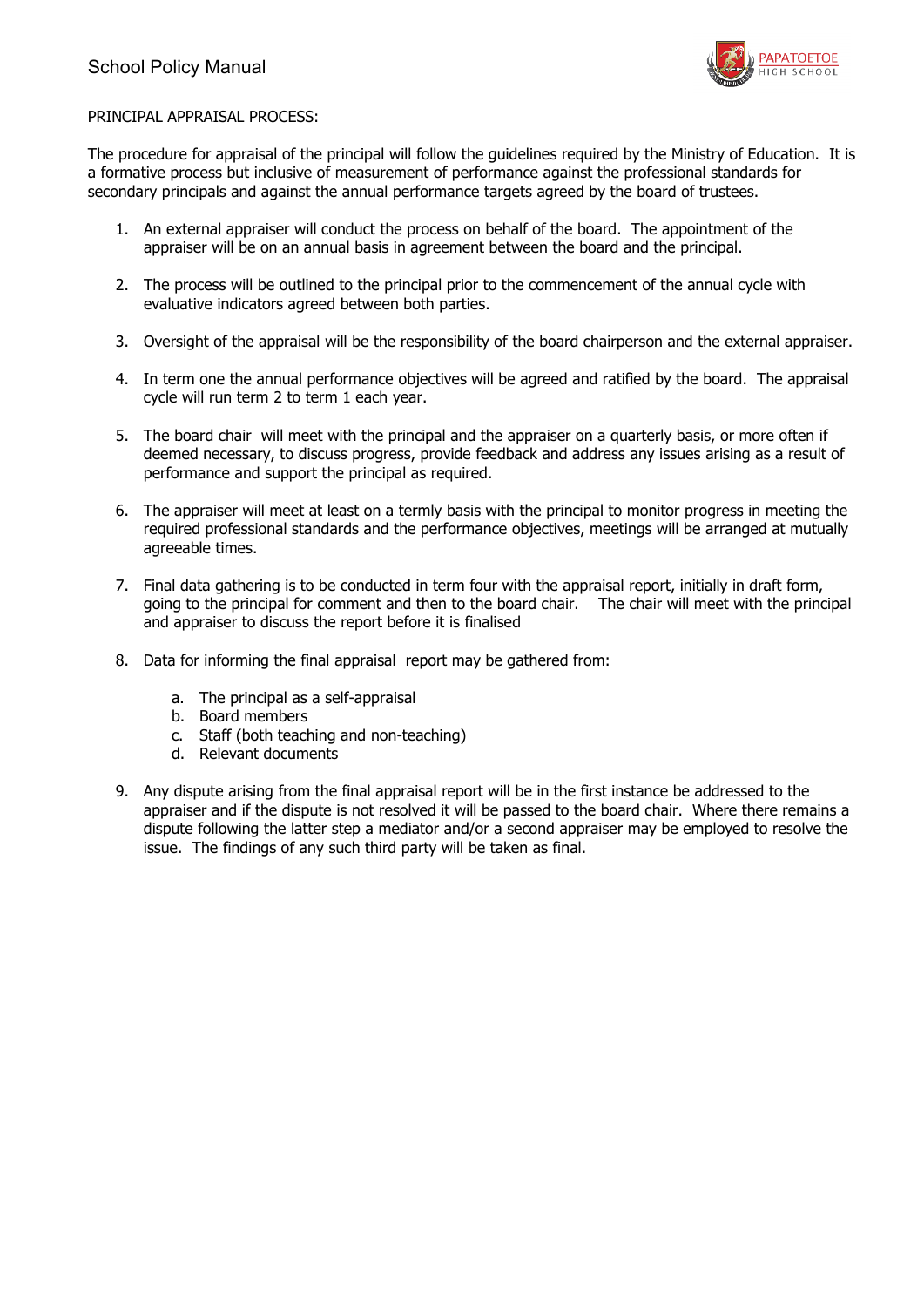

# **PERFORMANCE APPRAISAL POLICY – NON-TEACHING STAFF**

### **RATIONALE**

1.04

The school employs a significant number of non-teaching staff and wants to ensure that these staff members are performing to a satisfactory level and are well-supported through suitable training programmes.

### **PURPOSES**

- (i) To identify key performance areas for non-teaching staff (job description).
- (ii) To identify training needs.
- (iii) To provide suitable training.
- (iv) To affirm good performance.

### **GUIDELINES**

- 1. All non-teaching staff have a job description that describes key tasks and expected performance.
- 2. Non-teaching staff members are aligned to a line manager that they report to for appraisal purposes.
- 3. Not all non-teaching staff will be subject to an appraisal cycle.
- 4. The appraisal process follows an annual cycle and involves:
	- i Self-identification of training and development needs
	- ii Initial meeting to discuss training and development needs
	- iii Training as appropriate/required
	- iv Final interview to discuss training and overall performance.
	- v Report written.
- 5. Agreed final reports will be confidential to the principal, employee and line manager and will be filed with the principal.
- 6. The cost of training will be provided by the school, with the requirement that the appropriate form is completed and approval is given by the deputy principal i/c prior to going on the training course. Fees for tertiary courses will not generally be paid by the school.
- 7. Concerns about the appraisal process may be referred to an approved arbitrator.

Chairperson **Chairperson** Chairperson **Date Approved: 1 May 2018**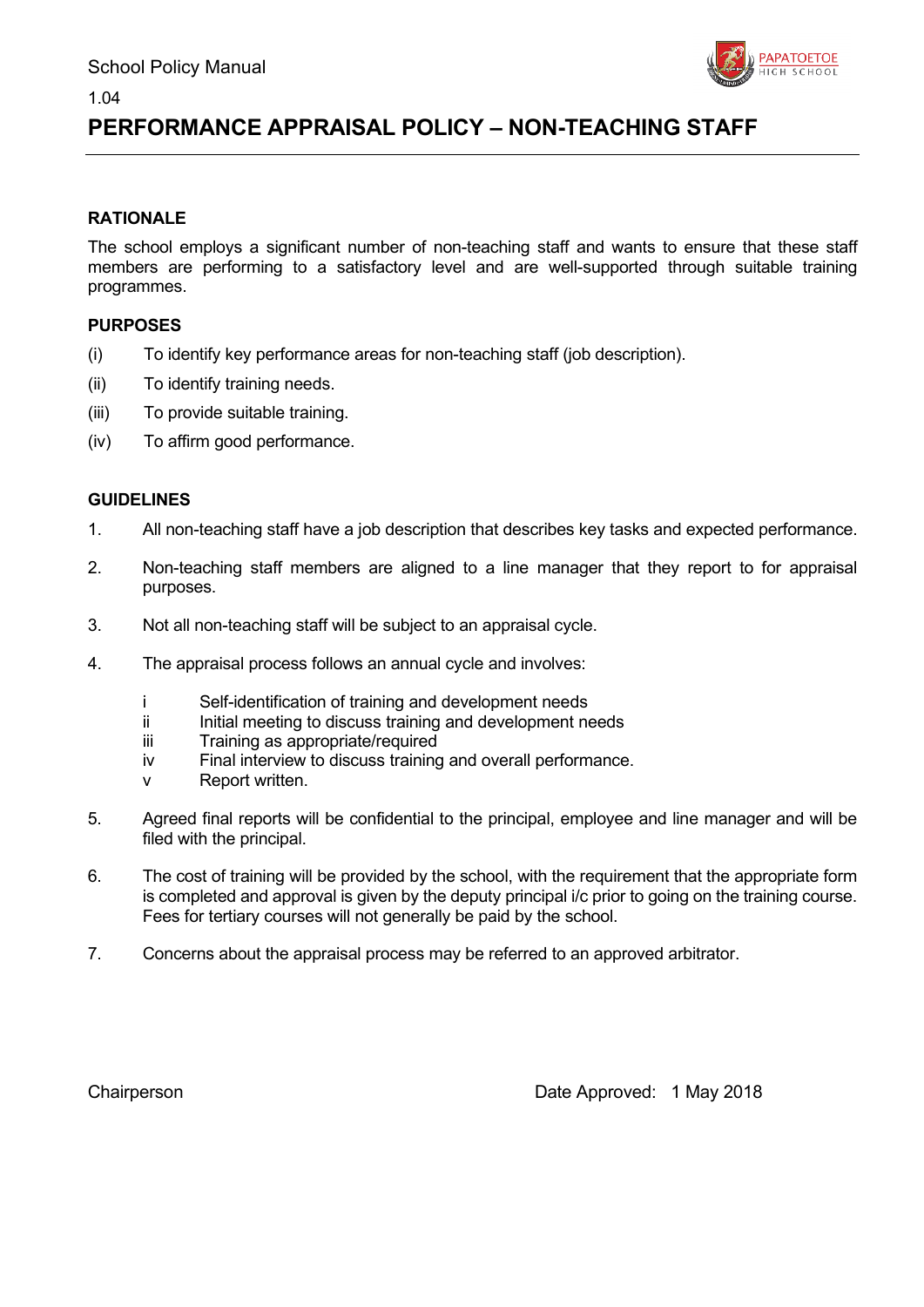

# **PROGRAMME FOR BEGINNING TEACHERS' POLICY**

## **RATIONALE:**

1.05

The Education Act (1989) and Education Amendment Act (1996) contain clauses on the registration of teachers and the role of the Education Council. This policy is the guideline from the board of trustees to ensure that this school complies with the act and Education Council regulations.

## **PURPOSES:**

- 1. To ensure that provisionally certificated teachers (PCTs) and teachers registered subject to confirmation (STCs) receive suitable advice and guidance in their first years of teaching.
- 2. To ensure supervisory teachers (HOLAs) are well informed of their responsibilities in the teacher registration process.
- 3. To ensure compliance with the regulations set down by the Education Council.

- 1. Responsibilities of the specialist classroom teacher with regard to beginning teachers*.*
	- PCTs and STCs go through an orientation programme so that they become familiar with school procedures/operation.
	- Ongoing support is provided for PCTs in their first two years, particularly with administrative duties.
	- A file is maintained on each PRT and STC.
	- A recommendation on registration status of the teacher is made to the principal and sent to the Education Council.
- 2. Responsibilities of the head of learning area who acts as the supervisory teacher for PCTs and STCs.
	- Provide ongoing specialist subject support.
	- Provide ongoing classroom management support.
	- Carry out one formal observation per term on PCTs and pass on the signed reports to the SLT member in charge of registration.
	- Oversee the professional development of the PCT.
	- Arrange for the PCT to observe other teachers in action.
	- Offer other support as required to PCTs and STCs.
	- Provide information as requested to the SLT member in charge of registration.
- 3. Responsibilities of PCTs/STCs.
	- Attend meetings as requested.
	- First year PCTs are to utilise their 0.2 staffing entitlement, and second years their 0.1 staffing entitlement, to best advantage.
	- To pass on relevant forms from the Education Council to the SLT member in charge of registration.
	- To make necessary registration payments to the Education Council .
	- Maintain a professional learning/development portfolio of the advice and guidance programme they have personally received including copies of all classroom observation reports and other reports as required by the Education Council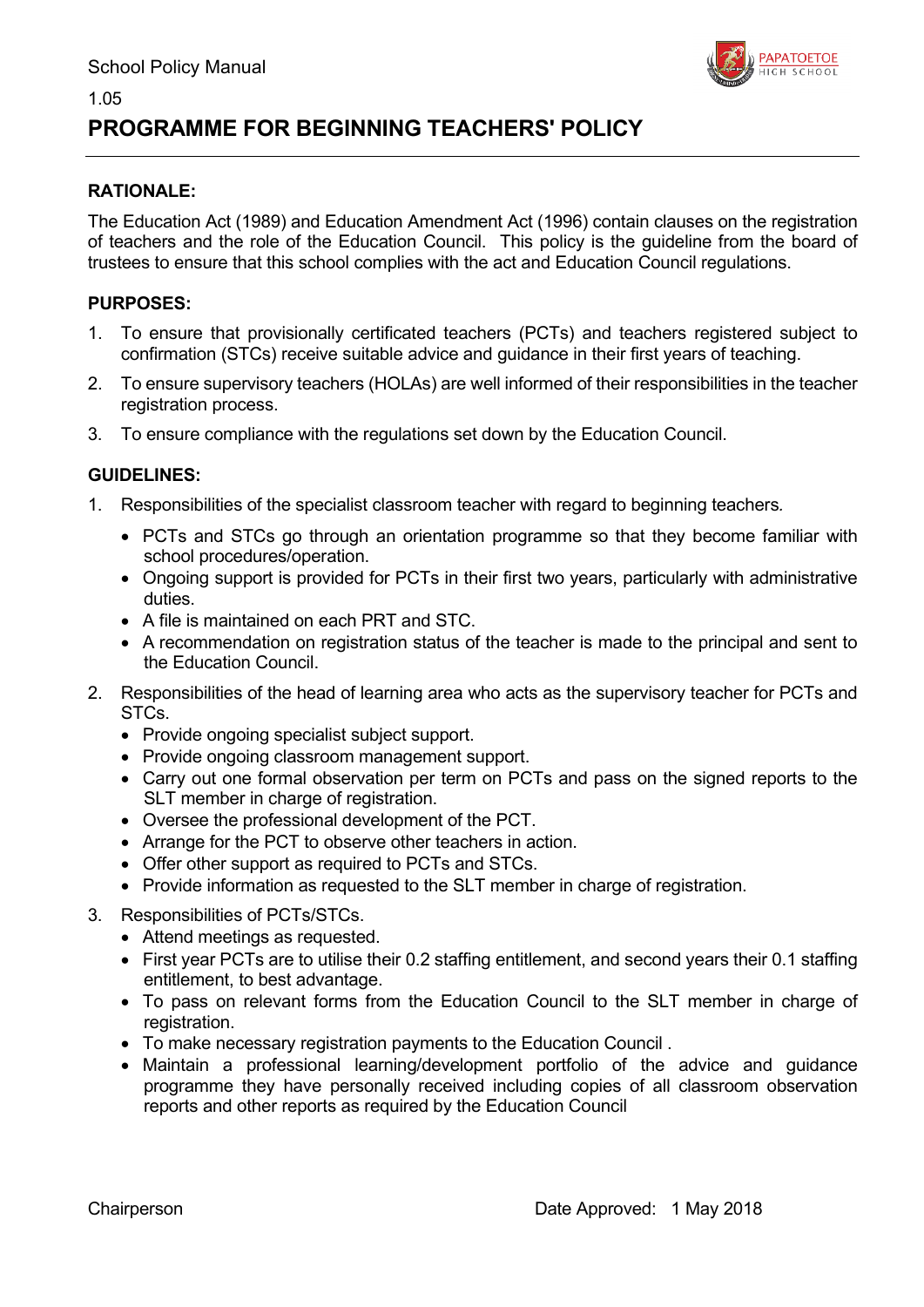

## 1.06 **DISCRETIONARY LEAVE**

### **PURPOSES**

- To ensure equitable treatment for all staff.
- To maintain the optimum staffing of the school.

### **GUIDELINES**

### **For more than five days**

- a. No staff member is entitled to leave as of right regardless of length of service.
- b. All applications for leave of more than 5 days must be submitted in good time to the principal in writing, so that the principal can make a recommendation to the monthly board meeting.
- c. All staff members should consult the appropriate collective or individual agreement before submitting an application.
- d. When considering discretionary leave, the board and principal will consider such issues as the provision of a suitable teacher replacement for the period of absence and past leave applications.
- e. In the event of leave in excess of one term, teachers must have served at the school for a period of 5 years before the board considers granting leave, except in exceptional circumstances.
- f. The board will decide whether leave will be with or without pay in terms of any relevant awards, agreements or external advice.
- g. All decisions should be made in a manner that is consistent, and that treats staff fairly and equitably.

### **For five days or fewer**

- a. The principal will be delegated by the board the authority to make decisions as to the availability of leave and the matter of pay.
- b. In making a decision the principal will consider in particular the following
	- The reason for the application
	- The frequency of request from the same staff member
	- The effects on the normal running of the school and the teaching of students
	- The time of the year
	- The appropriateness of the length of leave

If discretionary leave is not granted, the principal will provide a reason for the denial.

Chairperson ................. ........................... Date Approved 26 May 2020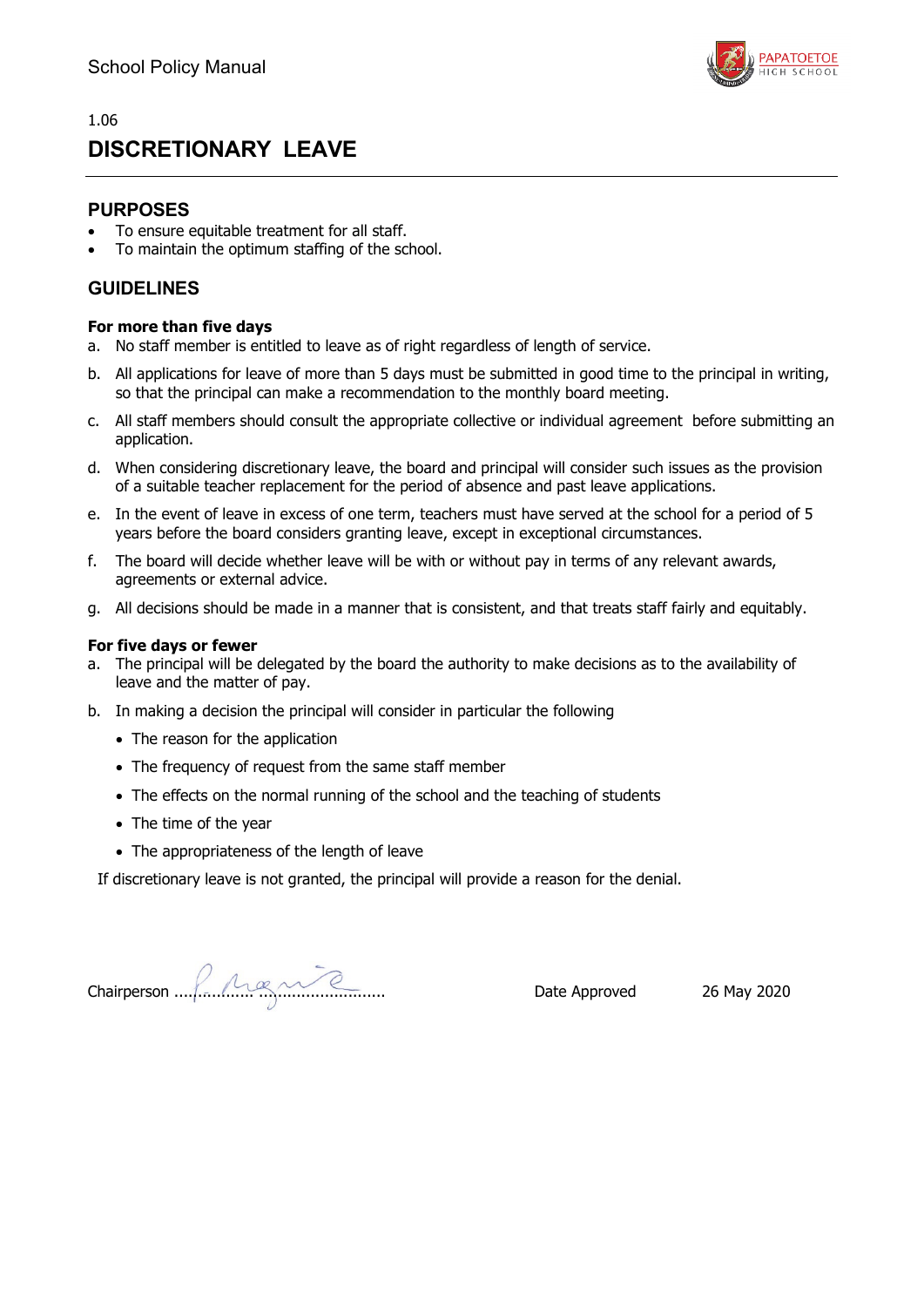

# **EQUAL EMPLOYMENT OPPORTUNITIES**

### **RATIONALE**

1.07

In accordance with the requirements of the State Sector Amendment Act 1989, this school will operate an equal employment opportunities programme. However the school's board wishes to state that its primary objective over all others is to provide the best possible educational opportunities for the students of the school therefore, in teacher appointments, the most suitable person for the job will be appointed. Within this framework the board will endeavour to achieve a total staff reflecting freedom from discrimination and a balance of representation.

### **PURPOSE**

All employees and applicants for employment will be treated according to their skills, qualifications, abilities and aptitudes for the job without regard to irrelevant factors.

### **GUIDELINES**

A database of staff is maintained that contains a summary of details of all employees of the board, identifying gender, ethnicity, age, level of responsibility, length of service and, where appropriate, disability.

Where imbalance is perceived, active steps will be taken in future appointments to redress that imbalance subject to the overall policy of appointing the best person for the job, as stated above.

Job descriptions and staff advertisements will be written so as to avoid any irrelevant conditions which discriminate or work against any gender, ethnic group or person with disability.

The staff representative on the board of trustees will be required to monitor the board's EEO policy.

NB: The board will respect the privacy of individual staff members. Only general statistical information will be revealed to non-board members. Personal or confidential details on individuals as held by the principal will be rigorously restricted to board members.

Chairperson ................. ........................... Date Approved 26 May 2020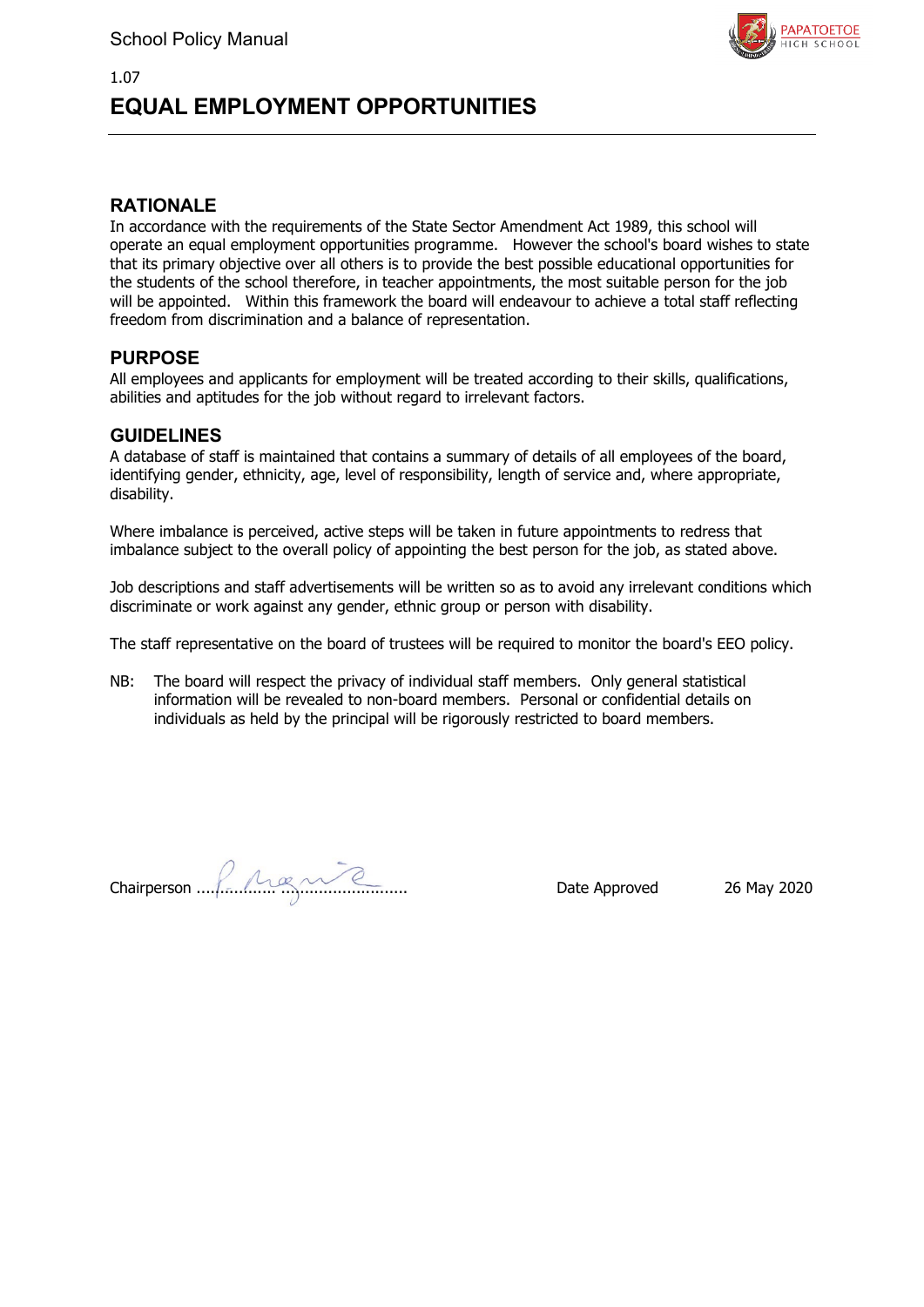

### **PURPOSES:**

To acknowledge service of any staff member.

### **GUIDELINES:**

Any staff member who has served at this school will be entitled to an acknowledgement by the BOT.

The value of the acknowledgement will be determined by the years of service as per the following:

| Number of years: |    | School contribution:                                     | \$30 |
|------------------|----|----------------------------------------------------------|------|
|                  | 2  |                                                          | 40   |
|                  | 3  |                                                          | 50   |
|                  | 4  |                                                          | 60   |
|                  | 5  |                                                          | 70   |
|                  | 6  |                                                          | 80   |
|                  |    |                                                          | 90   |
|                  |    |                                                          | 100  |
|                  |    |                                                          | 110  |
|                  | 10 |                                                          | 220  |
|                  | 11 |                                                          | 240  |
|                  | 12 |                                                          | 260  |
|                  |    | An additional \$20 per year for each extra year service. |      |

The staff member will be given the option of receiving their acknowledgement as cash or a gift of equivalent value.

The board at its discretion may make an additional acknowledgement in special circumstances.

Chairperson ................. ........................... Date Approved 26 May 2020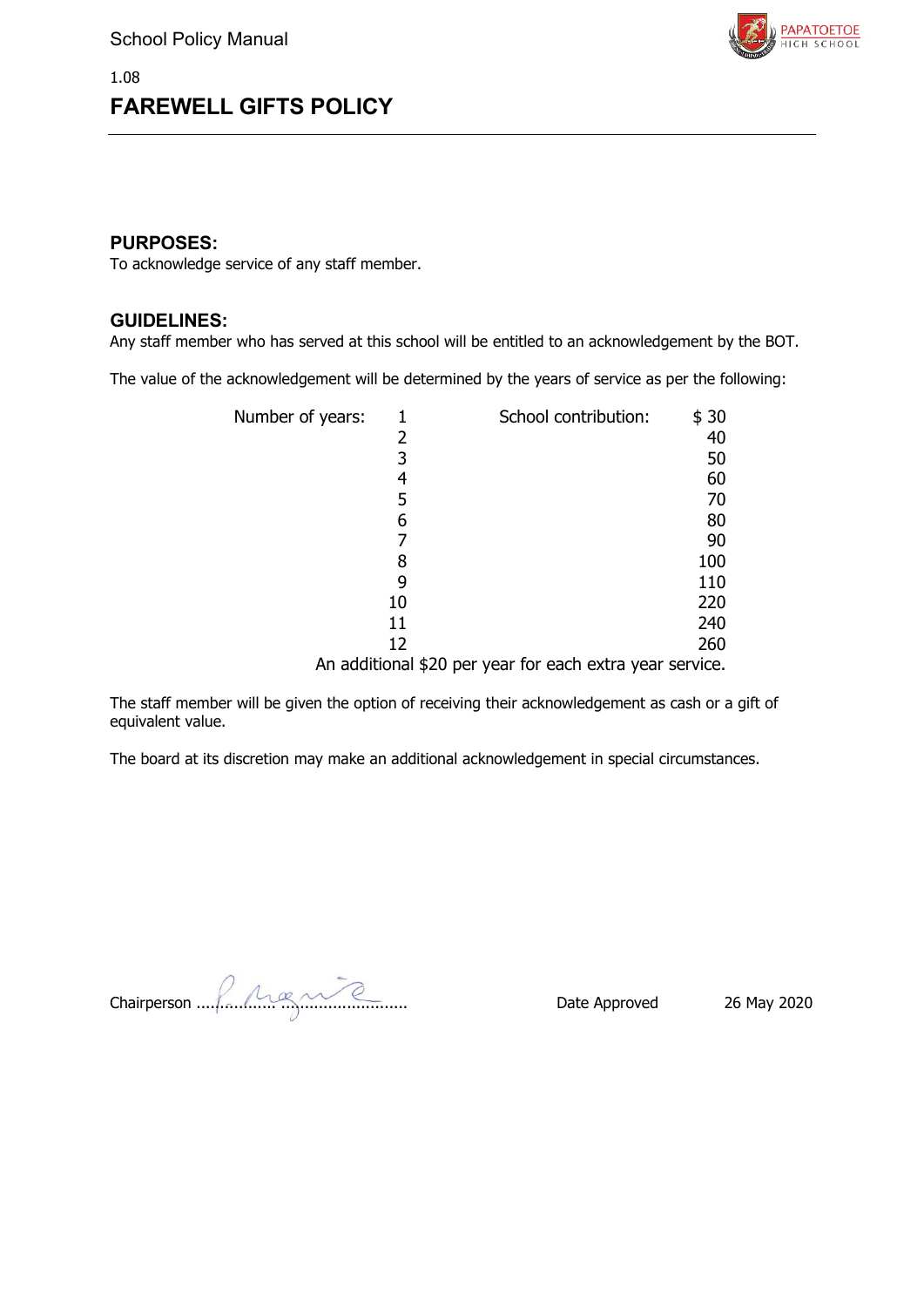

# **STAFF DISCIPLINE**

**PURPOSE:** To ensure that the board of trustees complies with all regulations and the provisions of relative collective agreements when procedures related to staff discipline, competence and dismissal are necessary.

### **GUIDELINES:**

- 1. Every attempt will be made by the principal and board of trustees to resolve any issues at an early stage before they develop into major issues requiring "discipline".
- 2. In principle, a verbal warning will precede a written warning which will precede any further action, the facts of each case will guide the appropriate action.
- 3. The staff member will be advised in writing of the right to request representation at any stage.
- 4. The discipline committee of the board will meet to decide on the course of action concerning any staff member who is suspended on disciplinary matters.
- 5. The principal will consult with the board chair before any decision is made to invoke relevant clauses of the various collective agreements regarding discipline/suspension of staff.
- 6. All procedures as defined in the relevant collective contract are to be adhered to.
- 7. The principal/board will contact the insurers and lawyers at initiation of any disciplinary matter.

Chairperson: <br>
Chairperson: 26/02/2019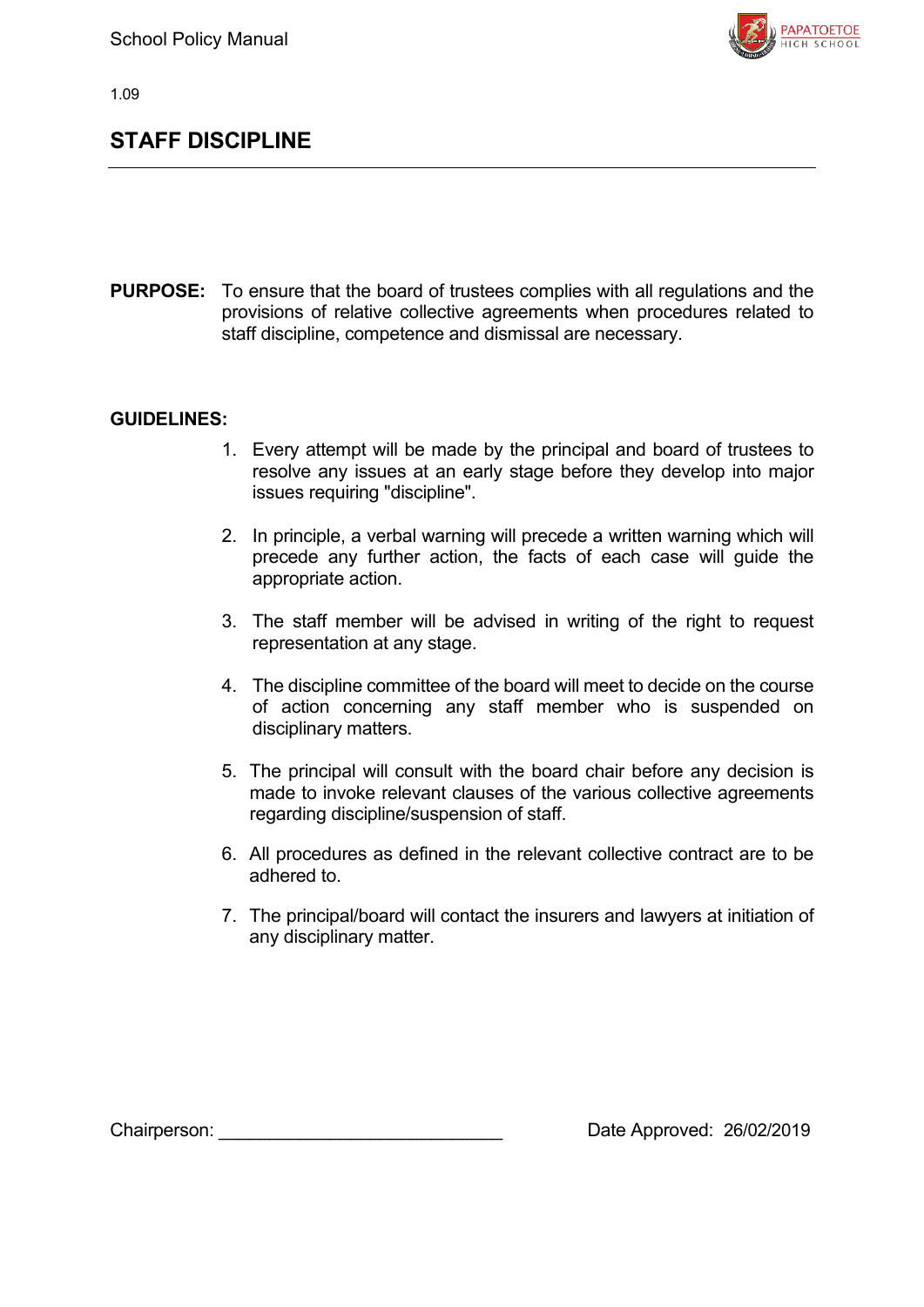

# **MANAGEMENT UNITS**

## **PURPOSES**

- 1. To ensure that the school has an effective and efficient management structure.
- 2. To ensure that management units are allocated in a manner that complies with the Collective Employment Contract for Secondary Teachers, the State Sector Amendment Act 1989 and our existing school policies on Equal Employment Opportunities and Personnel.

## **GUIDELINES**

- 1. The board is to approve the management structure for the school including permanent and fixed-term positions.
- 2. The management structure of the school will recognise different degrees of responsibility by its management staff.
- 3. Management unit positions will be advertised as follows:
	- Senior leadership, HOD and other permanent management units to be advertised in the Education Gazette.
	- Non permanent, fixed term positions will normally be advertised internally.
- 4. All management units that the school is entitled to are to be allocated to staff.
- 5. The performance management system will provide documentation that describes performance expectations for all positions attracting management units.
- 6. Units not designated as 'management' will be allocated for specified responsibility. Reward, Retention & Recruitment (3R) units may be allocated by the principal as needs arise. Such units would not typically be advertised. These units may be either permanent or fixed term although between 30% and 60% must be fixed term.

Chairperson: Chairperson: 26/02/2019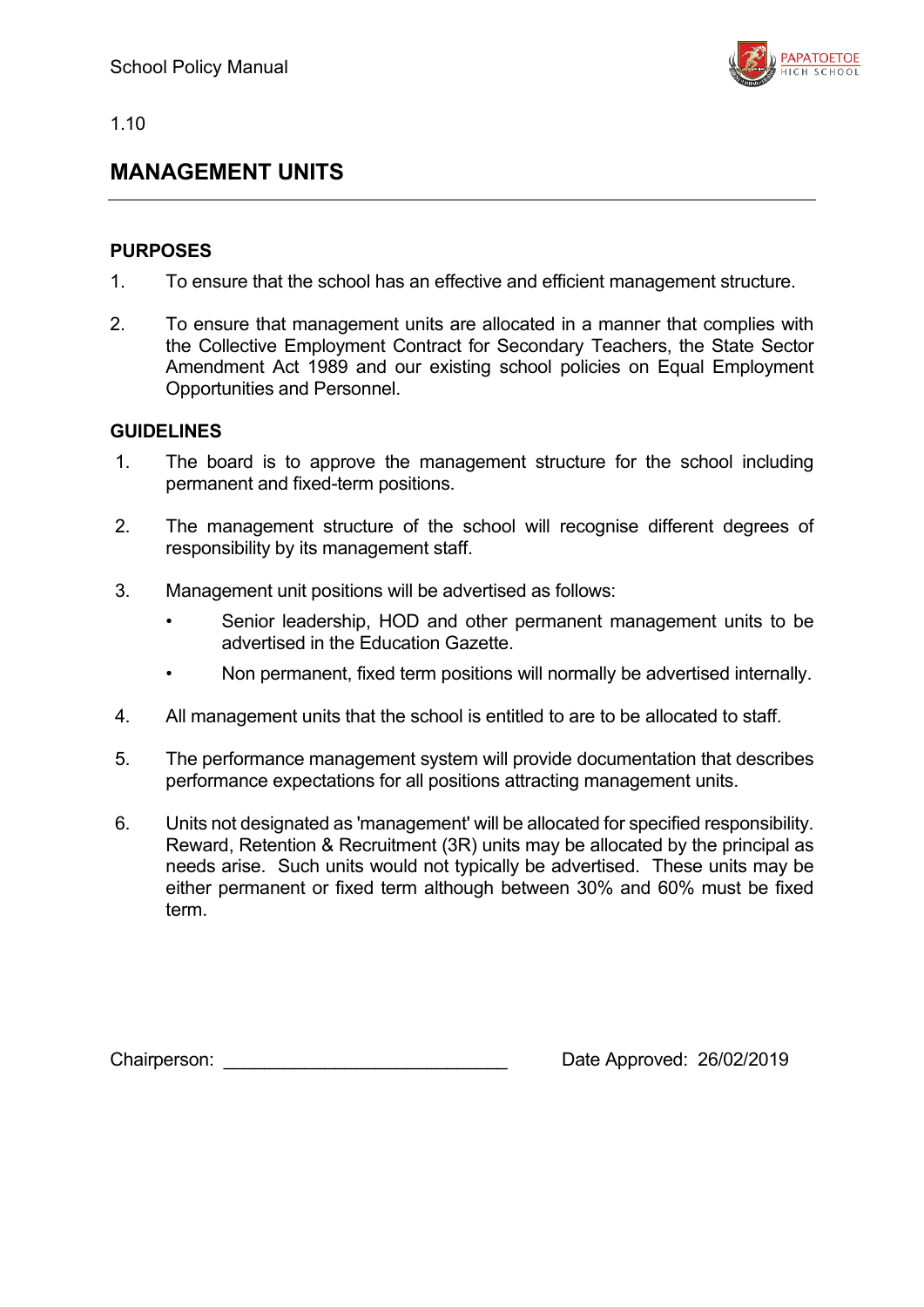

### **RATIONALE:**

The Education Standards Act (2001) and Vulnerable Children's Act (2014) require the school to police vet all non-teaching staff, and contractors with unsupervised access to students, who work at the school on a regular basis during school hours. Also a condition of being a signatory to The Code Of Practice For Pastoral Care Of International Students requires the school to conduct a police vet of household members in homestay homes over the age of 18. Privacy issues are a key component of this policy.

### **PURPOSES:**

- To comply with all relevant legislation.
- To ensure strict confidentiality is observed with all police-vetting information.
- To assist the principal to appoint high quality, responsible staff.
- To reduce the chance of students and staff being exposed to unacceptable risk by employees at the school/homestay carers.

### **GUIDELINES:**

- 1. Non-teaching staff/contractors
	- Non-teaching staff will be appointed subject to a "satisfactory police vet".
	- Information on the vetting process and a police vet application form will be provided at the time of their "temporary" appointment.
	- On receipt of a satisfactory police vet, those who have been employed on a temporary basis will be confirmed as a permanent employee.
	- Contractors who regularly work at the school during school hours with unsupervised access to students will be required to undergo a police vet.
	- The applications for police vets for non-teaching staff and contractors will be submitted via the NZ police electronic vetting services
	- All existing non-teaching staff and eligible contractors will undergo police vetting processes as indicated to be best practice by the Ministry of Education.
- 2. Homestay carers
	- Any person over the age of 18 who lives in a household that wishes to be considered as a homestay for international students must undergo a police vet.
	- The school's homestay coordinator will provide the necessary documentation for the police vet prior to any family being accepted as homestay carers.
	- The police vet will be submitted via the NZ police electronic vetting services the principal will inform the homestay coordinator of the status of the vet and whether a family will be accepted as homestay carers.

Privacy and procedural issues (applies for all police vets carried out for the school)

- The principal, as the school's privacy officer, will receive all completed police vets
- The principal will ensure accurate records are maintained on police vets carried out including results, dates, any actions taken.
- Negative police vets  $-$  those that indicate criminal offending by the applicant  $-$  will be considered by the principal and/or board of trustees chairperson who will decide whether to offer a job permanently/agree to allow as a homestay carer or not. The decision will be based on factors such as the nature of the offending, when the offending took place and the likelihood of further offending.

Once a decision has been made, the police vet report will be securely destroyed

Chairperson ................. ........................... Date Approved 26 May 2020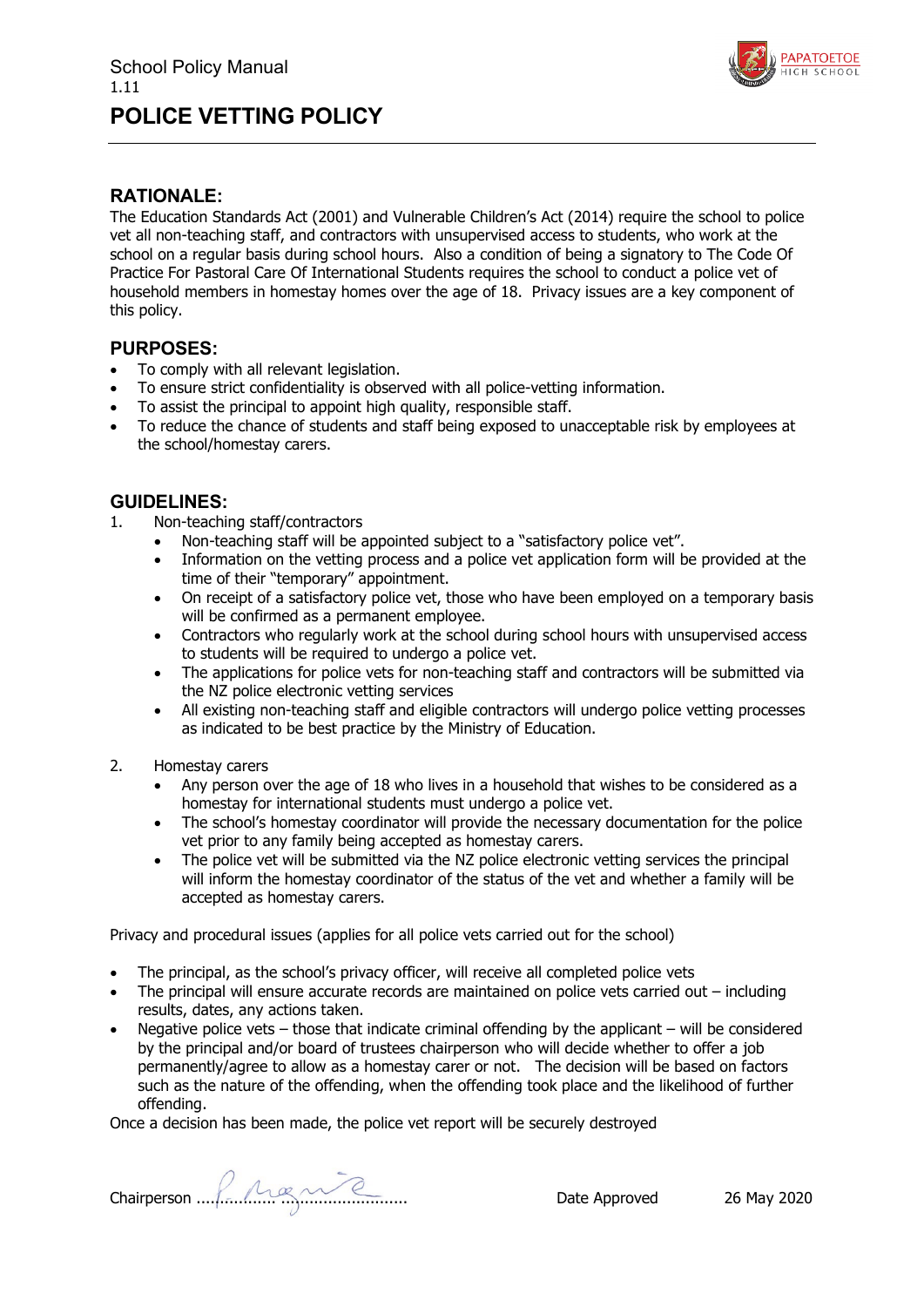# **THE CURRICULUM**



## **RATIONALE**

The Curriculum is the programme offered by the school and includes all organised activities whether in or out of the classroom. Accordingly the school will aim to provide its students with a balanced curriculum that meets both nationally set requirements and local needs. This curriculum will be constantly under review to ensure it reflects the changing needs of students, their interests and staff resources. Staff and students will be encouraged to be involved in activities outside the classroom as the enjoyment and relationships coming from such activities have beneficial effects on the creation and maintenance of a positive, pleasurable and supportive school environment conducive to improving educational achievement.

### **PURPOSE**

- To ensure that the curriculum offered by the school complies with the National Education Goals, the National Curriculum statements and the National Administration Guidelines..
- To ensure that the school community is well informed of the school's curriculum.

- The senior leadership team has the responsibility for maintaining, reviewing and developing curriculum policy in the school. Staff will be well consulted in the process of curriculum review and development.
- After appropriate consultation and observance of national requirements the principal will prepare a Curriculum Statement for the following school year. The Curriculum Statement will include a list of subjects and the structure of the curriculum and will be presented to the board before the end of term 3.
- The Curriculum Statement will be published for student and parent information in the annual school prospectus.
- Curriculum guides for all year levels that provide detail on all courses offered in the school will be published for student use prior to them making their subject choices in term 3*.*
- The teaching time allocated to each subject will be defined and provide the basis for the next year's timetable as well as for the weekly division of school time.
- HOLA's have the responsibility to develop schemes of work for each of their curriculum areas. Schemes of work are working documents that provide a framework for how the NZ Curriculum is offered in each course and are constantly under review.
- Subject teachers have the responsibility to follow the relevant schemes of work for each of their classes and to plan units of work that are aligned to the scheme.
- The board, through the principal, will encourage participation by staff and students in a diverse range of co-curricular activities.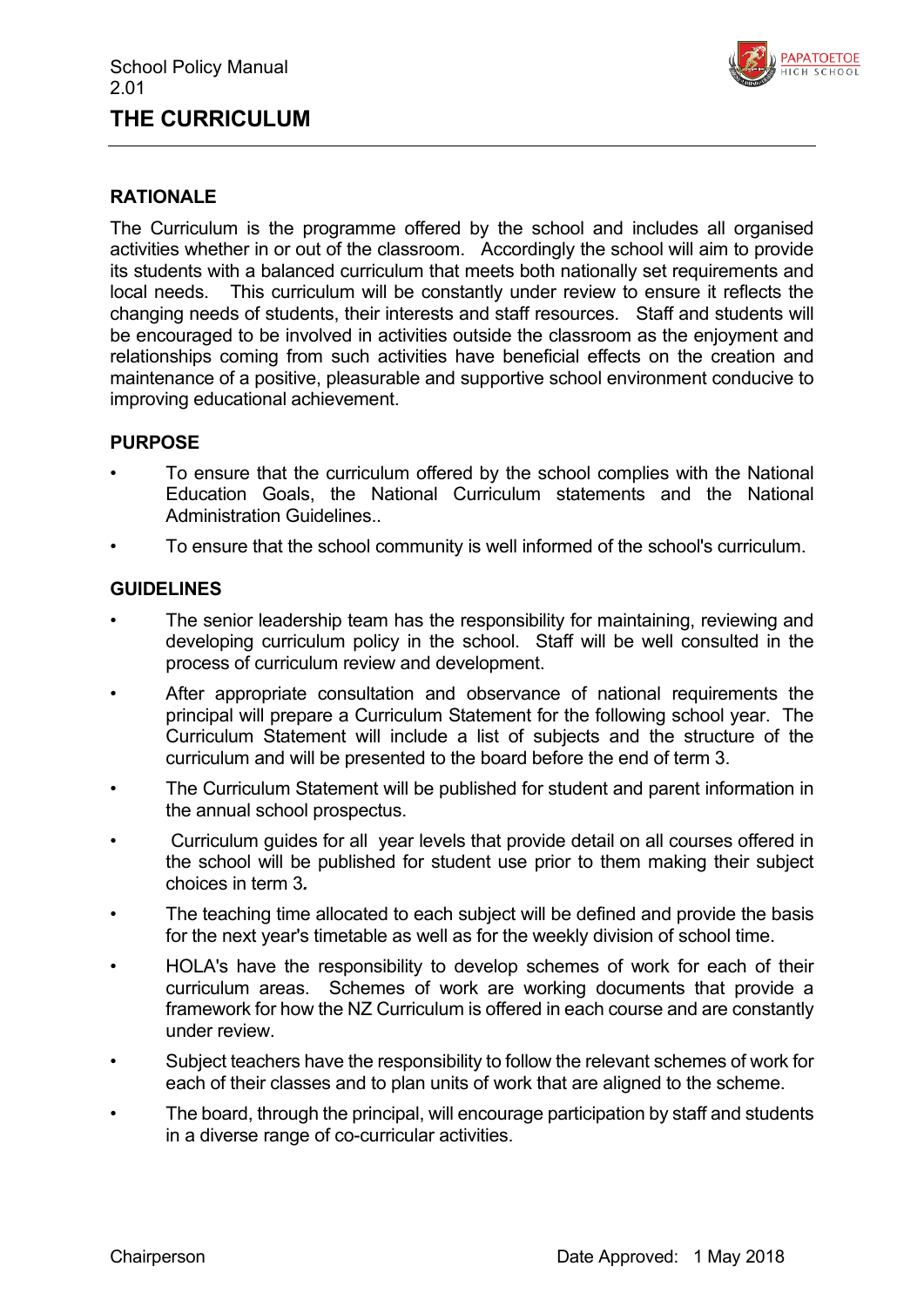

# **ASSESSMENT POLICY**

## **RATIONALE**

2.02

Assessment is an integral part of the teaching and learning programme. Its main purpose is to improve teaching and learning by diagnosing learning strengths and weaknesses, measuring students' progress against defined achievement objectives, and reviewing the effectiveness of teaching programmes. Effective assessment procedures will identify specific learning needs and barriers to learning and achievement. Such diagnostic or formative assessment may be formal or informal.

The school requires learning areas to set clear learning objectives at each level, based on curriculum documents, and to assess the achievements of students in a regular, timely and valid fashion. Learning areas will use a variety of assessment strategies to ensure that their overall assessment programme caters for all students. Data collected from assessment tasks will be recorded. It will also contribute to the monitoring of student progress and will provide the basis of reporting to students and parents. Each learning area will have in place procedures for collating, recording and storing relevant data for all students and, where necessary, storing student work. Each learning area will follow required protocols for internal and external moderation of tasks and student work.

### **PURPOSES**

- 1. To promote a consistent approach to assessment across all subjects and levels.
- 2. To ensure that assessment of students' work complies with the NEGS, NAGS, National Curriculum statements, NZQA requirements and relevant schemes of work*.*

- 1. The senior leadership team has the responsibility for maintaining, reviewing and developing assessment policy in the school. One member of the team shall be appointed as the NZQA principal's nominee.
- 2. Each year the NZQA principal's nominee will coordinate school wide NCEA matters, including the management of the school's NCEA assessment handbook that is provided to all NCEA candidates in the school.
- 3. On starting a course all students are to receive an assessment statement from their teachers that details how and when their work will be assessed throughout the course of study.
- 4. Teachers will use a range of assessment strategies to fit a range of assessment purposes.
- 5. Assessment will be fair, valid and consistent. It should be ongoing and as accurate, objective and appropriate as possible.
- 6. Evidence will form the basis for objective reporting on student progress and attainment.
- 7. HOLAs are responsible for overseeing the preparation of assessment tasks and for NZQA requirements for their learning areas. Assessment statements are to be included in schemes of work.
- 8. Confirmation and extension of NZQA consent to assess is the responsibility of the senior leadership team, in particular the principal's nominee should keep the team informed of requirements.
- 9. All grades are entered onto KAMAR (SMS) in a timely fashion.
- 10. Progress of year 9 and 10 students will be described as curriculum levels and standardised tests such as asTTle.
- 11. asTTle is the preferred diagnostic assessment tool.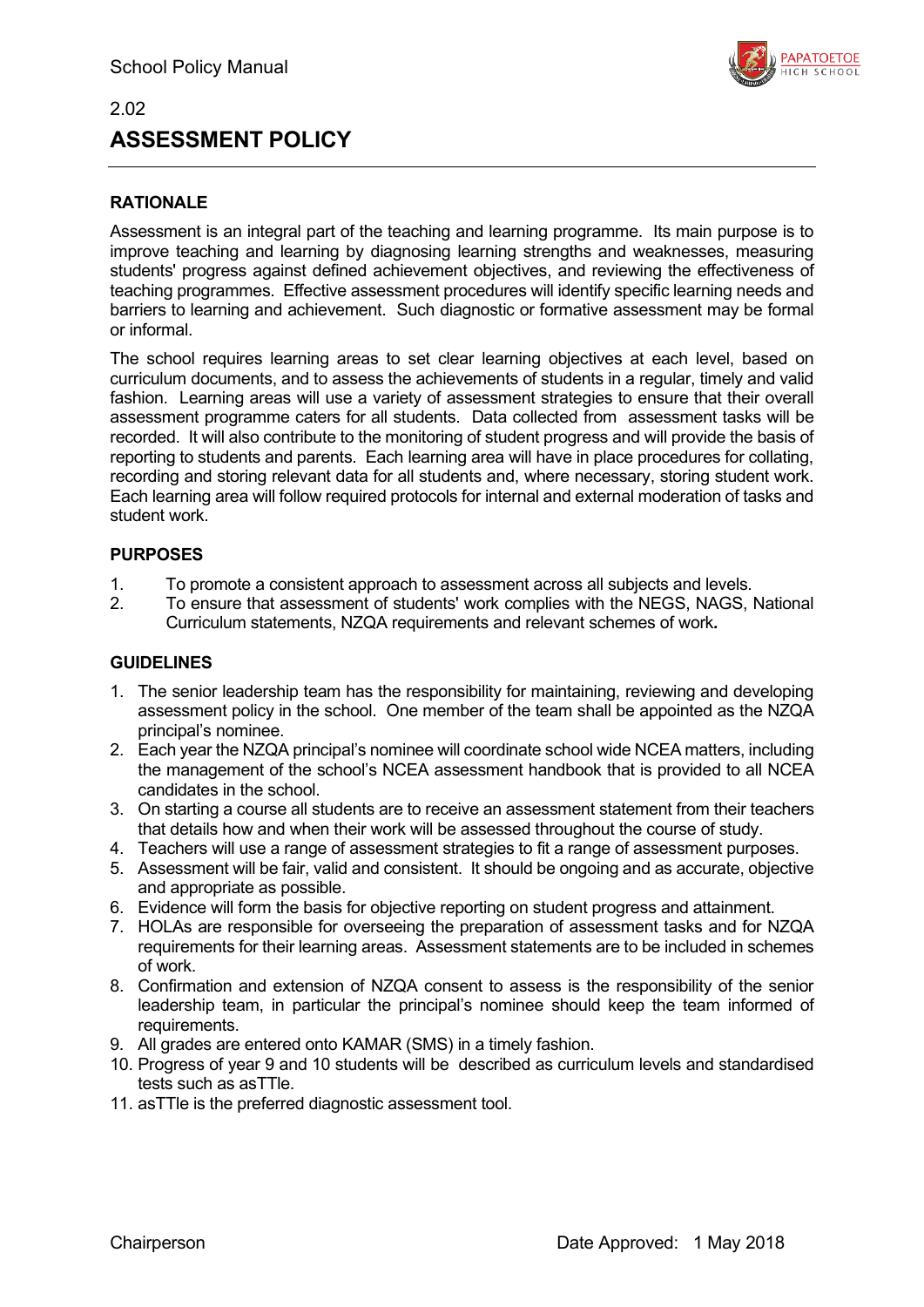

# **REPORTING ON STUDENT PROGRESS**

### **RATIONALE**

The National Administration Guidelines (NAGS) provide an outline for boards on how a school should work towards meeting goals set by the government and NAG 2 requires boards to have systems for reporting to parents on student progress.

### **PURPOSE**

To provide parents/guardians with regular opportunities to be acquainted with the progress being made by their children

### **GUIDELINES**

- 1. Throughout the school year, parents will have access to real-time achievement and progress information via our online parent portal. Teachers enter data/comments as units of work are completed.
- 2. The school will also provide parents with specific formal opportunities to discuss their child(ren)'s progress with teachers.
- 3. The senior leadership team will be responsible for the development of the report formats (in consultation with HOLAs) and for the organisation of student progress interviews and any online access opportunities that arise.

Chairperson **Chairperson Date Approved: 1 May 2018**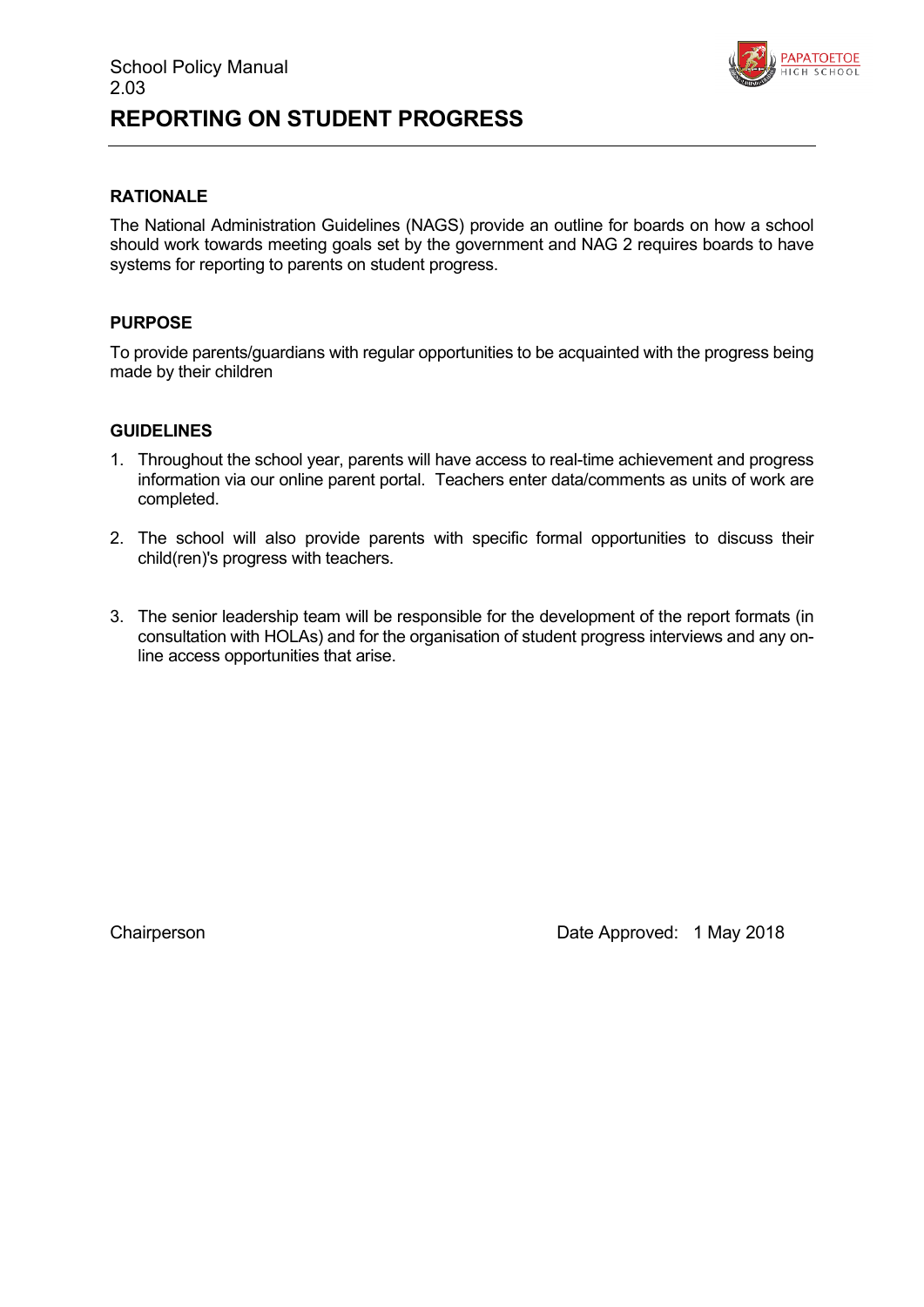

### **RATIONALE**

The board of trustees recognises the positive outcomes of having a high involvement by staff and pupils in a range of sporting activities.

### **PURPOSES**

- 1. To provide opportunities for students to enhance their quality of life and achieve through participation in sport.
- 2. To make best use of the sporting facilities and resources within the school.
- 3. To encourage, acknowledge and promote our sports people.

### **GUIDELINES**

- 1. The school employs sports coordinators to encourage, acknowledge and promote sport.
- 2. The sports coordinators have overall responsibility for the promotion and organisation of sport in the school and reports regularly to the SLT.
- 3. A sports council is formed annually and includes the principal, associate principal, director of sport, sports coordinators and student sports captains. The sports council is responsible for implementing policy, organisation of awards and the development of sport in the school.
- 4. The sports coordinators, through the sports council, are responsible for the development of a sports strategic plan that details goals, strategies and targets.
- 5. A sports budget is set annually by the sports coordinators and submitted to the principal as part of the school budget process.
- 6. Staff are encouraged and supported in their involvement in sport.
- 7. The school will report regularly to the school community on sporting matters.
- 8. Sporting opportunities are available to all students.

Chairperson **Chairperson Date Approved: 1 May 2018**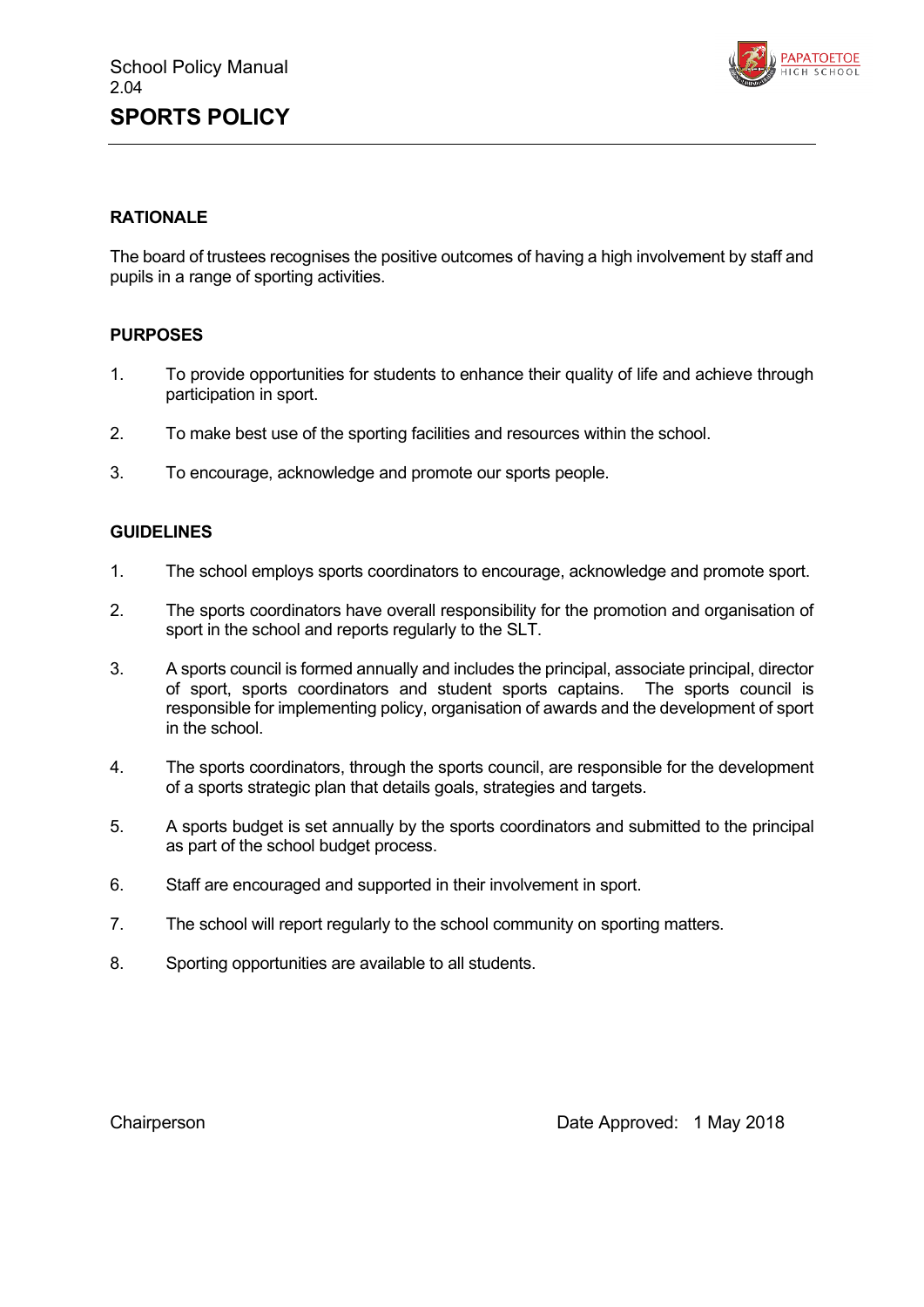

### **RATIONALE**

Social, intellectual, emotional and physical development, and learning in all curriculum areas are enhanced by relevant, enjoyable and progressive experience, beyond the classroom.

### **PURPOSE**

The aims of EOTC at this school are:

- To develop student confidence and self esteem
- To promote an awareness of and a concern for the environment
- To increase student ability to communicate and work co-operatively with others
- To give students opportunity to try new recreational activities and learn new skills
- To develop leadership potential and provide leadership opportunity
- To enhance student ability to make decisions and take responsibility for themselves and others
- To enhance student learning by providing safe, firsthand experiences in a range of environments, including work experience

### **GUIDELINES**

To achieve these goals our school will:

- Recognise that EOTC is an important aspect of the school curriculum
- Provide the opportunity for students to be involved in EOTC.
- Ensure that all EOTC activities follow safe legal procedures and risk management guidelines are adhered to.
- Ensure all EOTC activities follow guidelines set out in EOTC safety action plans
- To ensure all EOTC learning facilities and resources are properly maintained.
- Provide training opportunity for all staff leaders, particularly in the areas of First Aid and risk management
- Ensure all staff involved are aware of overnight and travel allowances related to EOTC
- EOTC activities are to be self-funded and procedures for trips as detailed in the staff handbook are followed.

Chairperson **Date Approved: 1 May 2018**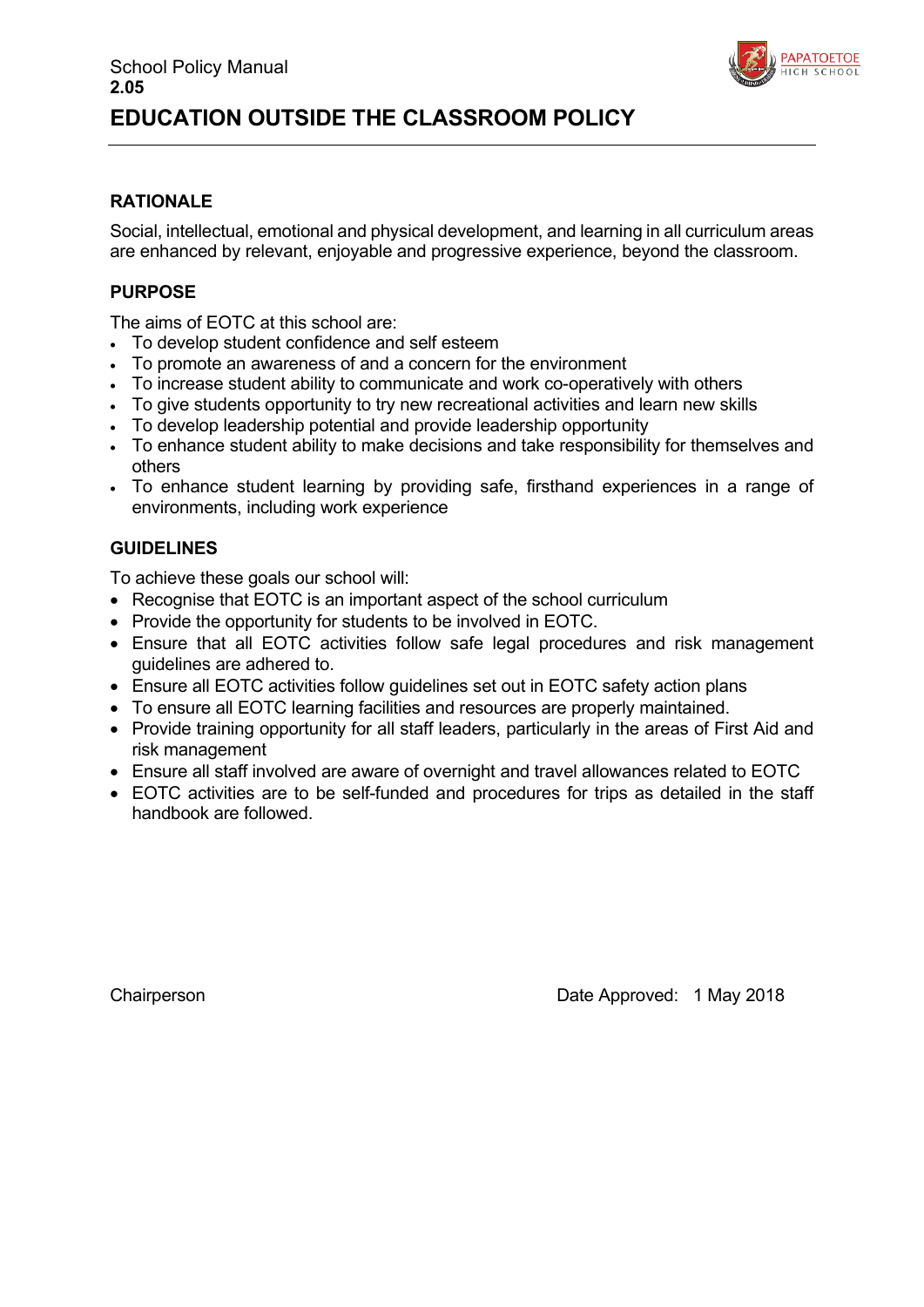

# **DIGITAL CITIZENSHIP**

### **Rationale**

2.06

Papatoetoe High School supports a Digital Citizenship model for the promotion of safe and responsible use of technology.

The board recognises that by fostering a culture of successful digital citizenship in our students, staff and our wider community we are encouraging everyone to take responsibility for themselves and others in their use of ICTs. This allows us to harness the potential that technology brings to the teaching and learning process, while minimising and learning to effectively respond to the challenges we may experience while using them in a learning context.

The board is aware that preparing our students to make effective use of ICTs is an important part of their preparation for participation and contribution in society today and into the future.

It is our belief that we must prepare our students to actively participate in the world in which they live. It is clear that a key skill in this new world will be their ability to participate as effective digital citizens. An important part of learning these skills is being given the chance to experience the opportunities, and the challenges presented by technology in a safe, secure and nurturing environment, where clear, effective guidance can be sought as students and teachers learn.

The board recognises that its obligations under the National Administration Guidelines extend to use of the internet and related technologies.

### **Policy**

Papatoetoe High School will develop and maintain procedures around the safe and responsible use of the internet and related technologies (ICTs). These internet safety procedures will recognise the value of the technology and encourage its use in a teaching and learning context while helping to minimise and manage the challenges that may be experienced by students, teachers and the wider school community.

The school will consult with parents and the wider school community, as to how it intends to use ICT and where possible explain how it benefits the teaching and learning process.

These procedures will aim to not only maintain a safer school environment, but also aim to address the need of students and other members of the school community to receive education about the safe and responsible use of information and communication technologies.

Chairperson ................. ........................... Date Approved 26 May 2020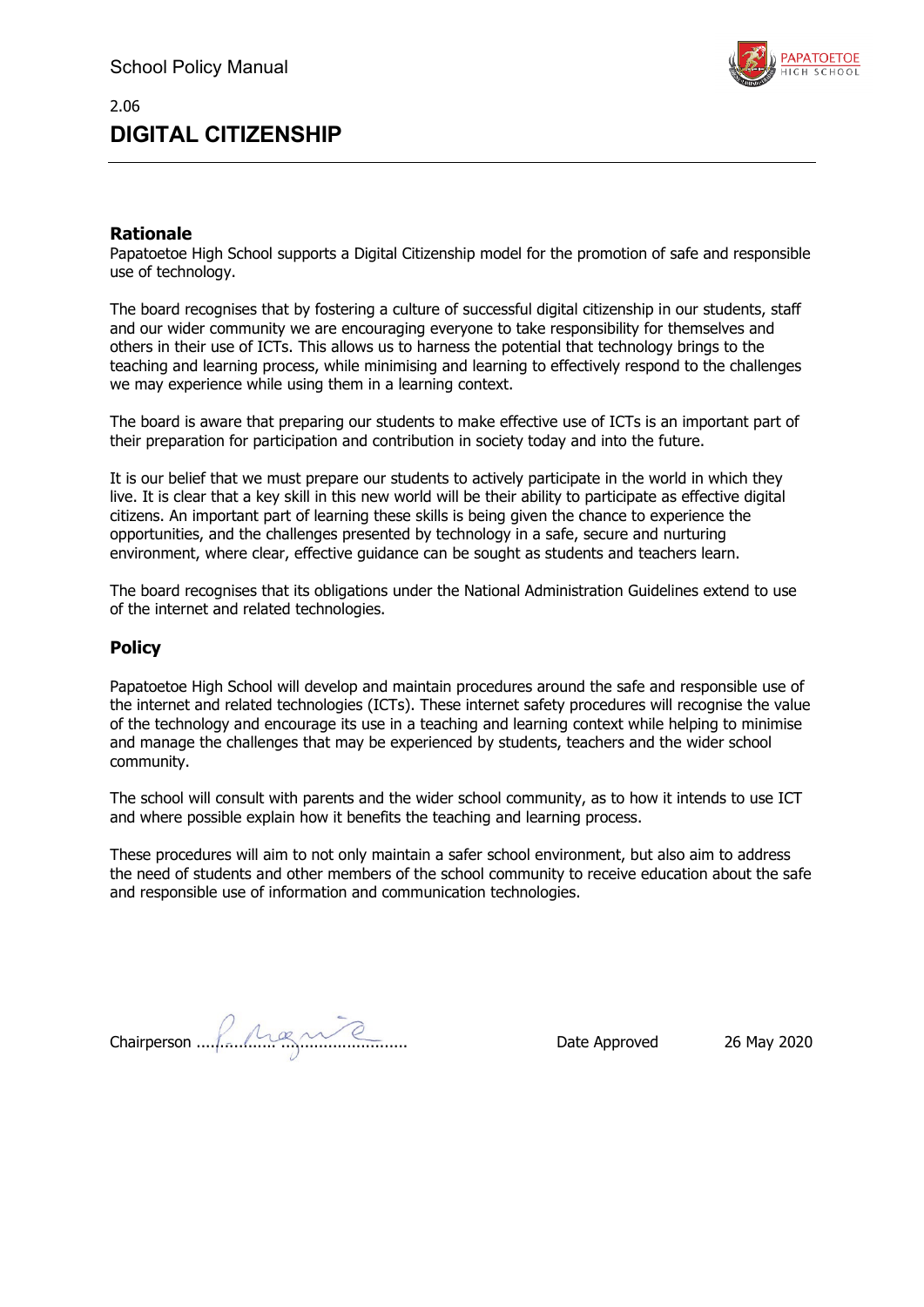



# **EDUCATION SUPPORT FOR STUDENTS WITH SPECIAL NEEDS**

### **RATIONALE**

Students with special needs have the right to attend their local school and receive equitable educational opportunities which will enable them to reach their full potential as individuals. This school will recognise, respect and respond to the diverse needs of all students within the context of the New Zealand Curriculum Framework. Our school has three main units that cater for students with special education needs; the Richards Centre for students with physical disabilities, English language support unit for English language learners students, and the Learning Support Centre for mainstream literacy and numeracy support. Gifted and talented students are also identified and supported.

### **PURPOSE**

This school is committed to providing inclusive programmes to support children with special education needs. This will be achieved through moderation of programmes, by adapting methods of instruction and/or equipment so students can access the curriculum, and developing a positive social and emotional environment throughout the school.

### **GUIDELINES**

- 1. A range of approaches, both formal and informal, will be used to identify students with special education needs such as: school entry assessment, psychiatric reports, specialists' reports, enrolment information, appropriate standardised testing, individual literacy assessments, teacher referral, monitoring by staff and specialists and discussion with parents/caregivers.
- 2. Education support programmes will be developed for individuals through such mechanisms as individual education plans (IEPs), small group planning and consultation with those involved with the student.
- 3. Individual programmes for students with special education needs will be delivered both within the regular classroom setting and in small groups.
- 4. Education support programmes will be funded from a variety of sources including the Ongoing and Reviewable Resourcing Scheme (ORRS), the Special Education Grant (SEG), Targeted Funding for English Speakers of Other Languages (TESOL) and supplemented by other monies where appropriate, such as the Operations Grant.
- 5. External agencies will be utilised to enable students to access the curriculum. Agencies will vary based on the need(s) of the child concerned.
- 6. A GATE programme will exist and be run by an appointed staff member.

### **OUTCOMES**

Students with special education needs and their families will feel welcome at this school. Students with special educational needs will be included and catered for within the regular classroom setting, as well as in special programmes. Available funding for students with special education needs will be effectively managed and accounted for.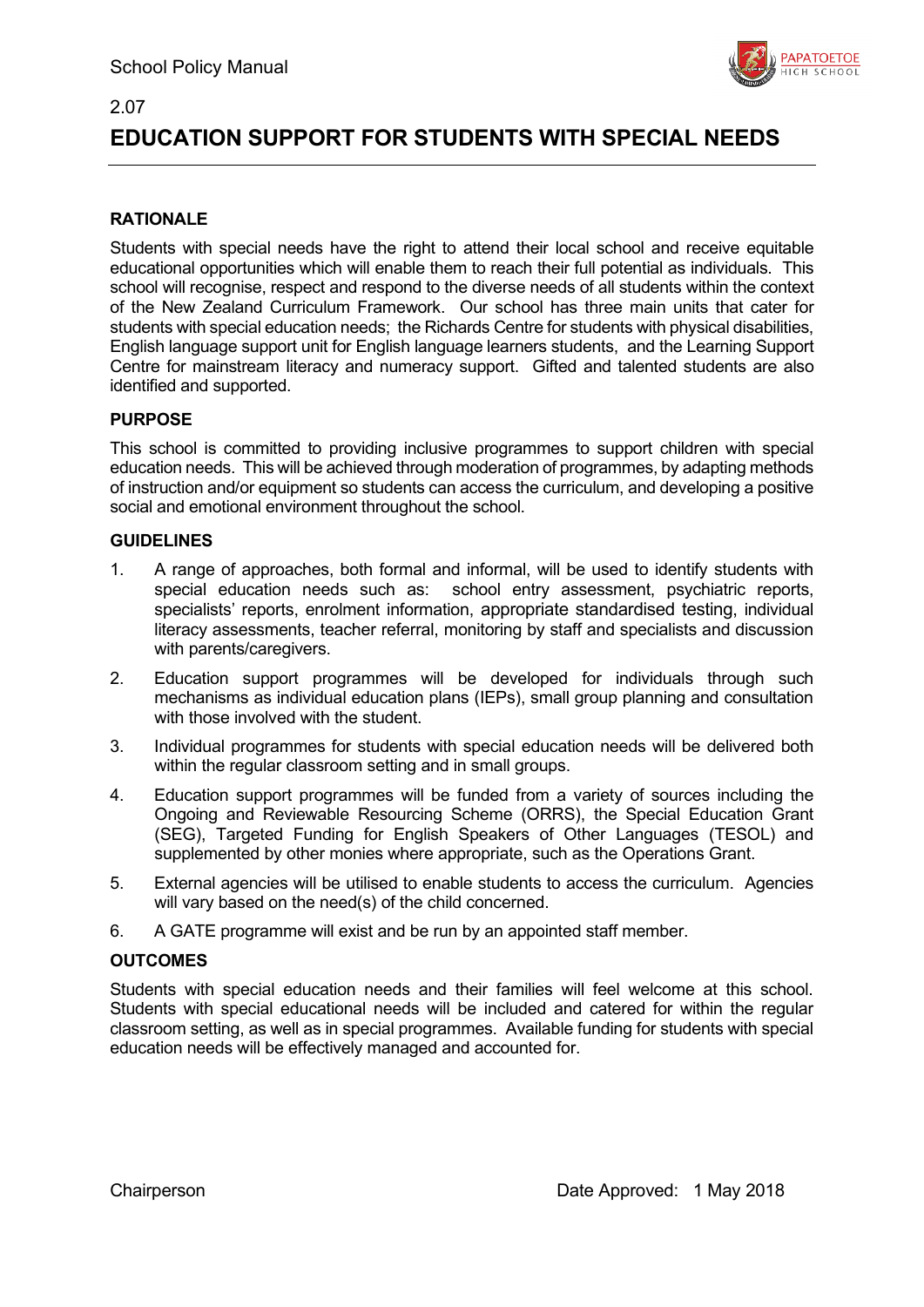# **TIMETABLE POLICY**



### **RATIONALE**

A school timetable is developed annually to reflect how the school offers the curriculum, the learning needs and academic pathways of students and available staffing resources. The secondary teachers' collective agreement (STCA) sets out particular requirements for non-contact hours and average class sizes that are to be incorporated into the timetabling process.

### **PURPOSES**

- To ensure the needs of students is the first and key priority in the timetable development.
- To ensure fairness and transparency in the timetabling process.
- To comply with the conditions of the STCA.

- 1. The principal determines the allocation of staffing for the school annually using the GMFS (guaranteed minimum formula staffing) and any board of trustee staffing contribution as a basis.
- 2. The principal determines the number of classes that will operate at each level and in each subject using student enrolment data and subject choice information gathered from students.
- 3. HODs, in consultation with their staff, other HODs and the principal, allocate classes to staff.
- 4. A timetable team constructs a timetable in readiness for the start of the new year that meets the needs of the school and is based on the allocations made by HODs and the principal.
- 5. The timetable team consults with HODs and the principal should changes have to be made with allocations originally given.
- 6. The non-contact requirements are provided as described in the STCA for full-time teachers, parttime teachers and those with permanent MUs.
- 7. The school will provide extra non-contact time for HODs/mentors responsible for beginning teachers as described in the STCA and will endeavour to provide one additional hour per MU for each permanent MU above the third (for those with more than three MUs)
- 8. In special circumstances and where a genuine reason exists, teachers may be asked to temporarily forego their minimum entitlement to non-contacts. These would be in times of emergency when no day reliever can be found and teachers holding more than the minimum noncontacts are unavailable. Situations where teachers volunteer to cover for their colleagues whilst on leave for "non-contract" reasons are not included.
- 9. Where teachers are requested to work hours in excess of those described in the contract, every attempt will be made to redress the situation at another point in the school year.
- 10. In allocating classes to teachers, the principal will use reasonable endeavour to achieve, for each teacher who has two or more classes, an average class size of 26 students.
- 11. To allow for a settling down period, to cater for new student enrolments and student option changes, the average class size for teachers will initially be based on 1st March numbers.
- 12. Where a teacher has an average class size that exceeds the 26 student threshold, then an agreed (between the teacher and principal) compensatory mechanism will be provided that may include provision of extra non-contact time or reduction of other duties.

Chairperson ................. ........................... Date Approved 26 May 2020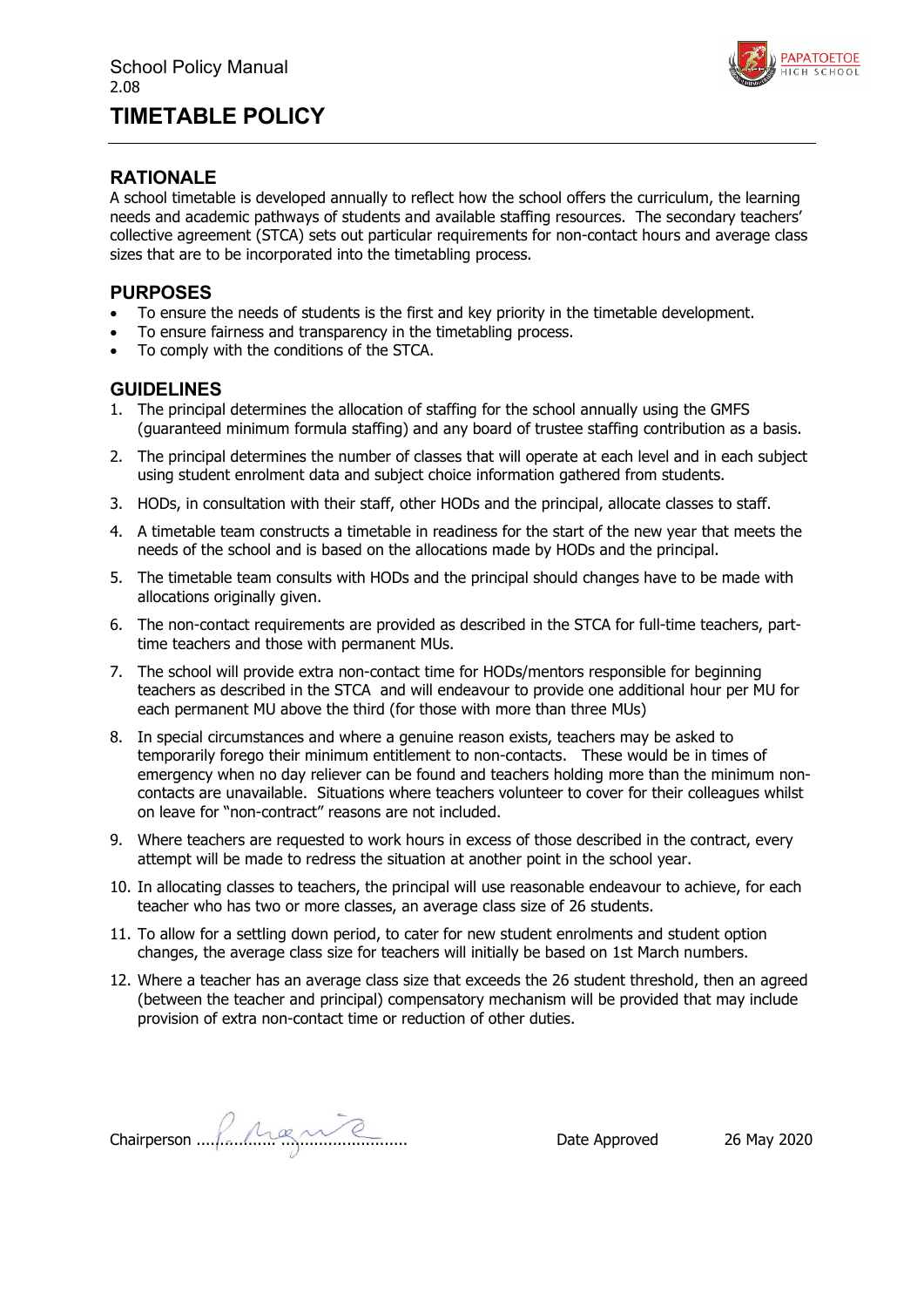

### **Rationale**

The board recognises the importance of each student having a meaningful, coherent pathway through their secondary school years and that they are well informed and well positioned to transition into the workforce or tertiary education on leaving school.

### Purposes

- 1. To ensure that the school complies with NAG 1.f provision of appropriate career education and guidance with a particular emphasis on specific career guidance for those students we identify as being at risk of leaving school unprepared for the transition to the workplace or further education/training.
- 2. To provide clarity around the roles and responsibilities of staff in relation to providing careers and pathways advice and guidance to our students.
- 3. To ensure every student is provided with high quality advice and guidance on course selections and future pathways.
- 4. To ensure accurate personalised career pathway information is recorded on our student management system for each student.

### **Guidelines**

Responsibilities of senior leadership

- 1. To develop a careers education and pathways programme on an annual basis that:
	- a. Outlines the process and timeline for option/course selections
	- b. Describes the expectations of form teachers asmentors
	- c. Provides an oversight of the role and expectations of Gateway in the school
	- d. Ensures coherence between the careers advisor, Gateway programme and curriculum offerings in the senior school.
- 2. Carry out the appraisal of the careers advisor and Gateway staff.

Responsibilities of the careers advisor

- 1. To be our liaison person with universities and other tertiary institutes and organise liaison visits.
- 2. To gather information and record the career aspirations of all year 12 and 13 students.
- 3. To maintain a library of careers related resources.
- 4. To liaise with Gateway staff.
- 5. To oversee careers education events.
- 6. To inform students of careers education opportunities and experiences.

Responsibilities of form teachers as mentors

- 1. To work with individual students and their parents/whanau to plan a suitable pathway through school by:
	- a. Being well aware of NCEA requirements, endorsement thresholds and the UE benchmark.
	- b. Giving advice and guidance to each of their mentees on option course selections.
	- c. Maintaining appropriate records of careers pathway courses.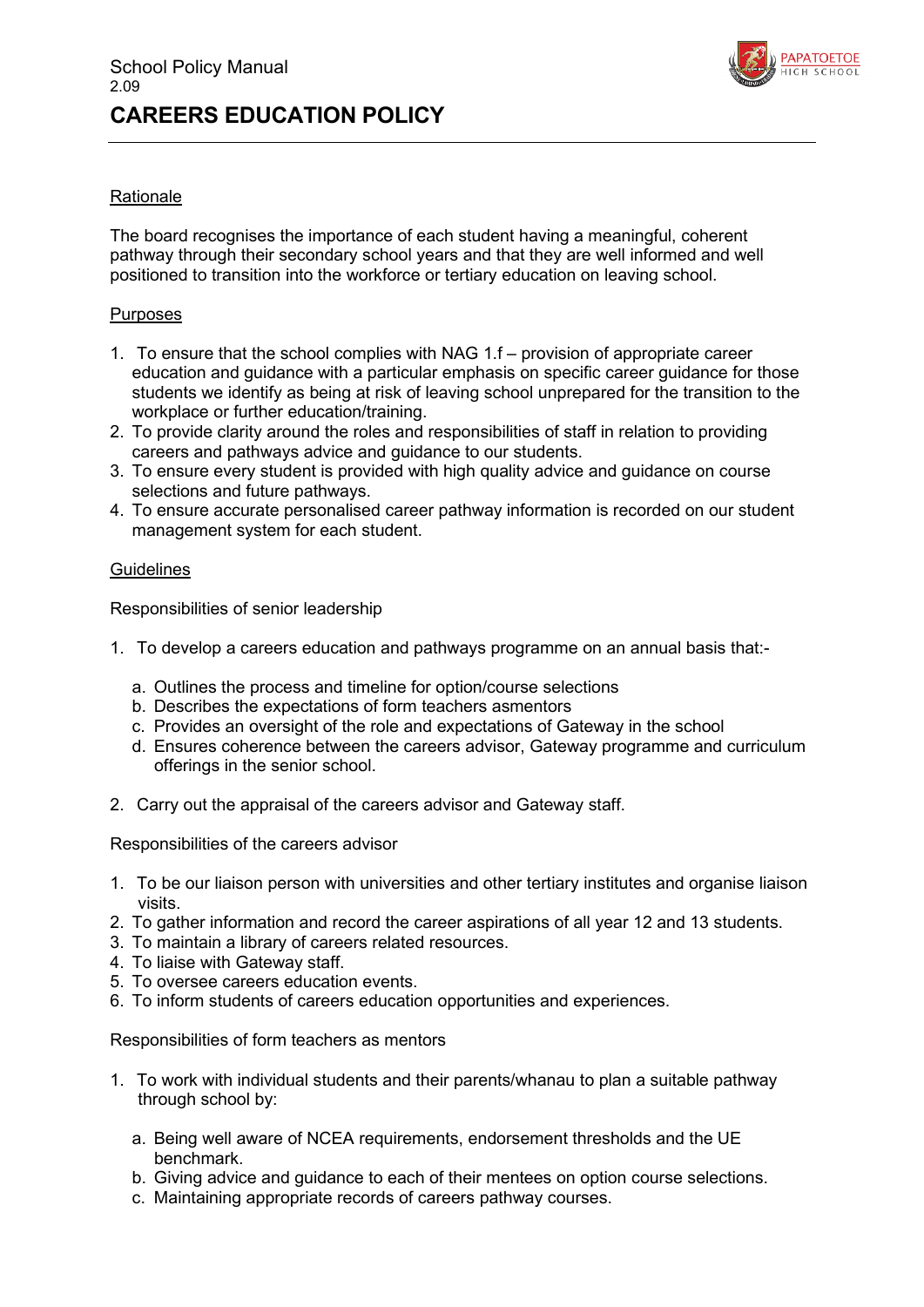

Responsibilities of Gateway staff

- 1. To provide students with work placement opportunities/experiences within the scope of the Gateway contract.
- 2. To assist students with their transition into the workforce.
- 3. To liaise with HOLA's and subject heads on suitable work placements.

Transitioning from school may involve any number of the following depending on the individual's circumstances:- (family/whanau are always invited to be part of related discussions/decisions)

- Careers advisor
- Gateway staff
- Deputy principals
- Richards Centre staff
- Learning support staff
- Family liaison officer
- External agencies (eg STRIVE)

Chairperson **Date Approved: 1 May 2018**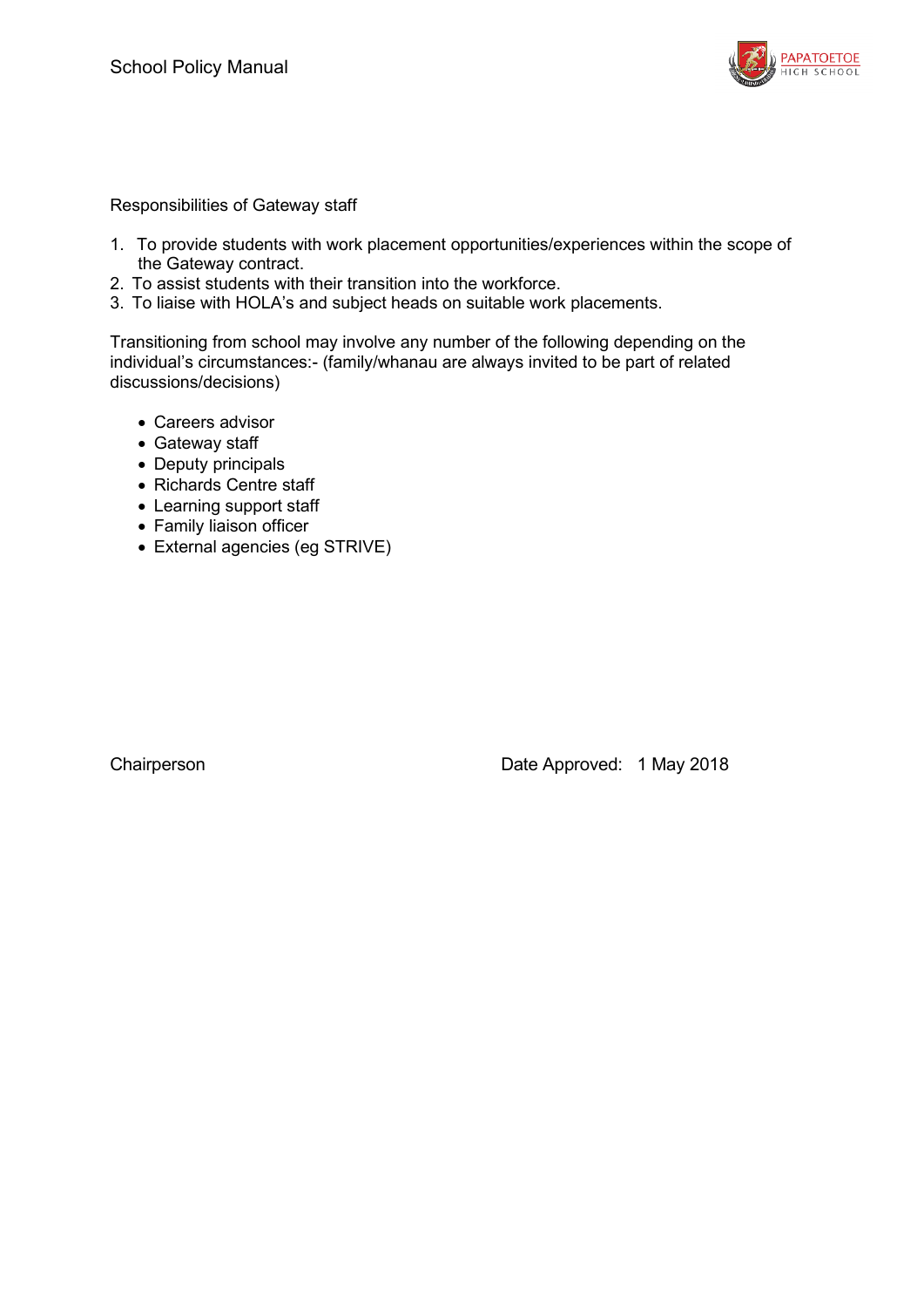

# **HEALTH AND SAFETY POLICY**

## **AIM**

Papatoetoe High School will take all practicable steps to ensure the safety of staff. students, visitors and contractors by complying with relevant health and safety legislation, standards, and codes of practice.

## **GUIDELINES**

All staff have individual responsibility for health and safety

All staff are informed of, understanding of, and accepting of their responsibility for eliminating or minimising the potential for harm to people at their workplace, including contractors, other staff and visitors being informed of any results of our monitoring their work area

Staff are consulted on, and given the opportunity to participate in, health and safety management via a health and safety committee.

Ensuring Papatoetoe High School has an effective method for identifying hazards. Significant hazards will then be controlled by:

- a. Eliminating or isolating any hazard that arises out of the school or school environment likely to cause harm to staff, students or other people
- b. Minimising the effects of hazards, if they cannot be practicably eliminated or isolated

Papatoetoe High School will:

- create and maintain a safe working environment. This includes providing facilities for staff/students health and safety;
- have in place plans and procedures for all foreseeable emergencies that may arise in the workplace;
- provide appropriate orientation, training and supervision for all new and existing staff;
- have effective procedures for the hiring and monitoring of contractors and being accountable for their safety and for that of other visitors;
- accurately record, report and investigate injuries.

The board of trustees is committed to:

- continuous improvement in health and safety;
- comply with all relevant health and safety legislation;
- supporting the safe and early return to work of injured employees;
- ongoing evaluation, review and updating of our compliance with our health and safety programme and this policy.

Chairperson ................. ........................... Date Approved 26 May 2020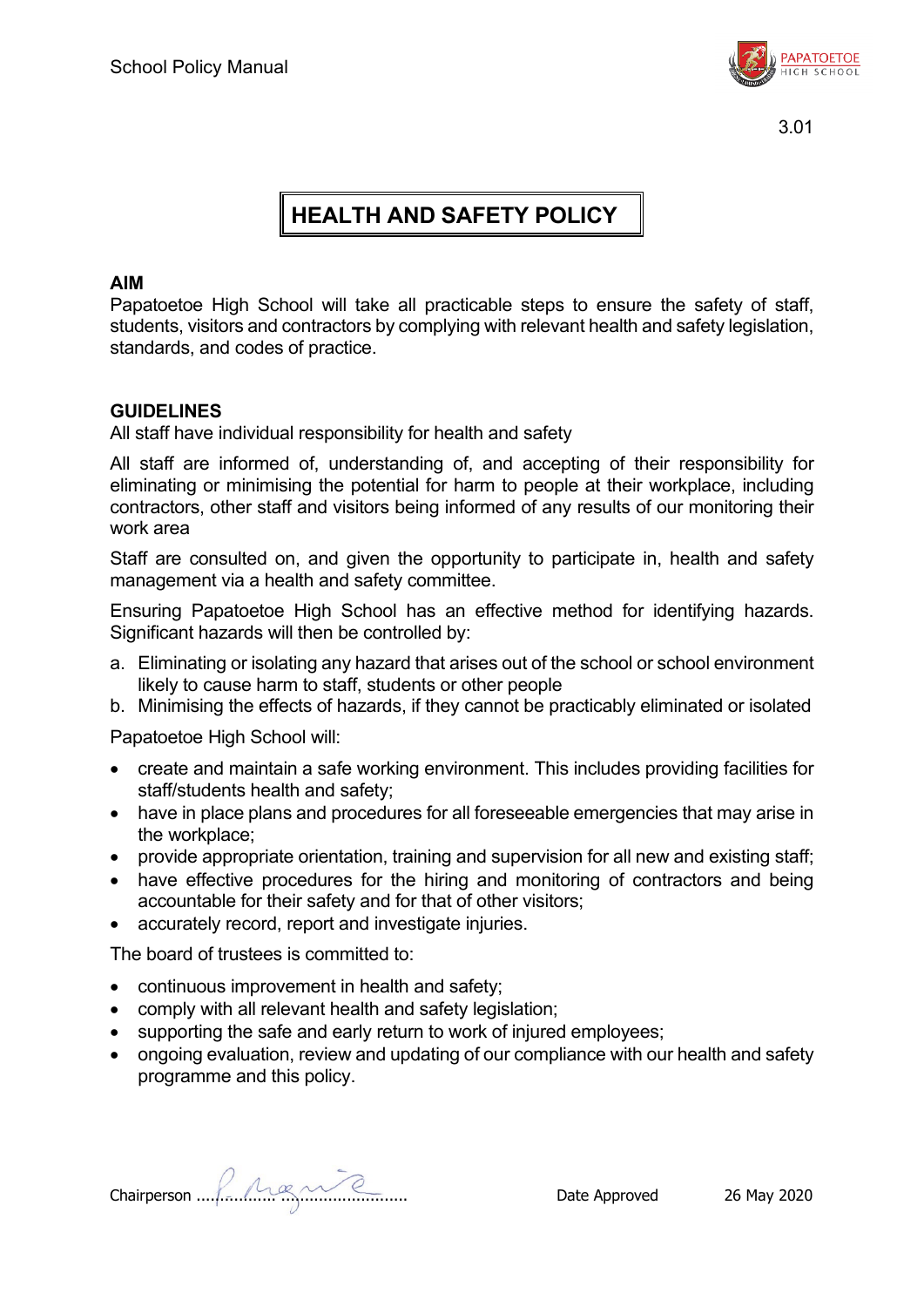

# **ACCIDENT/INCIDENT REPORTING AND INVESTIGATION**

### **RATIONALE**

3.01(a)

By law, all work related illnesses and accidents, where an employee has received serious harm must be notified to Worksafe NZ immediately, followed by an accident report on the approved form within seven days.

The scene of an accident resulting in serious harm must not be disturbed, unless authorised by a Worksafe NZ inspector, or to save life, prevent further harm or damage to property, or relieve the suffering of any person.

### **GUIDELINES**

All work related injuries must be recorded in the approved register (maintained by the school nurse). Serious accidents or incidents resulting in injury are to be reported to the principal immediately

An ACC form is completed and documented in pupil web.

All serious accidents and incidents will be investigated in order to prevent a recurrence of similar accidents. The intention is to find a fix for the problem, not somebody to blame.

Investigations will:

- Describe what happened
- Determine the cause
- Decide the risk of recurrence
- Develop controls to minimise or eliminate
- Define trends involving similar investigations
- Demonstrate concern for employees', students' and visitors' well-being

An investigation team will be established by the principal based on circumstances. The investigation must be commenced as soon as practicable and should be completed within seven days.

The principal will notify Worksafe NZ if this action is required.

Chairperson ................. ........................... Date Approved 26 May 2020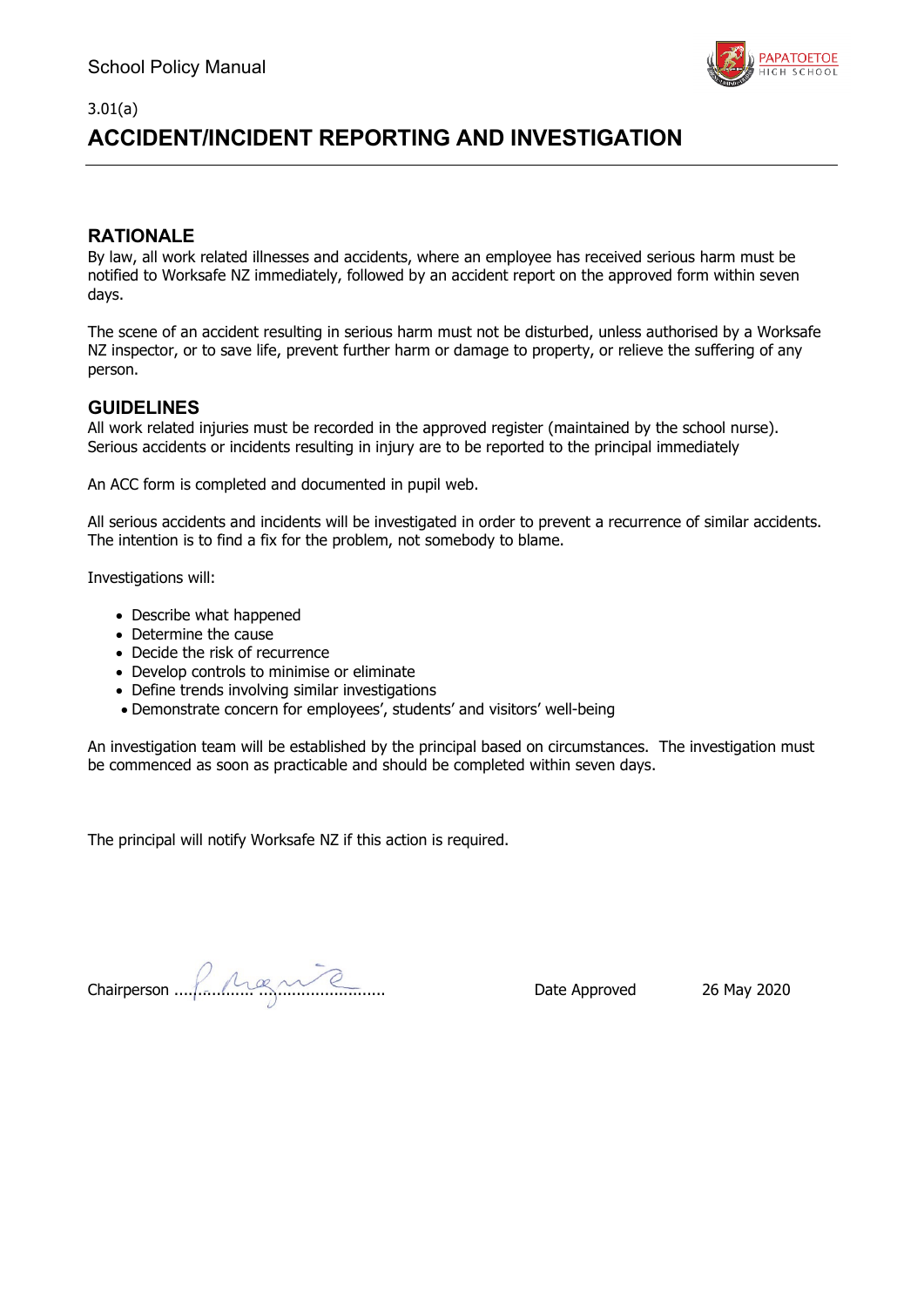

## **RATIONALE**

At Papatoetoe High School we place importance on showing respect for others, their property, the school's facilities and reputation. We want students to follow the PB4L (Whaitake) framework at all times and be responsible, be respectful and be a learner.

### **PURPOSE**

This policy aims to ensure that the school is compliant with all relevant legislation that relates to behaviour management, eg Human Rights Act, Education Act (sec 13-18), Education (surrender, retention and search) Rules 2013, Harmful Digital Communications Act, Vulnerable Childrens Act, Health & Safety Act. In addition we aim to provide a framework upon which staff and systems can effectively promote positive behaviour and respect, reduce the incidents of bullying and attempt to ensure that students have a safe and secure learning environment. The school has adopted the school wide aspect of the positive behaviour for learning framework where we place an emphasis on teaching and reinforcing correct behaviour.

### **GUIDELINES**

The ultimate school authority on discipline rests, by law, with the board of trustees.

- 1. The board will establish a disciplinary committee to deal with any matter or suspension referred to the board.
- 2. In practice, the daily authority will rest with the principal, SLT and the teachers.
- 3. The principal has the authority to suspend students should it be required. Should the principal for any reason not be at school, the schedule of delegations will be followed. The principal, associate principal and deputy principals have the authority to stand down students.
- 4. The penalty of suspension or stand-down will be used
	- a. when it is believed that a student has not responded to previous efforts or has exhibited continual disobedience
	- b. as an immediate penalty in cases the principal deems to be gross misconduct.
- 5. The principal will give priority to student and staff safety when considering options available when this safety may be compromised.
- 6. The principal and teachers will teach and reinforce to students expected standards of the school and regularly acknowledge students when they comply.
- 7. Students, parents and staff will adhere to the procedural aspects around behaviour management as detailed in appropriate school communications including, but not limited to, website, student handbook, prospectus, etc.
- 8. Teaching staff will be informed of a range of suitable strategies to promote positive behaviours by students. Staff will be supported in their efforts to maintain a safe, positive, well-behaved school.
- 9. The school's pastoral care network and other support people and agencies will be used to support positive student behaviour and to work towards any improvement.
- 10. In minor behaviour management situations it may be unnecessary to advise parents of a situation, however the school will make every attempt contact a parent[1](#page-25-0) if any pattern of unacceptable behaviour develops.
- 11. The process of surrender and retention of students' property and searches of students will comply with the rules and guidelines produced by the ministry of education.
- 12. The senior leadership members are the only teachers at the school who have the authority to conduct a search of a student or their belongings.
- 13. In some instances of serious school misconduct, the police will be notified.
- 14. The school will follow all rules as detailed by NetSafe with regard to any harmful digital communication.

Chairperson ................. ........................... Date Approved 26 May 2020

<span id="page-25-0"></span> $1$  Parent in the context of this policy means legal parent, guardian, primary caregiver, social worker, lead agency case worker or a combination thereof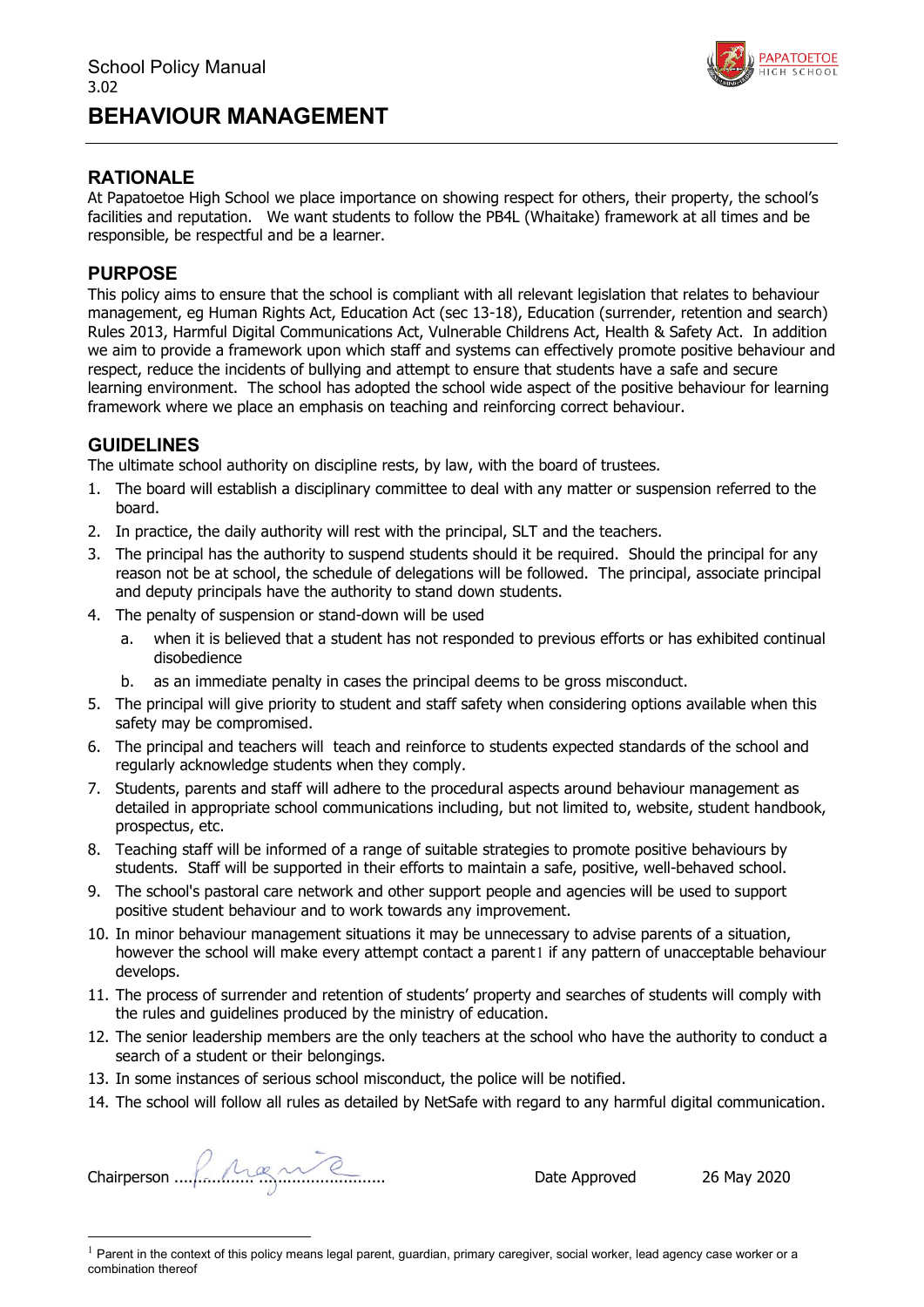# **STUDENT ATTENDANCE**



### **RATIONALE**

The school will take all reasonable steps to ensure that enrolled students attend the school as required under the education act (sections 25, 31) and that attendance records are accurate and well-maintained.

### **PURPOSES**

- To ensure accurate records for student attendance are kept.
- To ensure that students who do not attend are followed up and that the reason for their non-attendance is valid.
- To ensure parents/caregivers are informed of any concerns the school has regarding the attendance of their children.
- To adopt practices that actively discourage truancy.

### **GUIDELINES**

The principal will appoint staff and delegate duties so as to manage the recording of electronic student attendance registers and follow-up procedures for non-attending students.

Deans are responsible for the monitoring of student attendance for their respective houses and ensuring that parents are informed of attendance concerns. Senior staff and relevant personnel will be kept informed of serious student absence situations.

Non-teaching staff who have duties associated with our attendance system will support teachers in their efforts to maintain accurate and up-to-date attendance information.

Form teachers are responsible for maintaining accurate, up-to-date electronic registers and supporting the attendance systems in place. Form teachers will also monitor and follow up on lateness to school and attendance.

Classroom teachers are responsible for recording student attendance/absence to their classes on a periodby-period basis as required through procedures developed by the school.

Parents will receive student attendance data on the school reports or by other electronic means.

There are appropriate procedures established to deal with students who have been truant from school and for those who are persistently late to school.

Outside agencies will be used as appropriate to help support attendance at school.

Chairperson ................. ........................... Date Approved 26 May 2020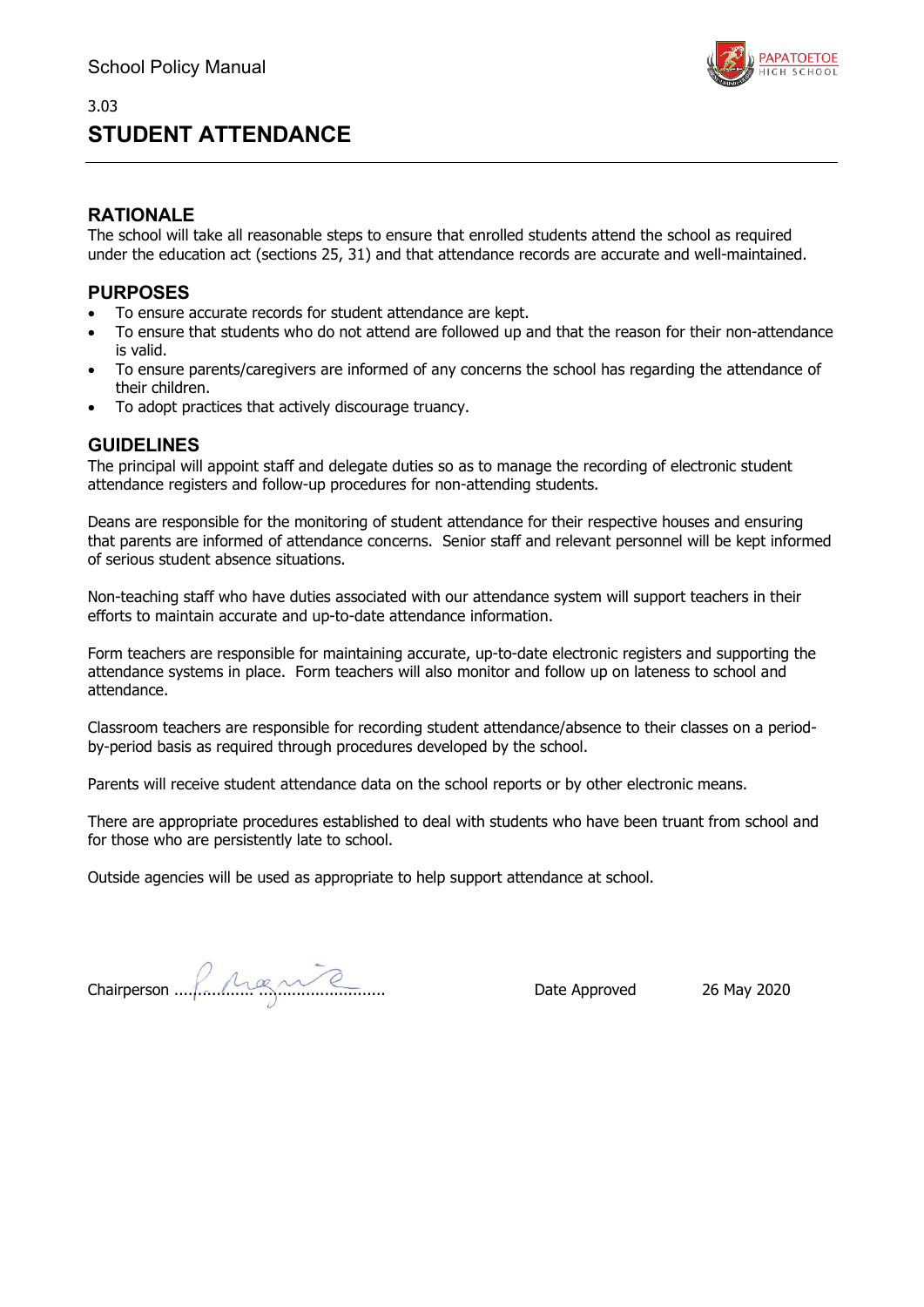

# **EQUITY CONSIDERATIONS**

## **RATIONALE**

To develop a total school environment in which staff, students and parents feel at ease regardless of gender, religion, disability, ethnicity, culture or social background.

### **PURPOSE**

The board recognises that learning outcomes for students will vary greatly but it will provide equality of opportunity for all. This however does not imply that students will automatically advance to a higher level of study when they have not met the required standards at the lower level.

### **GUIDELINES**

Learning programmes will be accessible to all students.

Resources will be allocated in an open and fair manner.

School practices will seek to avoid highlighting differences in any way that could lead to discomfort or a sense of inequality.

Within school resources, special assistance will be provided for those students showing disadvantage.

While employing those it believes best suit the job, the board will aim to maintain a balance on its total staff reflective of the community.

The board will require the principal, in the daily practices of the school, to see that authority and responsibility are seen to be equitably shared and recognised.

The board will require the principal and staff to give a fair hearing to all parents regardless of their personal background.

The board will monitor annually the equality of opportunity offered at all levels and in all facets of the school.

Chairperson ................. ........................... Date Approved 26 May 2020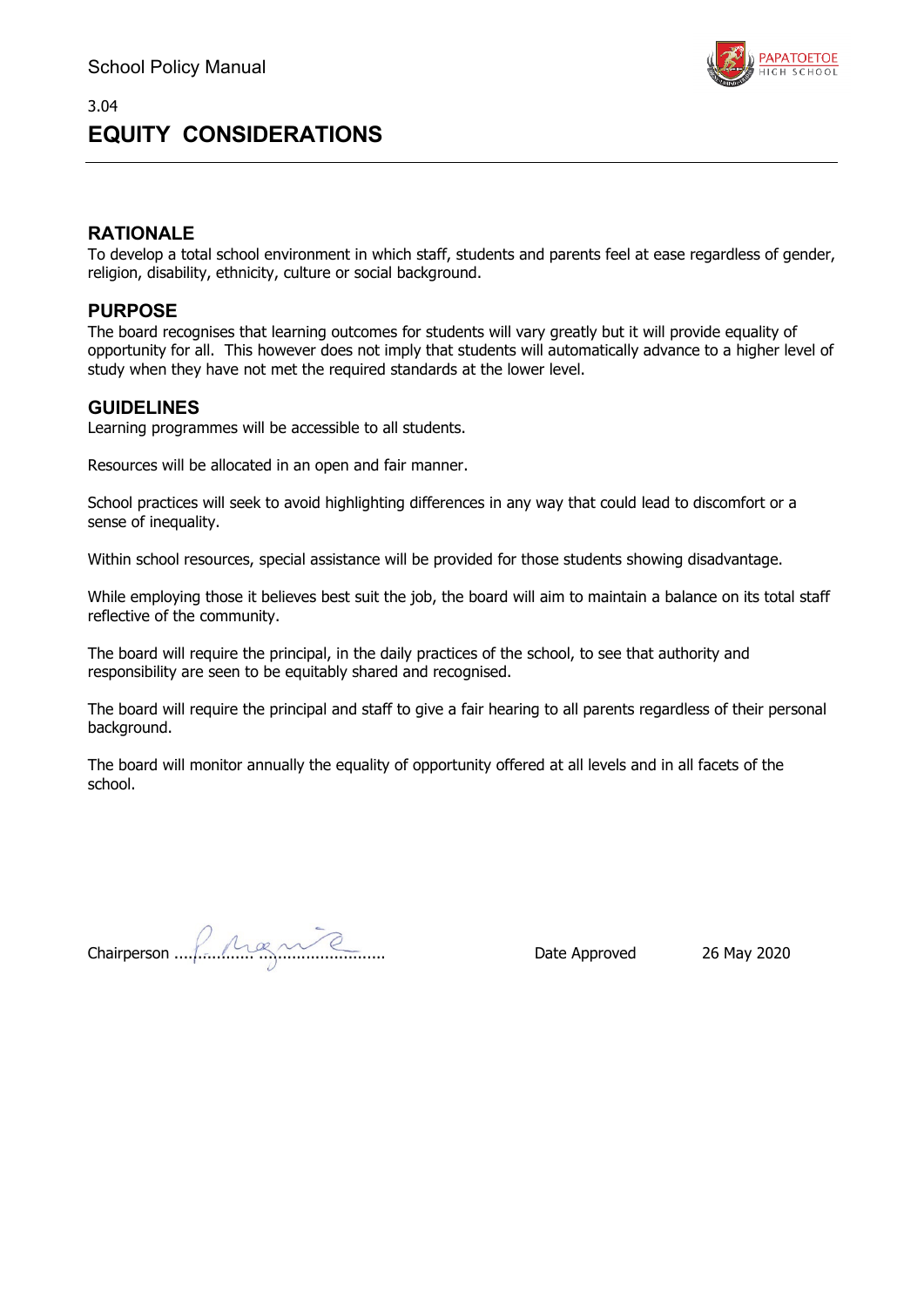

### **DEFINITION**

Harassment at Papatoetoe High School is unwanted, unwelcome and uninvited behaviour that affects the well-being, safety and work performance of others.

Some examples of harassment are:

- Bullying physical psychological or cyber
- Sexual harassment verbal, non-verbal or physical contact of a sexual nature
- Racial harassment
- Harassment on the grounds of sexual orientation

Harassment on the grounds of religion.

### **RATIONALE**

This policy is designed to promote a positive, safe, secure school environment free from harassment.

### **PURPOSES**

- To fulfil the requirements of the relevant legislation as well as the school's charter.
- To set up procedures for the handling of complaints about staff or students who are being harassed.

#### **GUIDELINES**

If a person considers they are being harassed, they should immediately make it clear to the person verbally or in writing that such behaviour is offensive, unacceptable and unwelcome.

If the person being harassed feels uncomfortable confronting the person, then they should seek contact with another person of their choice for advice and support (eg, dean, form teacher, counsellor, colleague, HOD or SLT).

Where harassment continues after objection, the complaint should be forwarded to the principal.

Steps will be taken to resolve the complaint with the parties concerned. If the person being harassed feels this has not happened, then they can involve other people or organisations for support, eg, PPTA, youth law. This in no way will prejudice their complaint.

The principal may decide that further investigation is required and that the matter be dealt with as part of the school discipline policy or staff discipline policy.

In serious cases or if the complaint is against the principal, the matter will be referred to the board of trustees.

Chairperson ................. ........................... Date Approved 26 May 2020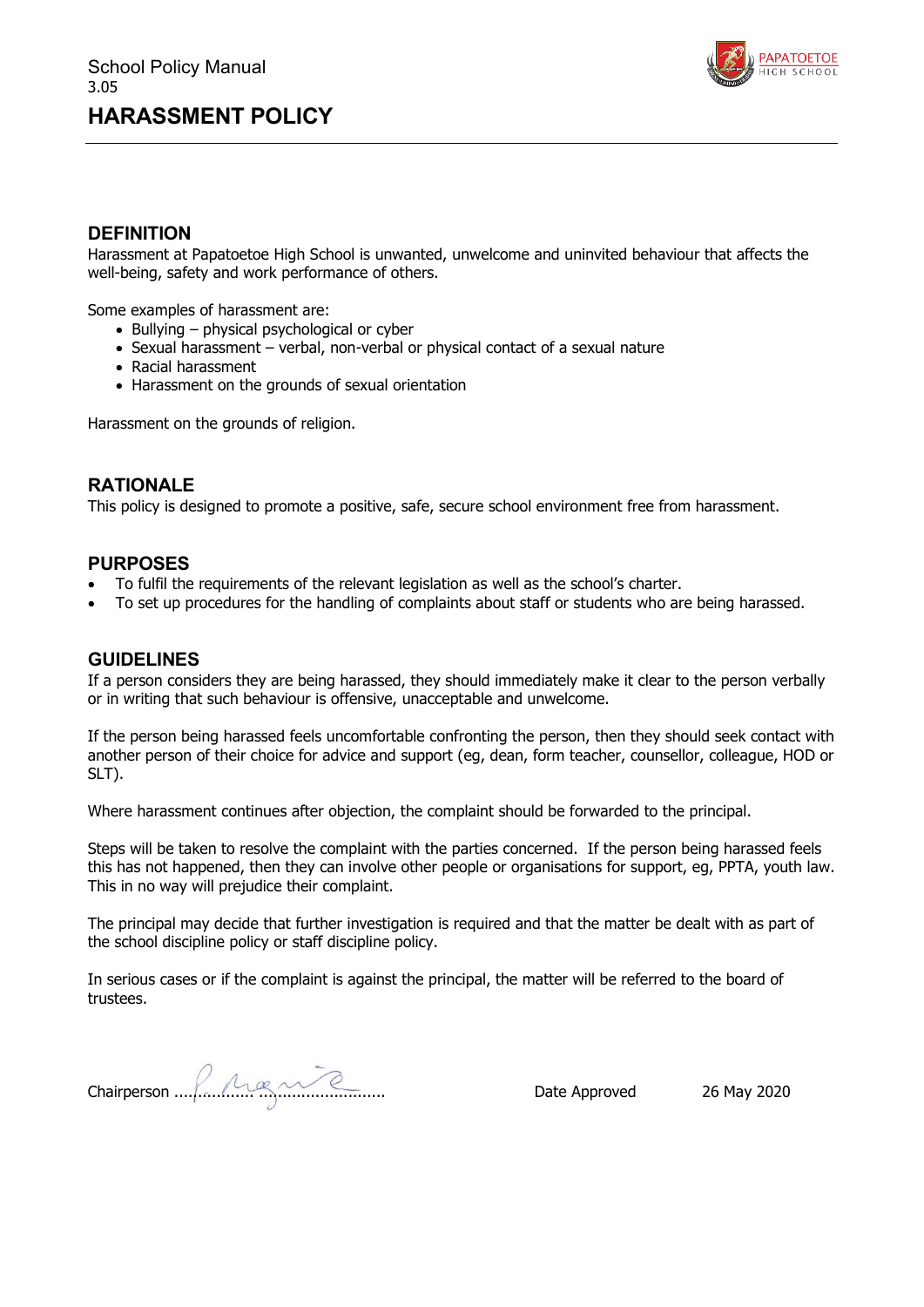

### **RATIONALE**

This policy acknowledges that the Papatoetoe High School board of trustees has a responsibility to

- provide a safe physical and emotional environment for students and
- comply with any legislation currently in force to ensure the safety of students and employees.

### **PURPOSE**

The purpose of this policy/protocol will be:

- a. To emphasise the importance of the welfare and interests of the child or young person
- b. To provide guidelines and training for teachers and others working with children and young people in the school environment.
- c. To ensure that children and young people are provided with the knowledge to promote their safety and awareness.
- d. To develop procedures for dealing with cases of current or historical abuse.
- e. To identify the external agencies which should be used, what services they provide, what liaison is required along with appropriate referral procedures.

- 1. The Papatoetoe High School board of trustees will encourage all members of staff to have some training to help them to identify suspected abuse and/or neglect and to be able to respond appropriately.
- 2. This school will provide preventative education for the students through our delivery of part of the health and physical education curriculum and other programmes run at the school.
- 3. A staff member may be nominated as a safety advocate for the students as a useful way of managing suspected cases of child abuse and/or neglect (counsellor).
- 4. The role of any local cultural groups, support agencies or any relevant statutory agency should be considered or recognised by our school/principal during any communication or liaison within the community.
- 5. Decisions about informing parents or caregivers should be made after consultation between the school and the statutory child protection service called by them.
- 6. The counsellor and/or nurse and the SLT will be advised immediately if any student is considered to be in an abused or neglected state.

Chairperson ................. ........................... Date Approved 26 May 2020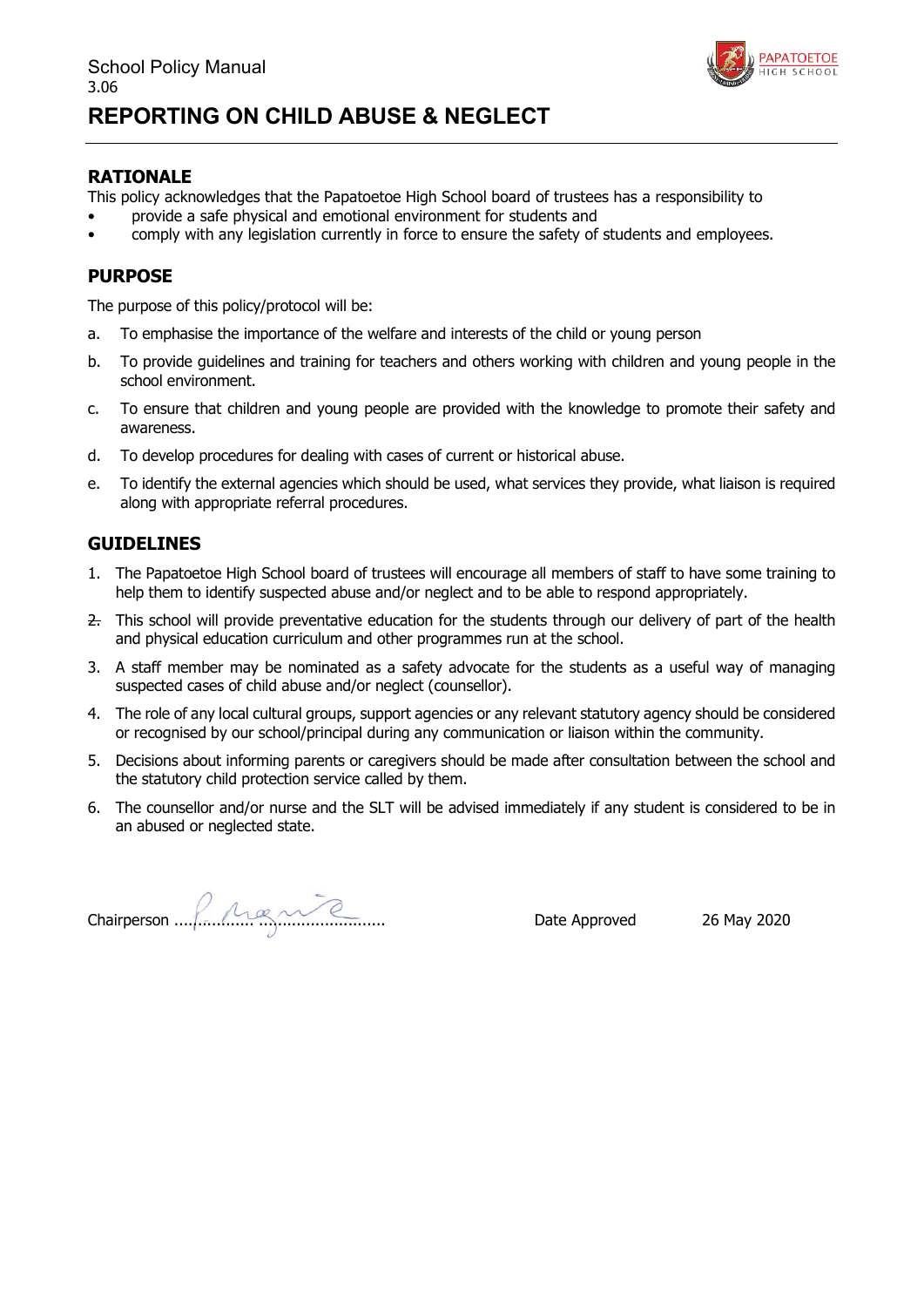

### **PURPOSES:**

- To provide a consistent policy for dealing with situations which arise when students present with problems requiring attendance at:
- Family planning clinics
- Out-patient hospital appointments
- STD clinics
- General practitioners
- Without parental consent or knowledge.

Note: the student will be encouraged to speak with their parents/guardians or significant adult for advice, assistance and support..

### **GUIDELINES:**

When a student reports to nurse/counsellor/dean requesting permission to attend one of the above clinics, etc, during school hours, the following procedures should be used.

In the case of requests for non-urgent treatments - appointments should be made outside school hours if possible.

For cases requiring immediate medical treatment permission may be given by the nurse and appointments made as required. If these need to be during school hours every endeavour will be made to encourage students to advise parents.

The student concerned will report back to the nurse after the appointment for a note which may be used if 9requested/required to explain their absence. The nurse will also discuss the treatment with the student and offer any support required.

All off-site health/medical appointments must be recorded in kamar as per usual procedures.

Chairperson ................. ........................... Date Approved 26 May 2020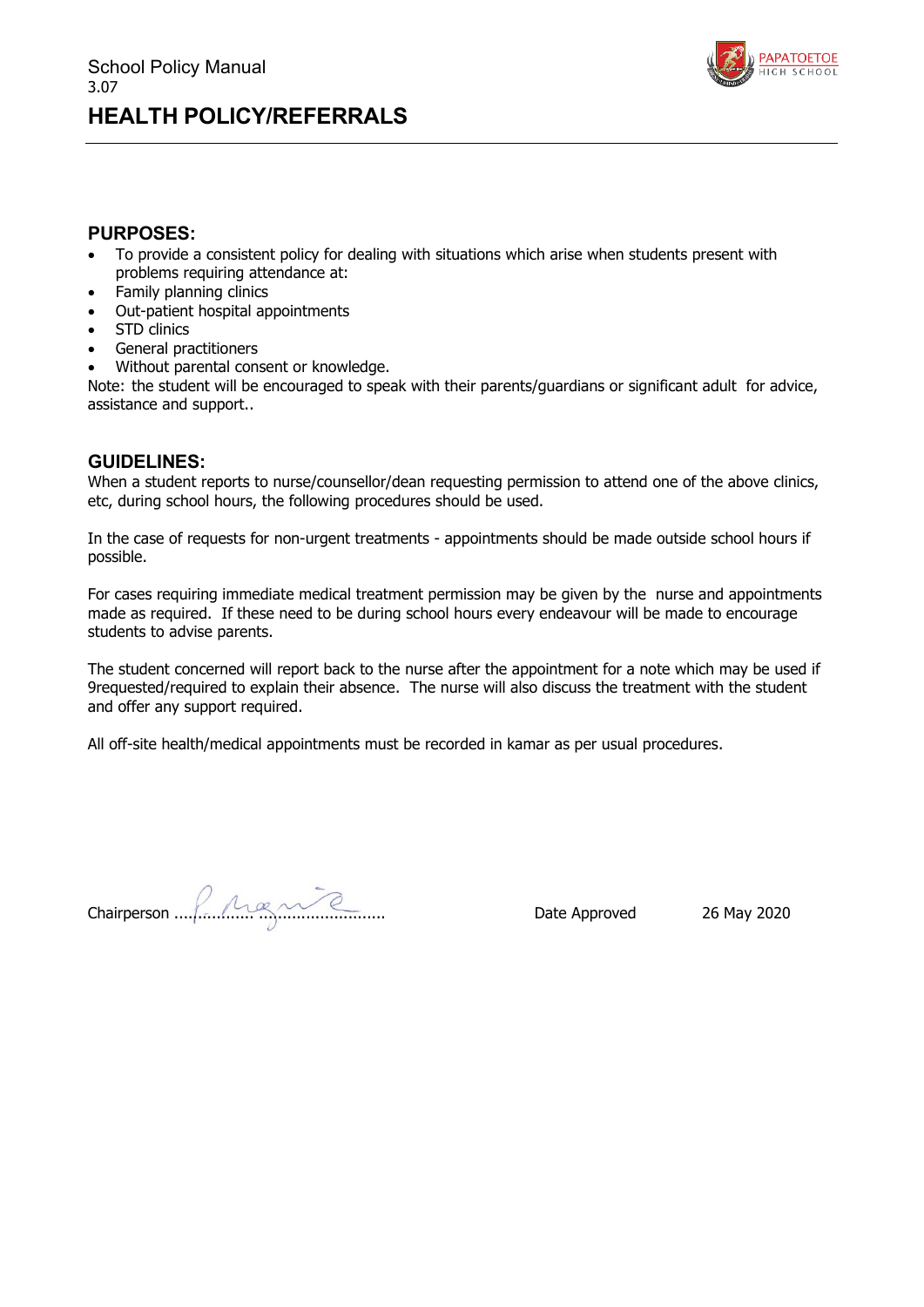

### **DEFINITION:**

A traumatic incident is a sudden and significant event that affects the usual, day-to-day running of the school.

### **PURPOSES:**

- To reduce the chances of traumatic incidents for students by making staff aware of at risk behaviour/signals by students.
- To have a management plan in place in case of a traumatic incident occurring within the school community.
- To minimise any contagious or copycat effect of the trauma where applicable.
- To facilitate the 'recovery' process, so the school can return to its day to day running. This 'recovery' applies to staff, students and the school community.

### **GUIDELINES:**

In the event of a traumatic incident occurring within the school community:

- The principal is informed.
- The senior leadership and pastoral care team, plus other staff members as deemed necessary by the principal, will meet to action a response plan which will include
- Informing the board chairperson, staff and school community of the facts
- Inviting outside support agencies to assist if required
- Identifying other at risk students and staff and providing extra support for them
- Referring to relevant ministry of education quidelines.
- The principal or board chairperson will be the only people who deal with the media.
- A full incident report is submitted to the board of trustees when appropriate considering the nature of the trauma.

All staff must report to the counsellors or senior leadership team any concerns they may have relating to students who display at risk behaviour/emotional distress.

Such referrals to the counsellor are assessed and appropriate assistance/support/referrals are sought (including information to the principal and parents/guardians).

Staff involved in the response or trauma must have opportunities for support and external counselling.

Cultural, religious and ethnic factors will be considered in dealing with the trauma and the 'recovery' process.

Chairperson ................. ........................... Date Approved 26 May 2020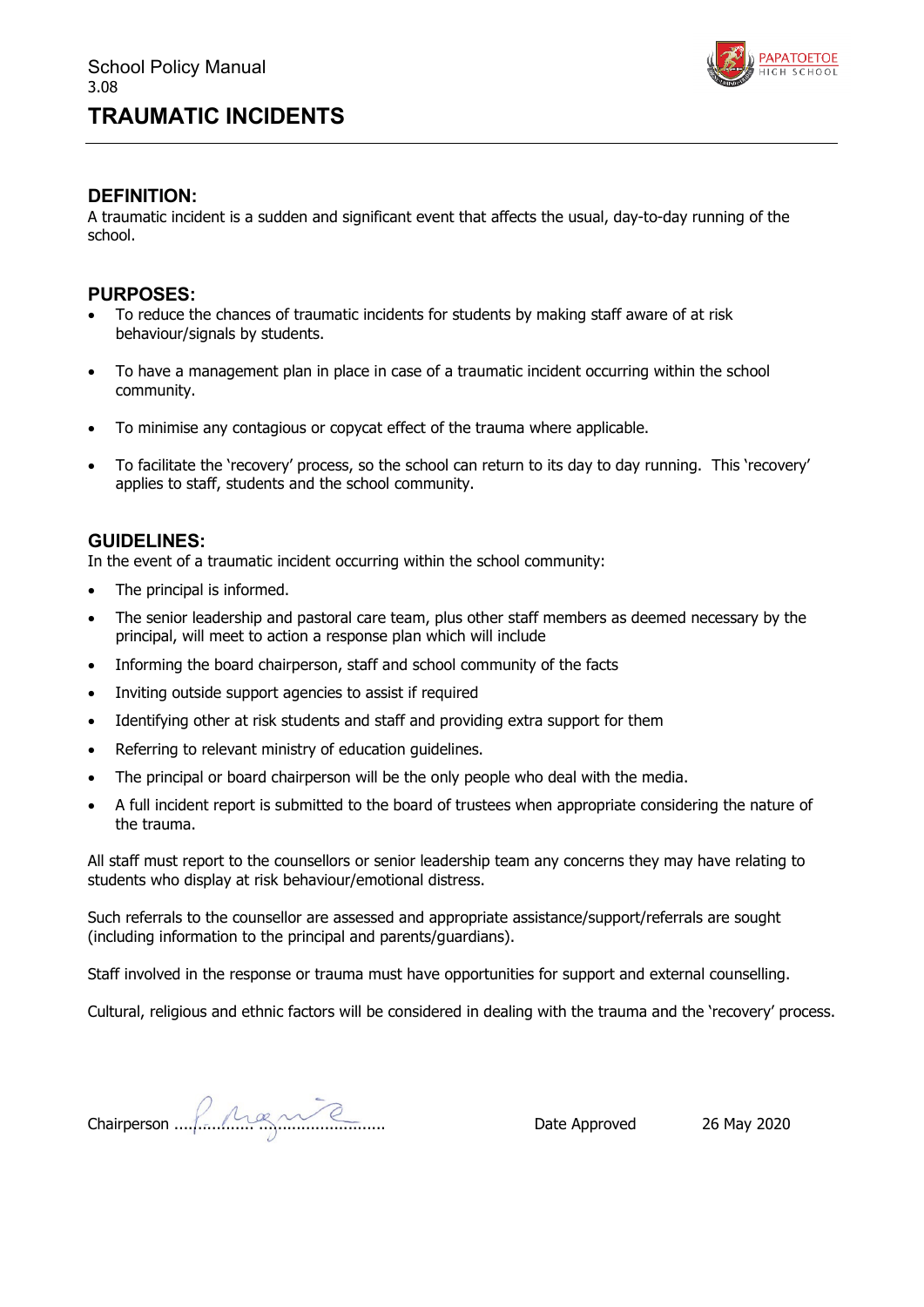## 3.09 **PRIVACY**



## **RATIONALE:**

The board of trustees of Papatoetoe High School is required to comply with the privacy act 1993.

### **PURPOSE:**

To promote and protect individual privacy with regard to:<br>1. The collection, use and disclosure of information rel

- The collection, use and disclosure of information relating to individuals.
- 2. Access by each individual to information relating to that individual held by the school.

### **GUIDELINES:**

- 1. The principal is the appointed privacy officer in the school.
- 2. All information collected will be used only for the purpose intended.
- 3. Procedures exist for the collection, use and disclosure of personal information in the school.
- 4. Any personal information the school holds is stored in a secure way.
- 5. Requests for personal information are dealt with according to the attached procedures.

Chairperson: \_\_\_\_\_\_\_\_\_\_\_\_\_\_\_\_\_\_\_\_\_\_\_\_\_\_\_\_\_\_\_\_\_ date approved: 29 August 2017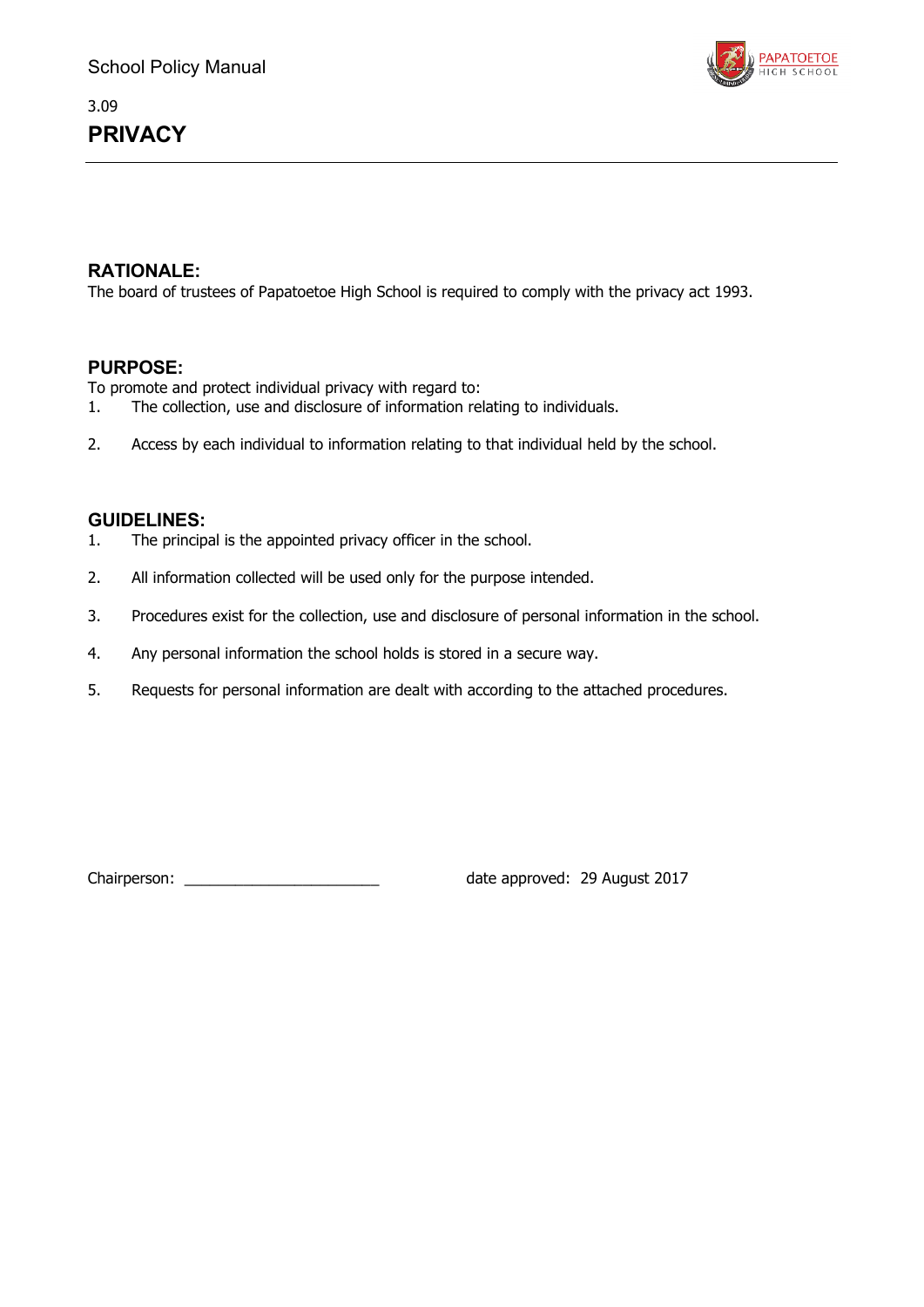

### **CHECKLIST FOR PRIVACY OFFICERS (SCHOOL POLICY 3.09)**

- 1. Does the school hold personal information about individuals?
- 2. Does the school need to collect that information?
	- a. what function or activity of the agency does it relate to?
	- b. what is the purpose for which the information will be used?
	- c. is it necessary for that purpose?
- 3. Has the personal information the school holds, which was collected after 1 July 1993, been collected directly from the person concerned? If not, which exception to principle 2 applies?
- 4. Where the school has collected information directly from the person after the 1 July 1993 have we informed them:
	- a. that the school is collecting the personal information;
	- b. why the school is collecting it;
	- c. who will receive it; and
	- d. the name and address of the school collecting it, and who that will hold it

If not, which exception to principle 3 applies?

If not, has the school collected similar information from the same individual recently?

5. Has this information been collected by:

- a. unlawful means; or
- b. means that intrude to an unreasonable extent on the person's personal affairs?
- 6. Is the personal information the school holds stored in a reasonably secure way?
	- a. is it stored so that only authorised people have access
	- b. do authorised people know of their obligations under the Privacy Act?
	- c. is it safe from vandalism and theft?
	- d. are VDU screens, printers or files positioned so that they may not be seen by the public or unauthorised staff?
	- e. are there procedures in place to monitor access to sensitive material?
	- f. are external agencies used to collect, process, hold or dispose of personal information?

If so, what steps are taken to ensure they are complying with the Privacy Principles.

- 7. Is the personal information the school holds accurate, up-to-date, complete, relevant and not misleading?
	- a. what steps have been taken to ensure that it is?
	- b. when personal information was received from a third party what steps have been taken to make sure it is accurate, up-to-date, complete, relevant, and not misleading?
	- c. at what point is it checked to ensure accuracy; when first recorded during storage, before use, periodically?
- 8. Does the school still need to keep this information to carry out a function?
- 9. Does the school using the information for purposes other than the one for which it was collected? If yes, which exception to principle 11 applies? If an exception does not apply does the school have an exemption from the Privacy Commissioner?
- 10. Does the school disclose personal information it holds about individuals to other agencies? If yes, which exception to principle 10 applies? If no exception applies, does the school have an exemption from the Privacy Act?
- 11. Does the school assign unique identifiers to individuals? If yes, is it necessary in order to be able to carry out a function of the school?
- 12. Is the unique identifier assigned by the school the same as the one assigned to that person by another agency? If yes, is the school associated persons within the meaning of s.8 of the Income Tax Act 1976?
- 13. Does the school take responsible steps to ensure that unique identifiers are only assigned to people whose identity is clearly established?
- 14. Does the school assign the same unique identifier to a person that is used by another agency? If yes, is this one of the purposes for which that unique identifier was assigned or a directly related purpose?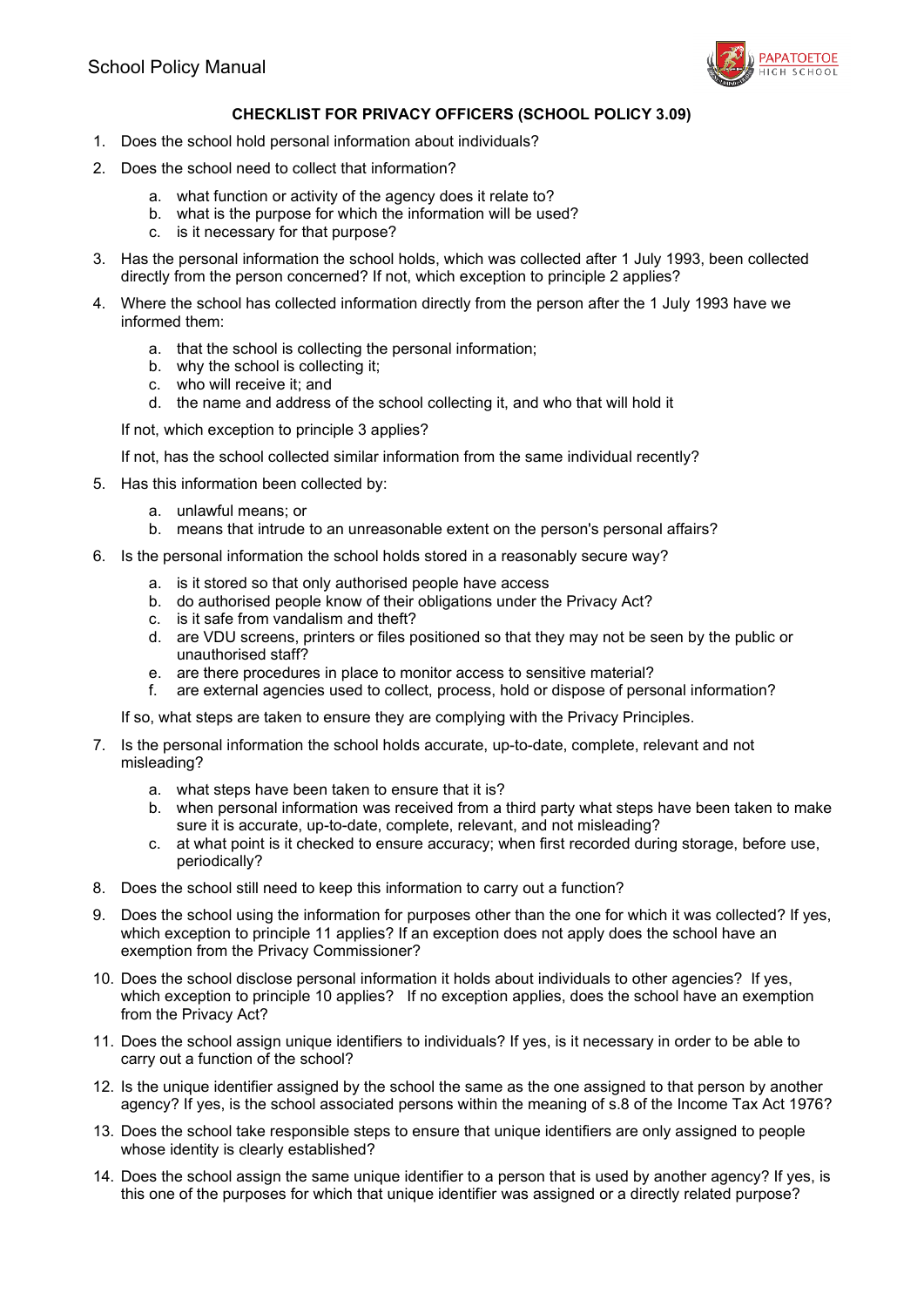

# **ACCOMMODATION FOR INTERNATIONAL FEE PAYING STUDENTS**

### **RATIONALE**:

International fee paying students are only accepted into the school if appropriate accommodation is available to them. The categories of accommodation that will be accepted by Papatoetoe High School are:

- Living with a parent.
- Living with an approved designated caregiver.
- Living in a homestay provided and approved by the school.

### **PURPOSES:**

- To ensure that our international students have suitable living arrangements, compliant with the Education (Pastoral Care of International Students) Code of Practice 2016, that promote safety, a caring, supportive environment and good study conditions.
- To have sound procedures in place for the selection and ongoing monitoring of homestay accommodation.

- 1. All international students studying at the school must either live with their parents or be in a homestay that is either provided by the school or arranged by the student's parents (designated caregiver).
- 2. International students studying at the school are not permitted to own or rent a flat/room/house/apartment or live on their own.
- 3. All people over the age of 18 (except international students) who reside in the homestay must be police vetted prior to being accepted into our homestay programme.
- 4. The school will appoint a homestay coordinator who shall:
	- Source suitable homestay accommodation
	- Arrange for the placement of students
	- Keep homestay carers and students well informed of their responsibilities.
	- Liaise regularly with the students and their homestays.
	- Maintain an accurate database of students and their homestays.
	- Ensure that the school and homestay families meet the requirements of the Education Code of Practice and of NZQA guidelines.
- 5. Homestay parents sign a comprehensive contract outlining their responsibilities.
- 6. Complaints about a homestay situation by either the student or the homestay family must be directed to the homestay coordinator or director of international students.
- 7. There is a \$200 fee payable where the school is required to locate the homestay.
- 8. The student's family pays the total homestay costs, stipulated on the offer of place, to the school and the school will then transfer the costs to the homestay family on a fortnightly basis.

Chairperson:  $\frac{1}{2}$  A  $\alpha$   $\alpha$  ate approved: 30 May 2017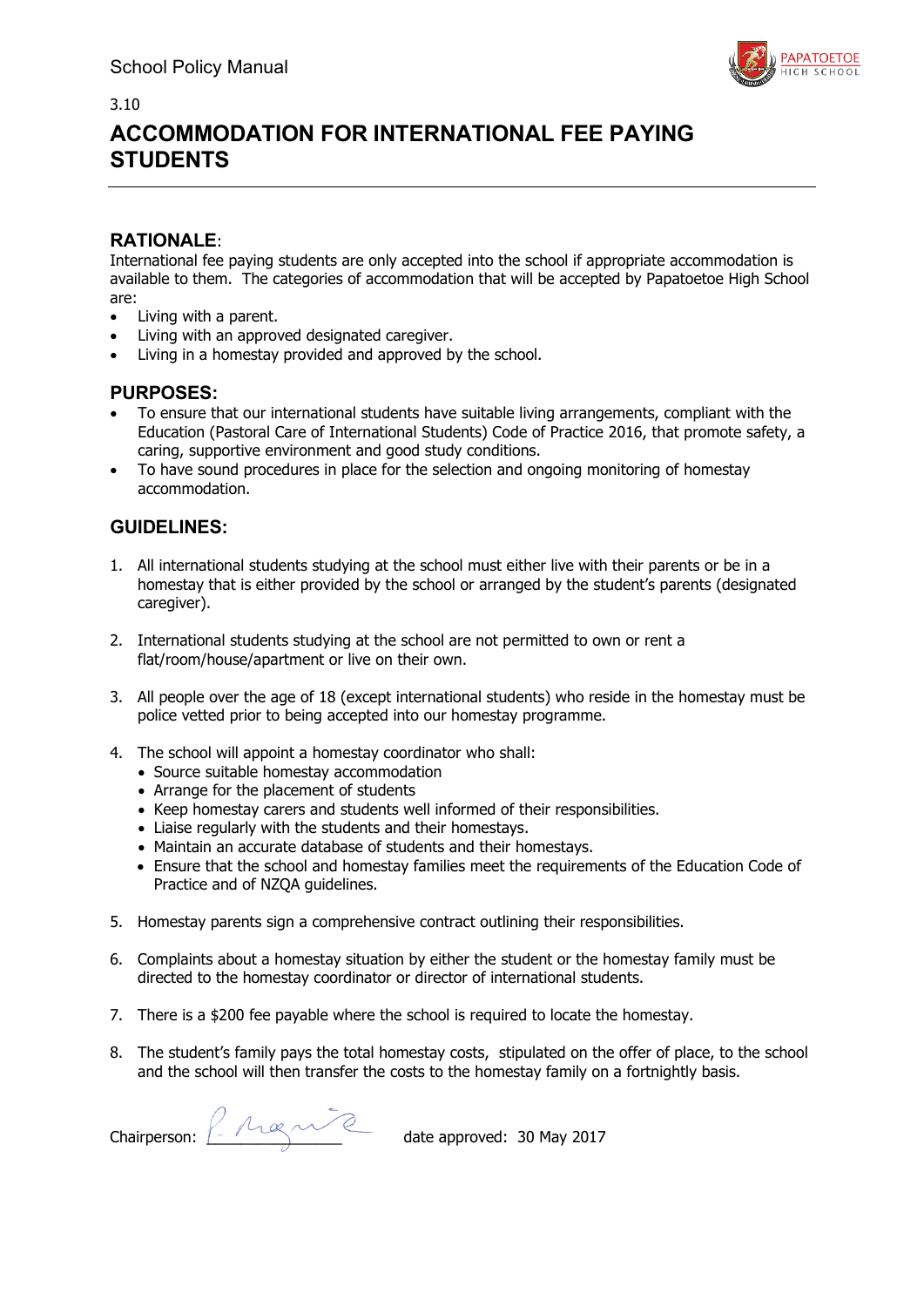## 3.11 **NUTRITION POLICY**



### **RATIONALE**

The link between nutrition and learning is well documented. Healthy eating patterns are essential for students to achieve their full academic potential, physical and mental growth, and lifelong health and well-being. Papatoetoe high school has a responsibility to help students and staff establish and maintain lifelong, healthy eating patterns. Well-planned and well-implemented school nutrition programmes have been shown to positively influence students' eating habits.

### **PURPOSE**

- To develop a school environment that follow the food and beverage classification system for years 1-13 developed by the ministry of health (2007).
- To promote healthy eating choices to our students and staff.
- To provide opportunity for those in the school community to have an input into nutrition issues.

### **GUIDELINES**

The canteen contractor provides food that meets the food and beverage classification system for years 1-13 developed by the ministry of health (2007).

- 1. The principal will delegate responsibility to a number of staff to liaise with the canteen contractor.
- 2. Any food sold for school fundraising on school grounds is to be approved by a member of the senior leadership team and is to meet the food and beverage classification system for years 1-13.
- 3. Regular consultation occurs with staff and students to ensure the canteens are providing healthy, affordable and enjoyable food.
- 4. Nutrition education is offered to all students as part of the compulsory health programme and in the year 9 food technology course.
- 5. Relevant HODs will ensure that the nutrition education programme is relevant, up to date and supported by the necessary professional development.

Chairperson ................. ........................... Date Approved 26 May 2020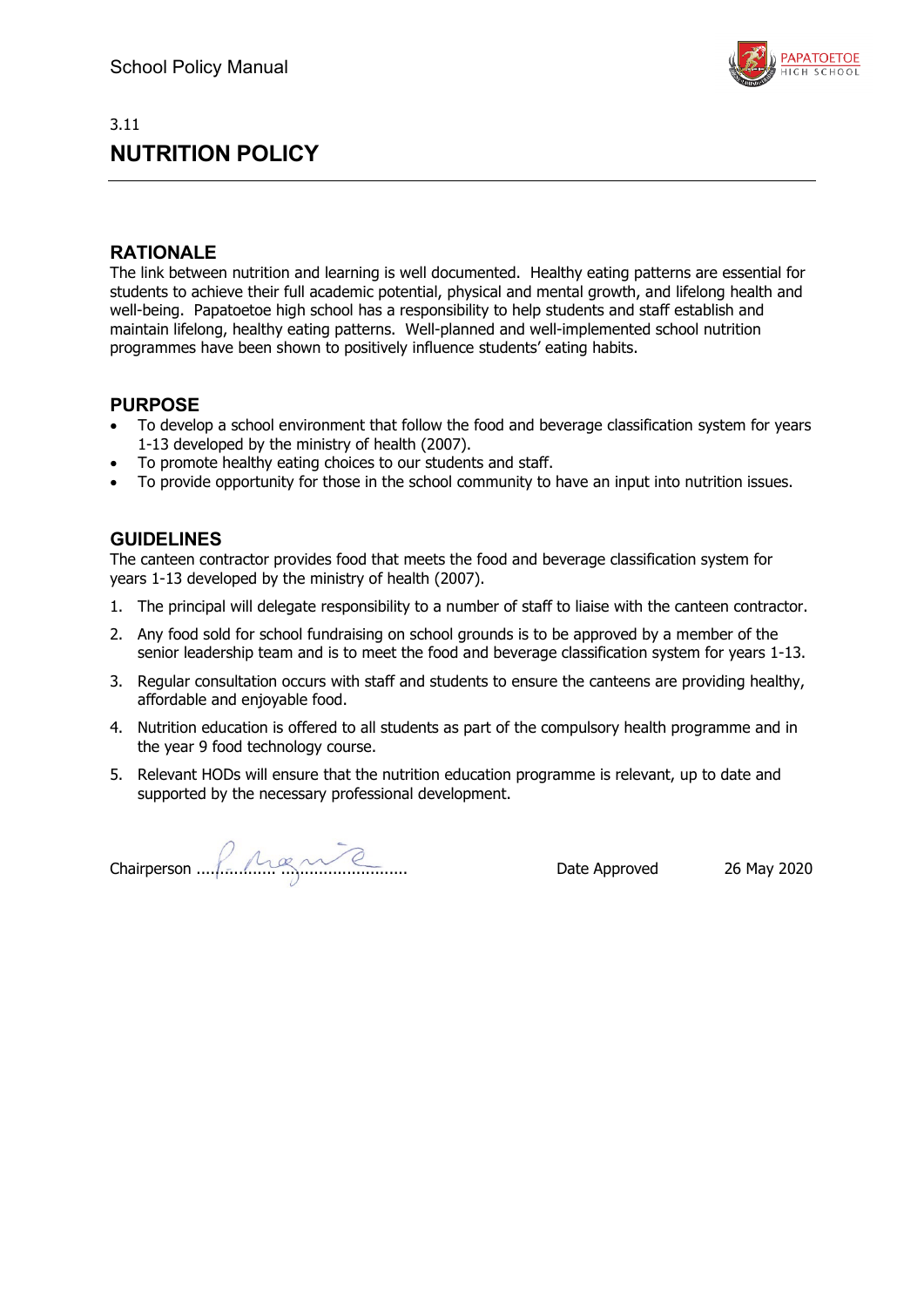

# **INTERNATIONAL STUDENT GROUPS**

### **CODE OF PRACTICE:**

#### Group students means:

International students holding a group visa issued by the New Zealand immigration service; or Two or more international students studying together in New Zealand for no more than three calendar months on a group visit organised by a provider.

### **RATIONALE**:

Papatoetoe High School has developed a group student policy –

• To ensure the safety, well-being of the students and the quality of academic and social education of all groups of international students studying at Papatoetoe High School To ensure compliance with NZQA's Education (Pastoral Care of International Students) Code of Practice 2016.

### **GUIDELINES:**

- 1. Papatoetoe High School policies and procedures relating to the education code will apply to group students – see Papatoetoe High School policies and procedures, including those for accommodation application and information sheet, international students' handbooks.
- 2. Information given to group students will be adjusted to meet the requirements of the particular group and the period of study. Such information will be provided in writing and separately.
- 3. An application/enrolment form will be completed for each student giving full contact details and any special health, learning or other needs.
- 4. For students under 18 years, individual forms must be signed by the parent and form the contract between the school and the parent.
- 5. All group student arrangements and conditions shall be set out in an agreement to be signed by the education provider and the group organiser.
- 6. Papatoetoe High School shall designate an appropriate person from the education provider to oversee the tour operations.

Group supervision:

Should an emergency situation arise the New Zealand based staff member will be responsible for all actions taken in an emergency situation and will follow the procedures of the Papatoetoe High School EOTC policy.

- (i) The designated person will, in conjunction with the group leader, notify the school
- (ii) All emergencies will be documented by the designated person. If this is not possible then by the most senior person present.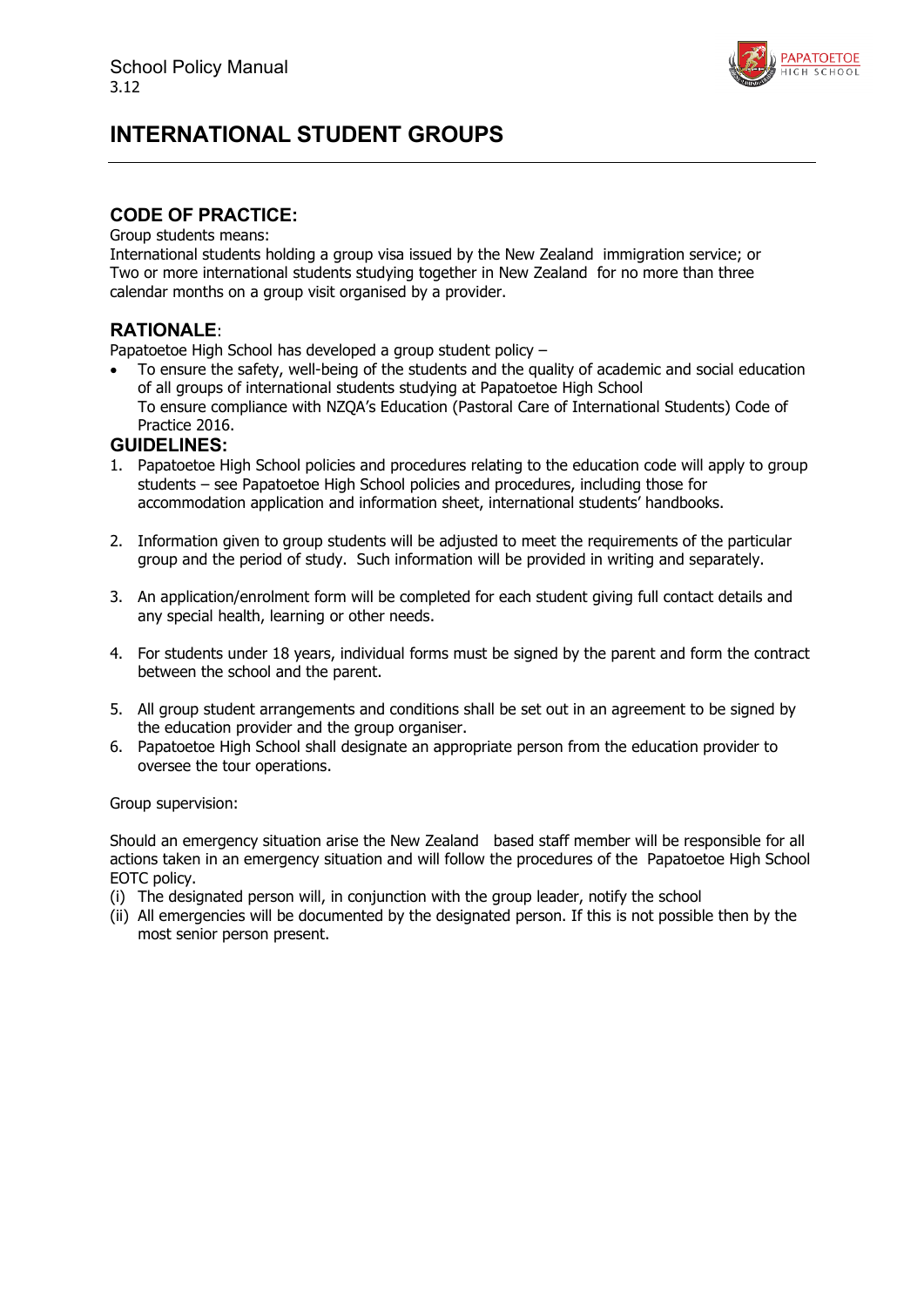

### **Medical and travel insurance policy for group students Policy requirement advice**

- All group students are required to have appropriate and current medical and travel insurance for the duration of their planned period of study in New Zealand, as specified in the education code.
- The education provider shall advise all prospective groups of the medical and travel insurance requirements as per the standard wording in the code of practice.
- Group students should have combined medical and travel insurance.
- Group students purchasing insurance through a New Zealand insurer should have insurance cover before they leave their home country.
- Where insurance is provided from a New Zealand company, policy details should be provided in the group's first language where possible.
- Where overseas policies are used, the group organiser should ensure a copy in English is forwarded to the education provider to ensure the policy is appropriate.

### **Verification of policies**

Papatoetoe High School must verify groups are in receipt of an acceptable medical and travel insurance policy.

Verification of policies will be undertaken prior to enrolment.

As part of the verification process, Papatoetoe High School shall ensure that:

- The insurer/re-insurer is a reputable and established company with substantial experience in the travel insurance business, and has a credit rating no lower than A from standard and poors, or B+ from A M best.
- The insurer is able to provide emergency 24-hour, 7 day per week cover.
- Students have a "certificate of currency" and policy wording from the insurance company stating that the student has purchased the cover for the duration of the planned period of study. The education provider must ensure that the insurance cover is appropriate.

Where a group is not in possession of an appropriate and current medical and travel insurance policy Papatoetoe High School undertakes to:

- Advise the group of the medical and travel insurance requirements
- Provide the group with a default policy which meets the requirements of the code of practice guidelines.

### **Recording of policy details:**

For each group Papatoetoe High School shall record the:

- Name of the insurer.
- Policy number.
- Policy start and end dates.

Chairperson: \_\_\_\_\_\_\_\_\_\_\_\_\_\_\_\_ date approved: 30 May 2017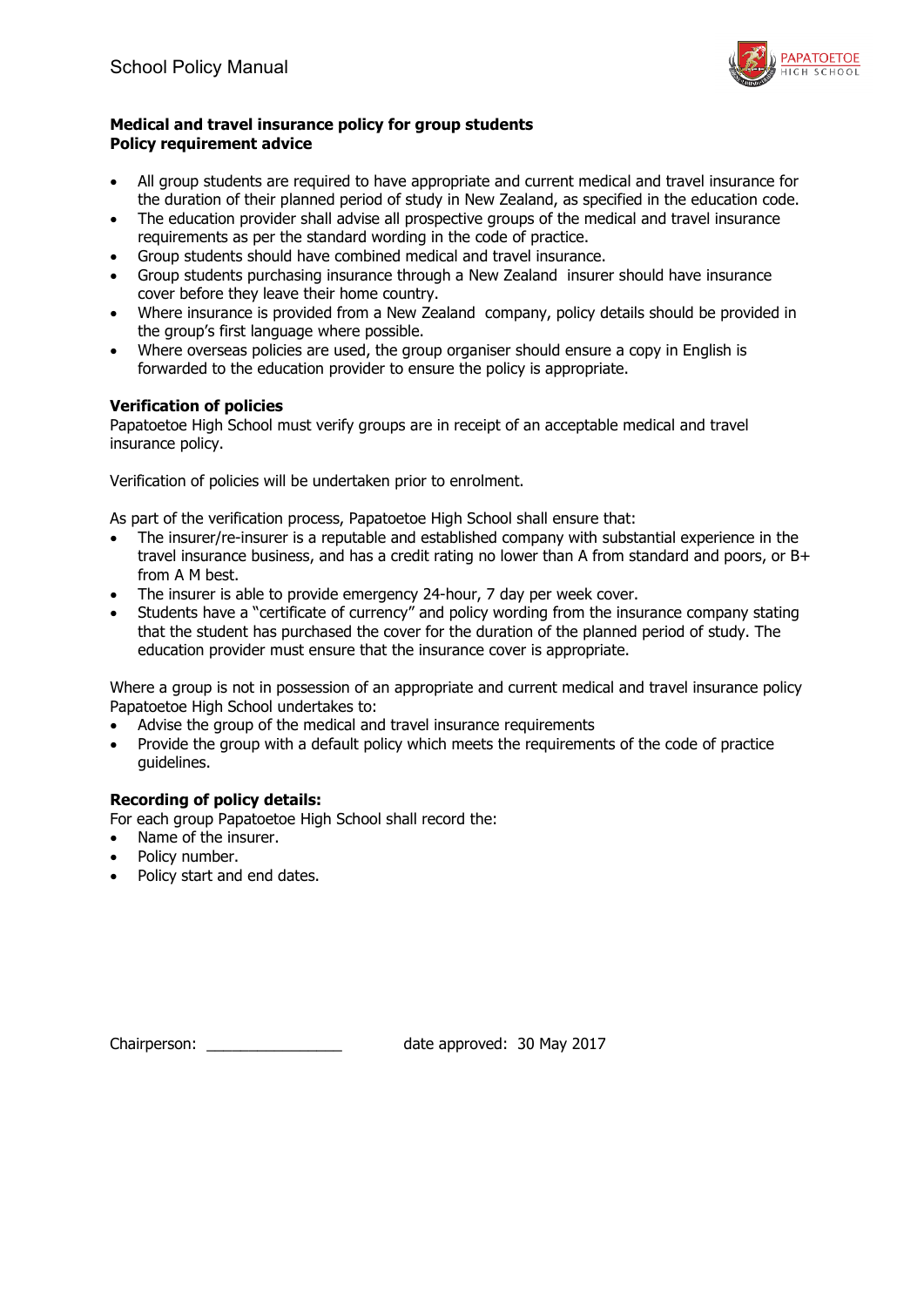

## **Child Protection Policy**

### **RATIONALE**

The board of trustees has an obligation to ensure the wellbeing of children in our care so they thrive, belong and achieve. We are committed to the prevention of child abuse and neglect and to the protection of all children. The safety and wellbeing of the child is our top priority. Advice will be sought through appropriate agencies in all cases of suspected or alleged abuse.

### **PURPOSE**

In line with section 15 of the Children, Young Person and Their Families Act, any person in our school/kura who believes that any child or young person has been, or is likely to be, harmed (whether physically, emotionally, or sexually) ill-treated, abused, neglected, or deprived must follow school procedures and may also report the matter to a social worker or the local police.

### **GUIDELINES**

Although ultimate accountability sits with the board, the board delegates responsibility to the principal to ensure that all child safety procedures are implemented and available to all staff, contractors, volunteers and parents. Therefore, the principal must:

- 1. Develop appropriate procedures to meet child safety requirements as required and appropriate to the school
- 2. Comply with relevant legislative requirements and responsibilities
- 3. Make this policy available on the school's internet site or available on request
- 4. Ensure that every contract, or funding arrangement, that the school enters into requires the adoption of child protection policies where required
- 5. Ensure the interests and protection of the child are paramount in all circumstances
- 6. Recognise the rights of family/whanau to participate in the decision-making about their children
- 7. Ensure that all staff are able to identify the signs and symptoms of potential abuse and neglect, deal with disclosures by children and allegations against staff members and are able to take appropriate action in response
- 8. Support all staff to work in accordance with this policy, to work with partner agencies and organisations to ensure child protection policies are understood and implemented
- 9. Promote a culture where staff feel confident they can constructively challenge poor practice or raise issues of concern without fear of reprisal
- 10. Consult, discuss and share relevant information, in line with our commitment to confidentiality and information sharing protocols, in a timely way regarding any concerns about an individual child with the board or designated person
- 11. Seek advice as necessary from NZSTA advisors on employment matters and other relevant agencies where child safety issues arise
- 12. Make available professional development, resources and/or advice to ensure all staff can carry out their roles in terms of this policy
- 13. Ensure that this policy forms part of the initial staff induction programme for each staff member

Chairperson: Chairperson: Chairperson: Chairperson: Chairperson: Chairperson: Chairperson: Chairperson: Chairperson: Chairperson: Chairperson: Chairperson: Chairperson: Chairperson: Chairperson: Chairperson: Chairperson: C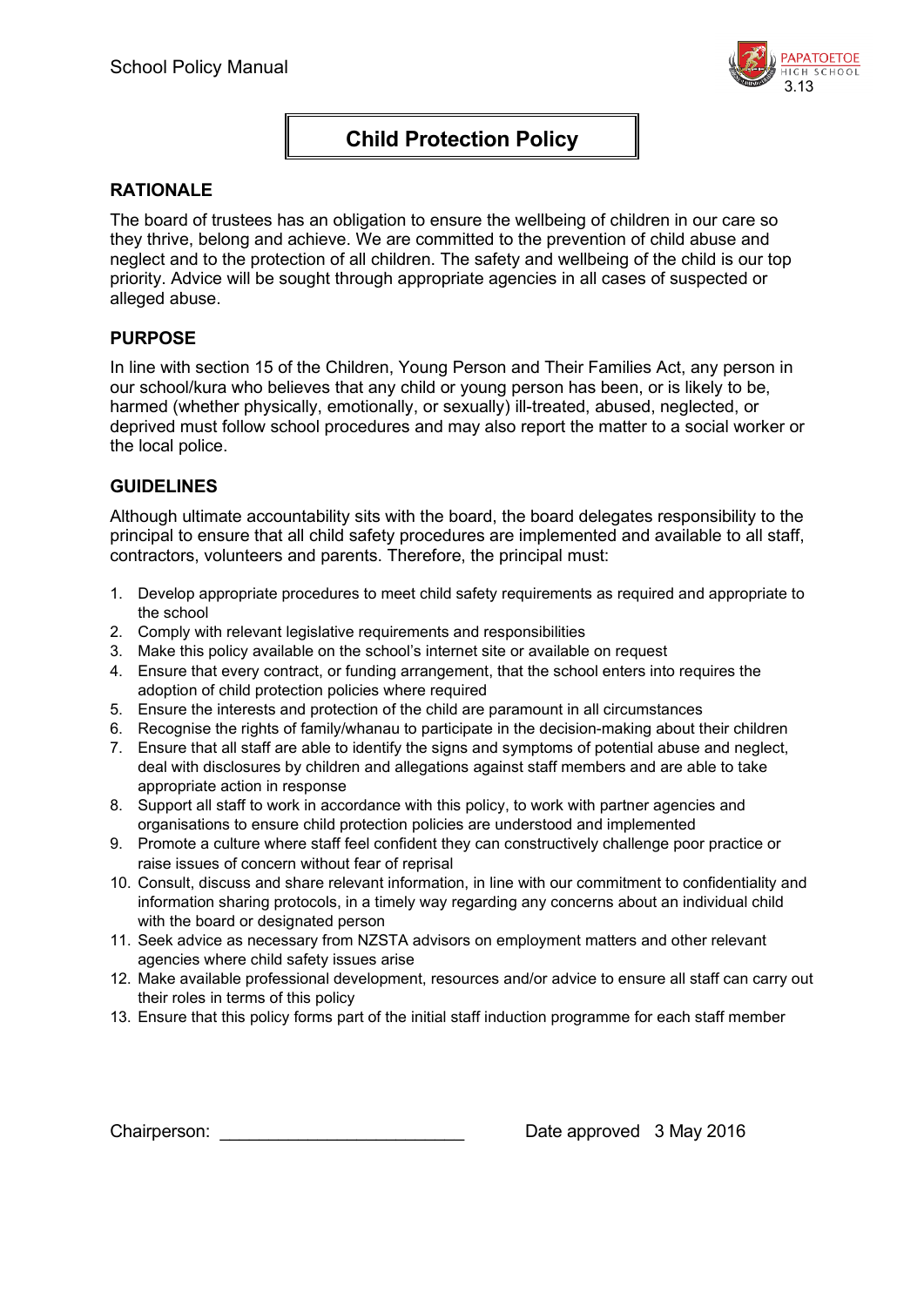# **FINANCIAL MANAGEMENT**

### **RATIONALE**

This policy forms the guideline as to how the board will comply with financial matters contained within the National Administration Guidelines.

### **PURPOSES**

- 1. To use the school's financial resources to work towards achieving other goals within the charter.
- 2. To maintain accountability for and control of the school's financial resources.

### **GUIDELINES**

- 1. A budget is produced by 31 December for the coming year, and presented to the board for approval. This is subject to appropriate information being available from the Ministry of Education.
- 2. Expenditure is kept within budget by means of appropriate procedures, and regular monitoring.
- 3. All expenditure and commitment of expenditure, is approved within the recognised delegations.
- 4. An updated financial report is provided to the board each month.
- 5. Reports complying with the stipulated accounting standards are prepared annually for audit by the auditor appointed by the audit office, filed with the ministry on time and are made available to the community.
- 6. Records of all financial transactions are maintained and are accurate and up to date.
- 7. Any single item with a value of \$1,000 and with a life of more than one year will be capitalised as a fixed asset.

Groups of items with a combined value over \$1,000 will be capitalised.

8. Fixed assets will be depreciated on an equal annual instalment ("straight-line").

Depreciation will be charged at the following rates:

| <b>Artworks</b>              | 0.0%    |               |
|------------------------------|---------|---------------|
| <b>Buildings</b>             | 2.0%    | straight line |
| <b>Electronic Equipment</b>  | 20.0%   | straight line |
| Furniture & Fittings         | 5.0%    | straight line |
| Office & other equipment     | 10.0%   | straight line |
| <b>Motor Vehicles</b>        | 10.0%   | straight line |
| <b>Plant &amp; Machinery</b> | 10.0%   | straight line |
| <b>Sports Equipment</b>      | 20.0%   | straight line |
| Library books                | 8 years | straight line |
| <b>Textbooks</b>             | 20.0%   | straight line |
| Leased assets                | 20.0%   | straight line |

### **NOTE**

The board of trustees is responsible for all finances in the school in accordance with its governance obligations. The principal will manage the above policy on its behalf, setting up appropriate procedures to do so.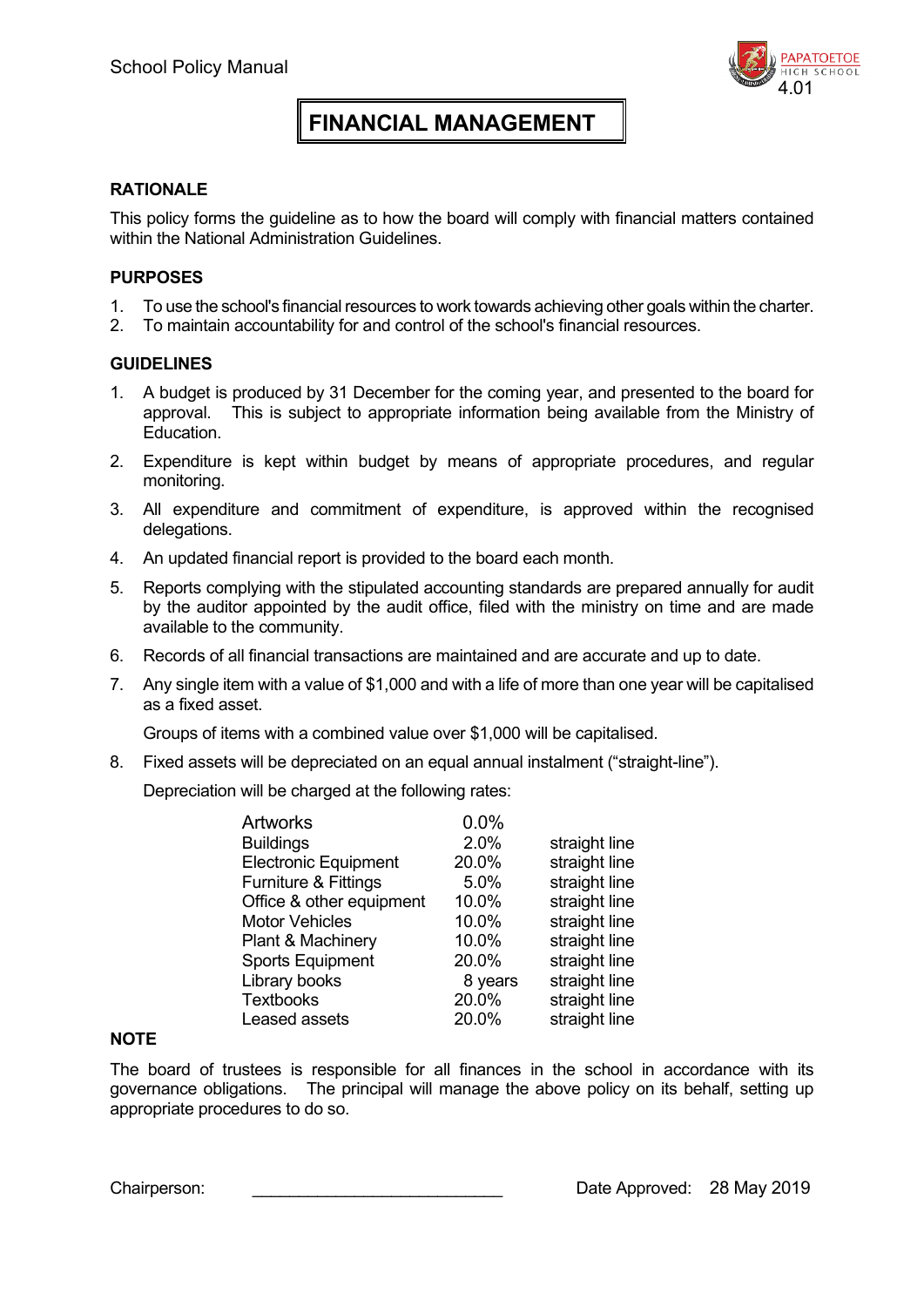

# 4.02 **FAMILY CONTRIBUTIONS**

## **RATIONALE**

Family contributions are an important source of income and are used to provide enhanced or improved facilities and resources for the school and its students.

### **GUIDELINES**

- 1. The suggested family contribution will be set and reviewed annually by the board of trustees in term two prior to the prospectus being finalised.
- 2. This suggested amount will be published in appropriate school publications and media.
- 3. Whilst the family contribution is not compulsory all parents will be encouraged to support the school and its students in this manner.
- 4. The school community will be given an indication annually of how the family contribution may be used.

Chairperson: \_\_\_\_\_\_\_\_\_\_\_\_\_\_\_\_ date approved: 28 May 2019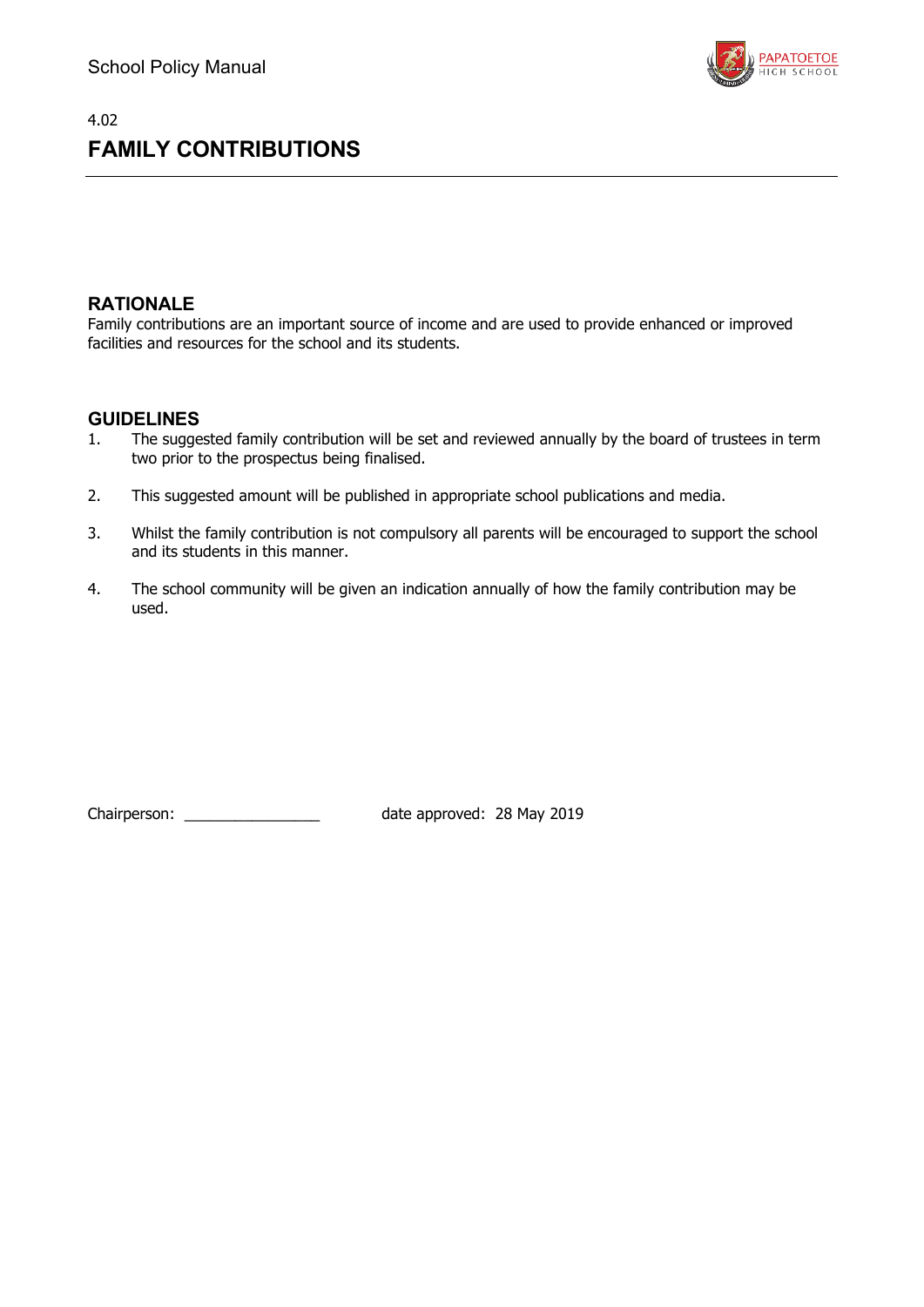

# **INTERNATIONAL FEE PAYING STUDENTS POLICY**

## **RATIONALE**

The school will provide a New Zealand educational experience for a limited number of international students each year and in doing so will promote further opportunities at our school for people from diverse cultures to work alongside each other and enhance their understanding of each other's culture. Full compliance with the Education (Pastoral Care of International Students) Code of Practice 2016 is a key aspect of our international students programme.

## **PURPOSES**

- To ensure that the enrolment of foreign fee paying students is well controlled.
- To ensure that the Education (Pastoral Care of International Students) Code of Practice 2016is complied with.
- To ensure that foreign fee paying students gain the same educational opportunities as local domestic New Zealand students.
- To ensure that the administration related to foreign fee paying students is efficient.

## **GUIDELINES**

An international students director is appointed and they will have overall responsibility for:

- Enrolment of international students (includes selection, offer of place, collection of fees).
- Orientation of international students.
- Pastoral care/course of study of international students (in consultation with the appropriate deans and form teacher).
- Keeping accurate records on all international students.
- Liaison with recruitment agents and parents.
- Handling complaints from international students.
- Preparing an annual report to the board of trustees.
- Ensuring all students hold a valid student visa and comply with immigration requirements.
- Ensuring all students hold a valid and approved health and travel insurance on enrolment.
- Conduct a self-review and attestation which will be signed by the principal and chairperson of the board of trustees.

A homestay coordinator is appointed and they will have responsibility for ensuring that the school complies with the relevant sections of the Education (Pastoral Care of International Students) Code of Practice 2016.

The board of trustees will annually set the fees payable by international students. Fees and refund policy statements are to be included in the prospectus issued to international students.

The board of trustees will annually determine the budget for the international students programme as part of the overall school budget. This will include promotions/recruitment initiatives.

The principal will lead an annual review of procedures/practices associated with our international students programme to ensure that the school is fully compliant with all legal requirements for such programmes. This process will also monitor and review our performance against the education code to ensure ongoing code compliance.

### **Selection procedures for international students**

The board of trustees will annually set a desired maximum number of students for its international students programme.

The following will also be considered when decisions are made by the international students director as to whether or not an application is successful: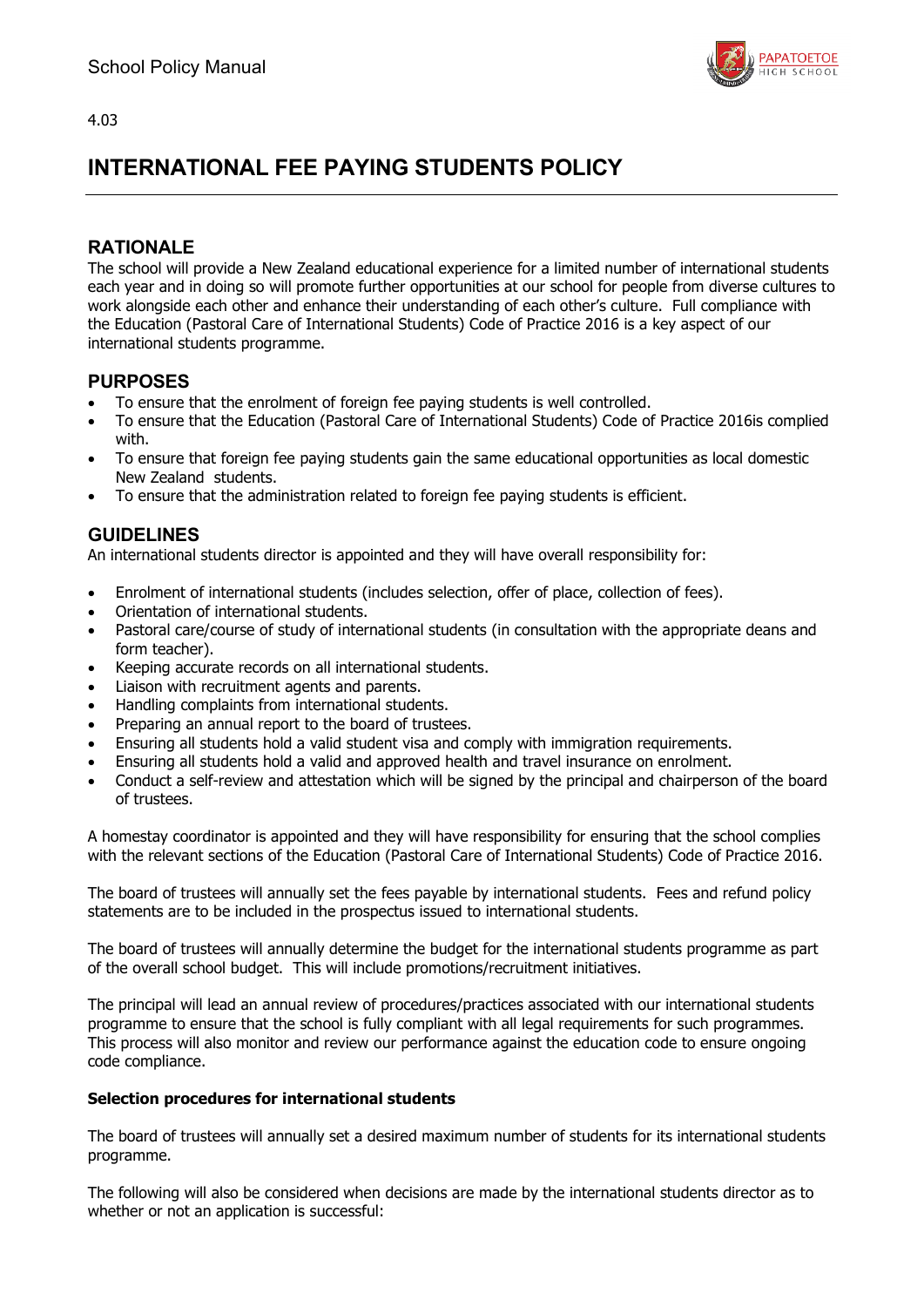

| Country of origin | the school will attempt to provide places for students from a diverse range<br>of countries.                  |
|-------------------|---------------------------------------------------------------------------------------------------------------|
| Age               | preference will be given to students in the 14-17 age bracket.                                                |
| English ability   | as a general rule, applicants should have a minimum level of English<br>competency equivalent to IELTS 4-4.5. |
| Academic ability  | preference will be given to students who are likely to make a positive<br>contribution to our school.         |
| <b>Interests</b>  |                                                                                                               |

Chairperson: \_\_\_\_\_\_\_\_\_\_\_\_\_\_\_\_ date approved: 30 May 2017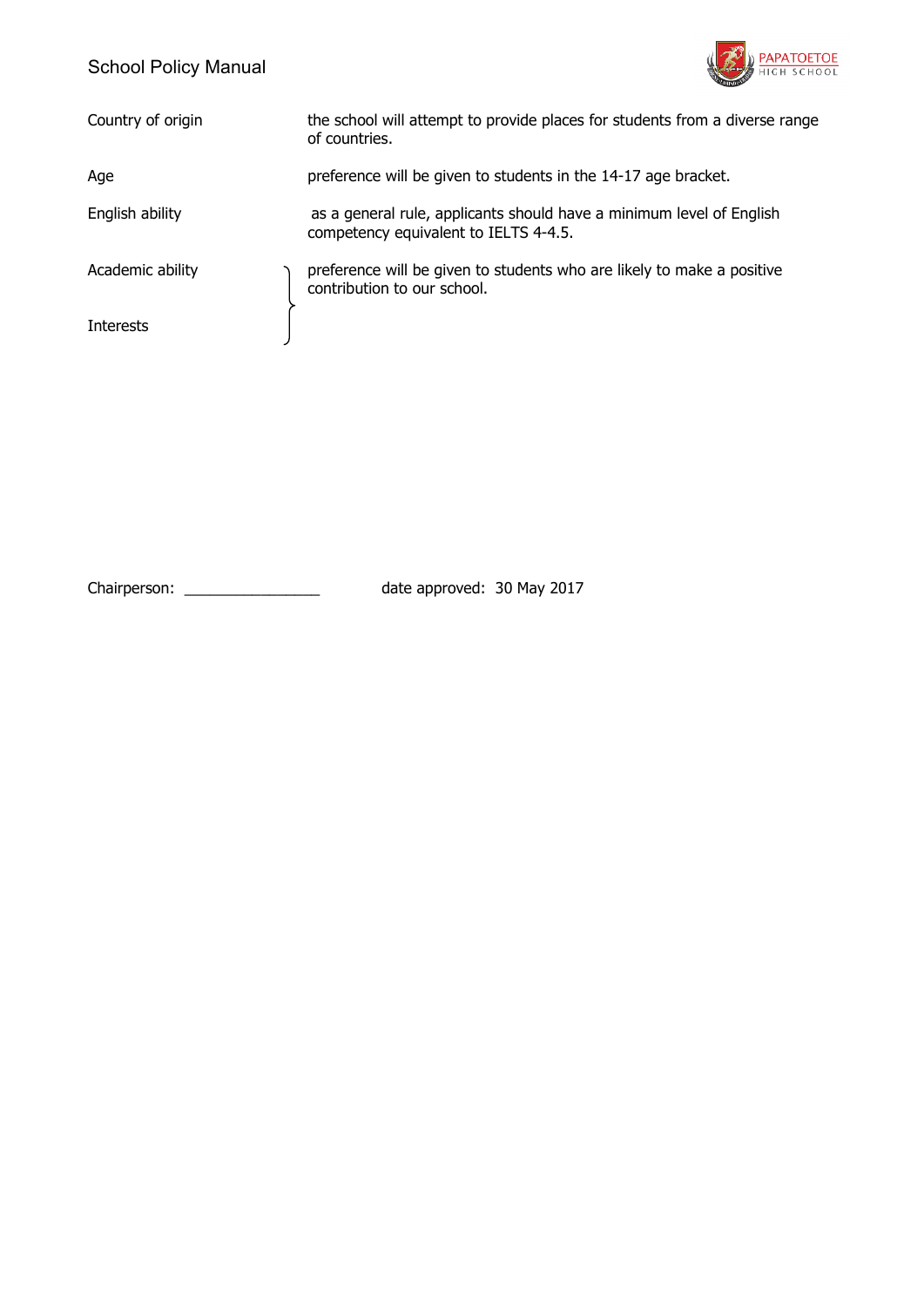

## **PROPERTY MANAGEMENT**

### **RATIONALE**

In complying with National Administration Guideline 3, the board of trustees will endeavour to maintain the school grounds, buildings and facilities in a clean, safe, tidy and hygienic condition so that a suitable learning environment is provided for students, and a good working environment exists for staff. The board is required to develop and maintain a 10 year property plan and to manage large property projects in accordance with the requirements outlined in the Ministry of Education publication, State Schools Property Management Handbook.

### **PURPOSES**

- To ensure that property management is in keeping with health and safety requirements and procedures.
- To ensure furniture, furnishings and equipment are replaced in a systematic and planned way.
- To develop a long-term maintenance programme (the school's 10YPP).
- To establish a regular maintenance programme.
- To prepare a statement of financial requirements for implementing the property programme as part of the annual budget.
- To comply with the conditions of the property occupancy document.

### **GUIDELINES**

The board has responsibility for establishing a strategic approach for long term property development at the school and for the development of a 10 year property plan.

The board will establish an annual budget to meet property needs excluding major capital projects.

The property manager applies expenditure to the appropriate budget codes and this is monitored by the business manager.

Maintenance projects that have an estimated cost exceeding \$1000 require principal's approval. Projects greater than \$5000 require board approval.

Expenditure on property will be monitored by the board at monthly finance committee meetings.

Five year agreement (5YA) projects are managed by an agreed property consultant, the board being well informed via the principal of all projects that fall within this area of funding.

The principal is responsible for developing a plan to ensure that furniture, furnishings and equipment are renewed and upgraded as requested.

The ministry requirements of the property management handbook are followed for new property developments with the board, via the principal, being updated on any property development programmes.

Chairperson ................. ........................... Date Approved 26 May 2020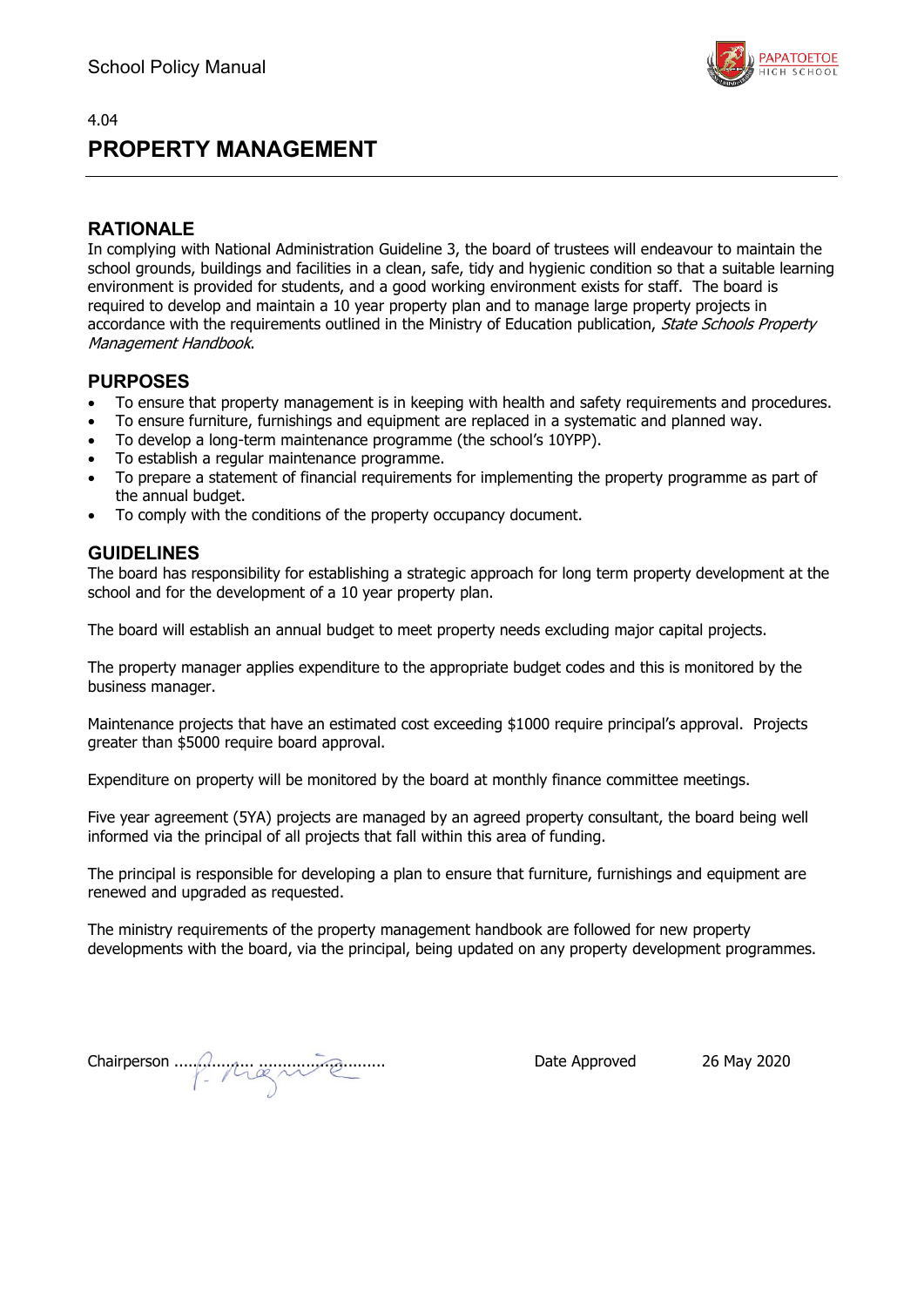

# **USE OF THE SCHOOL**

### **PURPOSES**

4.05

- To make, where possible, school facilities available for community usage at the same time generating income to assist the general financing of school activities.
- To ensure that the school facilities are being used for approved purposes by approved personnel.

- 1. All applications for use of the school facilities or grounds for any purpose whatsoever must be made well in advance on the official application form held by the property manager.
- 2. The principal has the delegated authority to decide whether to approve usage and the fees to be charged. In special circumstances the request may be referred to the board.
- 3. At all times the principal and board will consider the impact of usage on general school needs which will always be uppermost and will consider likely disturbance to neighbours and respect for the school's facilities. In general, private functions involving the consumption of alcohol will not be approved.
- 4. The consumption of alcohol in the staffroom by staff and guests is approved on the last day of a school week or on other special occasions so deemed by the principal or board.

Chairperson ................. ........................... Date Approved 26 May 2020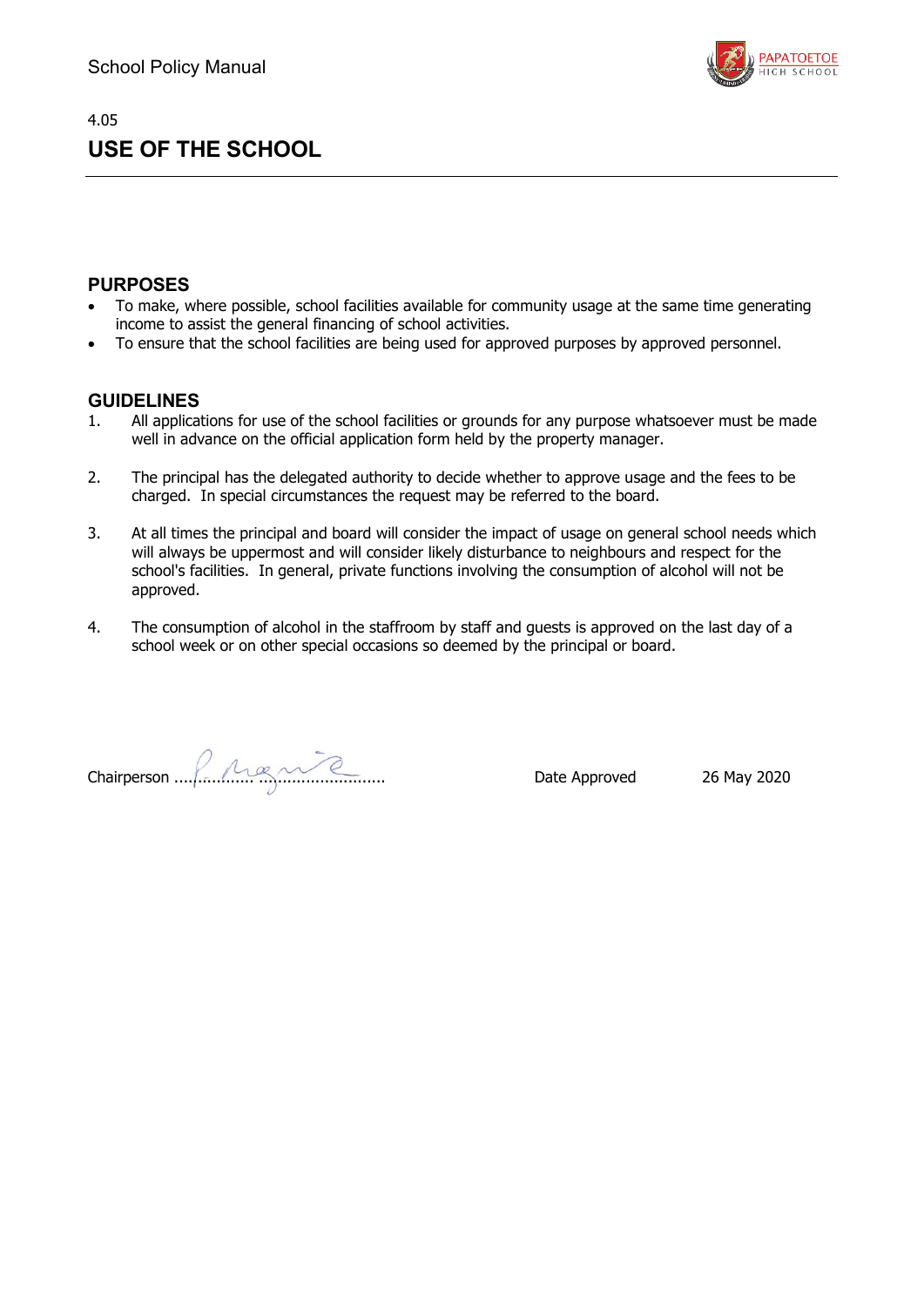

# **FUNDRAISING**

### **RATIONALE**

To allow groups within the school to fundraise to supplement the cost of trips and other school activities and to ensure these fundraising activities are appropriate.

- 1. Any fund-raising activity must first have approval from the associate principal.
- 2. The number of fund-raising activities will be monitored to ensure that an excessive number of activities are not occurring.
- 3. A staff member is to be specifically responsible for any/each fundraising activity and they are to oversee any student involvement. This staff member is to report to the associate principal any problems or issues that arise.
- 4. All money raised by activities is to be deposited immediately through the school accounts.
- 5. Any fundraising activity must meet the values of our school.
- 6. Any fundraising involving food or beverages should meet healthy food guidelines.
- 7. Applications to gaming/charitable trusts are to have prior approval from the board of trustees.
- 8. Sponsorship is considered to be fundraising and must have the approval of the board.
- 9. Sponsorship of sports teams must meet the requirements of ASSHA by-laws.

Chairperson ................. ........................... Date Approved 26 May 2020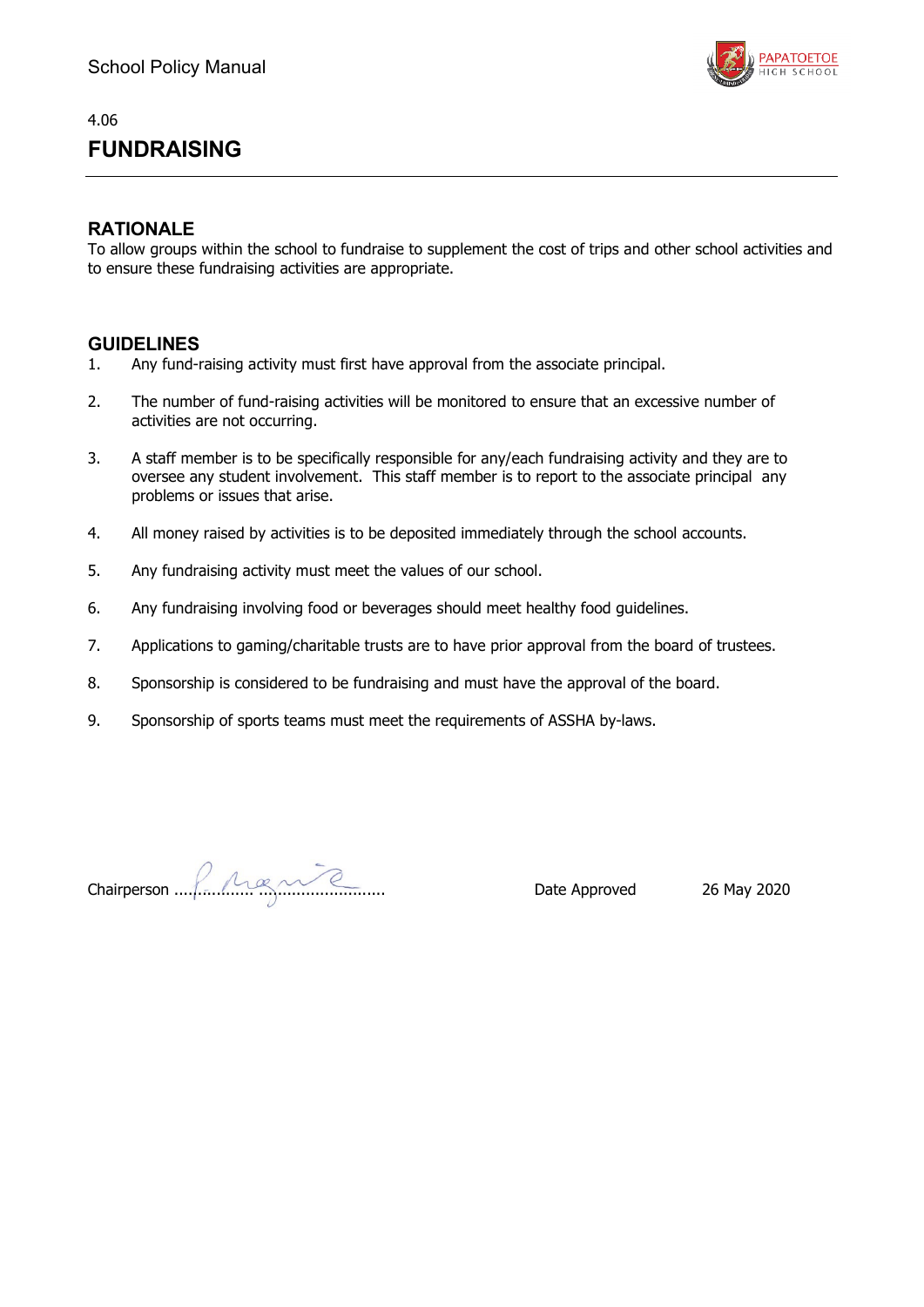

# 4.07 **FEES POLICY FOR INTERNATIONAL STUDENTS**

## **RATIONALE**

It is a requirement of the Education (Pastoral Care of International Students) Code of Practice 2016 for signatories to have a policy covering fees protection and refund conditions.

## **PURPOSES**

- To ensure that funds from international students are secure should the school cease to become a signatory or if the student is required to transfer to another institution.
- To have a fair and transparent system for refunding fees should a student withdraw from their course before its completion.
- To protect students' funds in the case of insolvency the board of trustees guarantees to hold sufficient funds in reserve to enable refunds of students' fees in the unlikely event that their course of study has to be cancelled.

### **GUIDELINES**

### **Refund of tuition fees**

Students must apply in writing to the board of trustees if they have withdrawn from their course and wish to receive a refund.

Details of how refunds are calculated are found in the international students pages included with the prospectus. (The administration fee will not be refunded.)

**Refund of homestay fees** (for those that get the school to hold their total homestay fees)

Students who move out of their homestay before the end of their contract will have the portion of their homestay fee not already used, returned to them.

The homestay placement fee will not be refunded.

Students must request in writing to have their homestay fees refunded, giving two weeks' notice or pay two weeks' fees in lieu of notice.

Chairperson: \_\_\_\_\_\_\_\_\_\_\_\_\_\_\_\_\_\_\_\_\_\_\_\_ date approved: 30 May 2017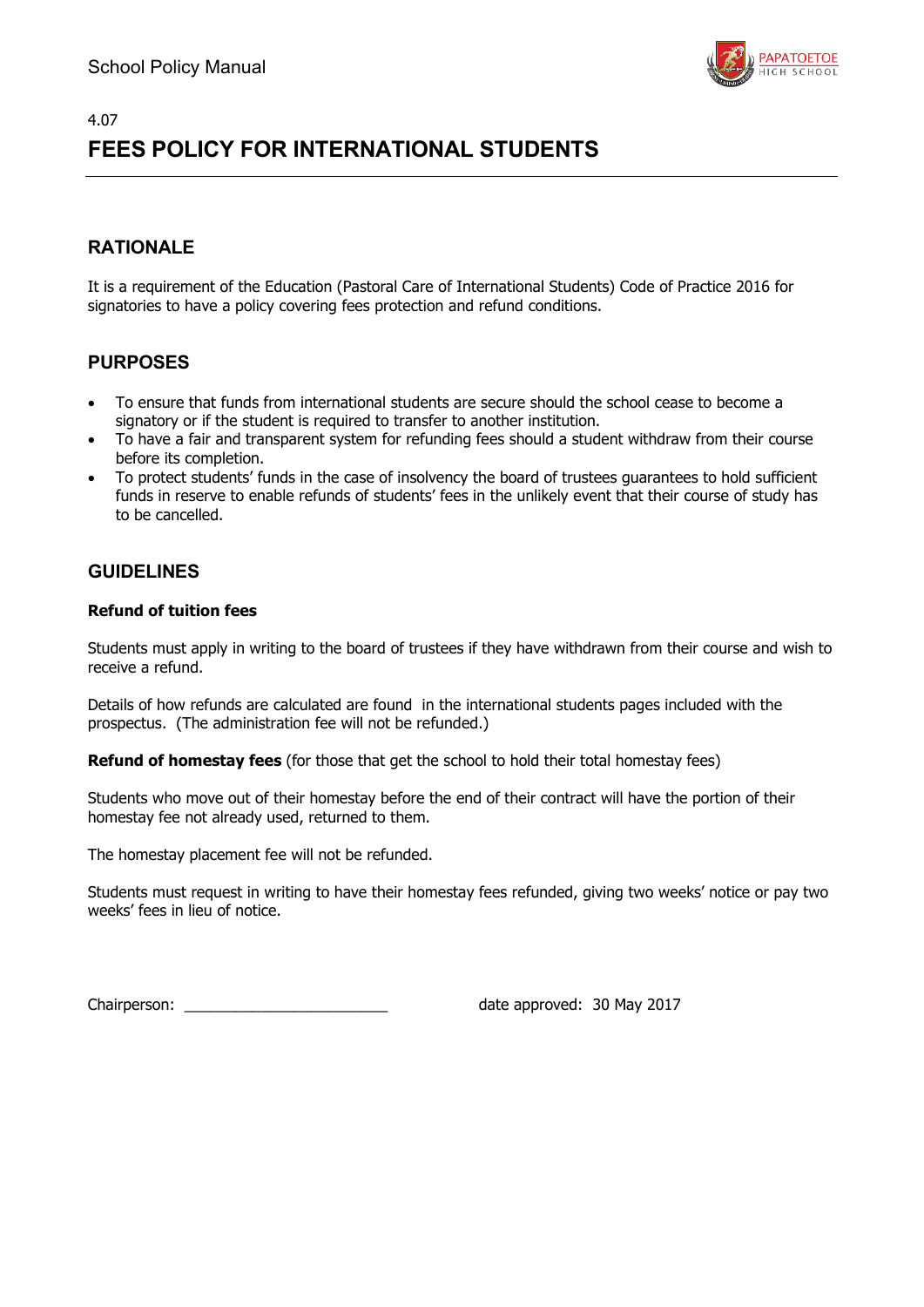

# **CREDIT CARD POLICY**

### INTRODUCTION

The board agrees that it has a responsibility to ensure that credit card expenditure incurred by the school must clearly be linked to the business of the school. The board has agreed on the fundamental principles of this policy, and has delegated responsibility for the implementation and monitoring of this policy to the principal.

This policy must be read in conjunction with other board policies, and the exercising of all authority and responsibilities conferred under this policy must be in accordance with the Schedule of Delegations and may not exceed an individual's established level of delegated authority.

### GUIDELINES

- 1. Board approval must be sought for each cardholder before being issued with a school credit card.
- 2. The limits set for credit card use should not exceed the overall financial delegation of the cardholder, as set out in the Schedule of Delegations. Any variations require board approval.
- 3. The credit card is not to be used for any personal expenditure.
- 4. The credit card will only be used for:
	- payment of actual and reasonable travel, accommodation and meal expenses incurred on school business; or
	- purchase of goods in line with delegated authority.
- 5. All expenditure charged to the credit card should be supported by:
	- A credit card slip
	- A detailed (GST if in New Zealand) invoice or receipt to confirm that the expenses are properly incurred on school business.
- 6. The credit card statement should be certified by the cardholder as evidence of the validity of expenditure and then verified by the board chairperson.
- 7. The credit card holders are to comply with issuer (bank) requirements.

Chairperson Date Approved: 1 May 2018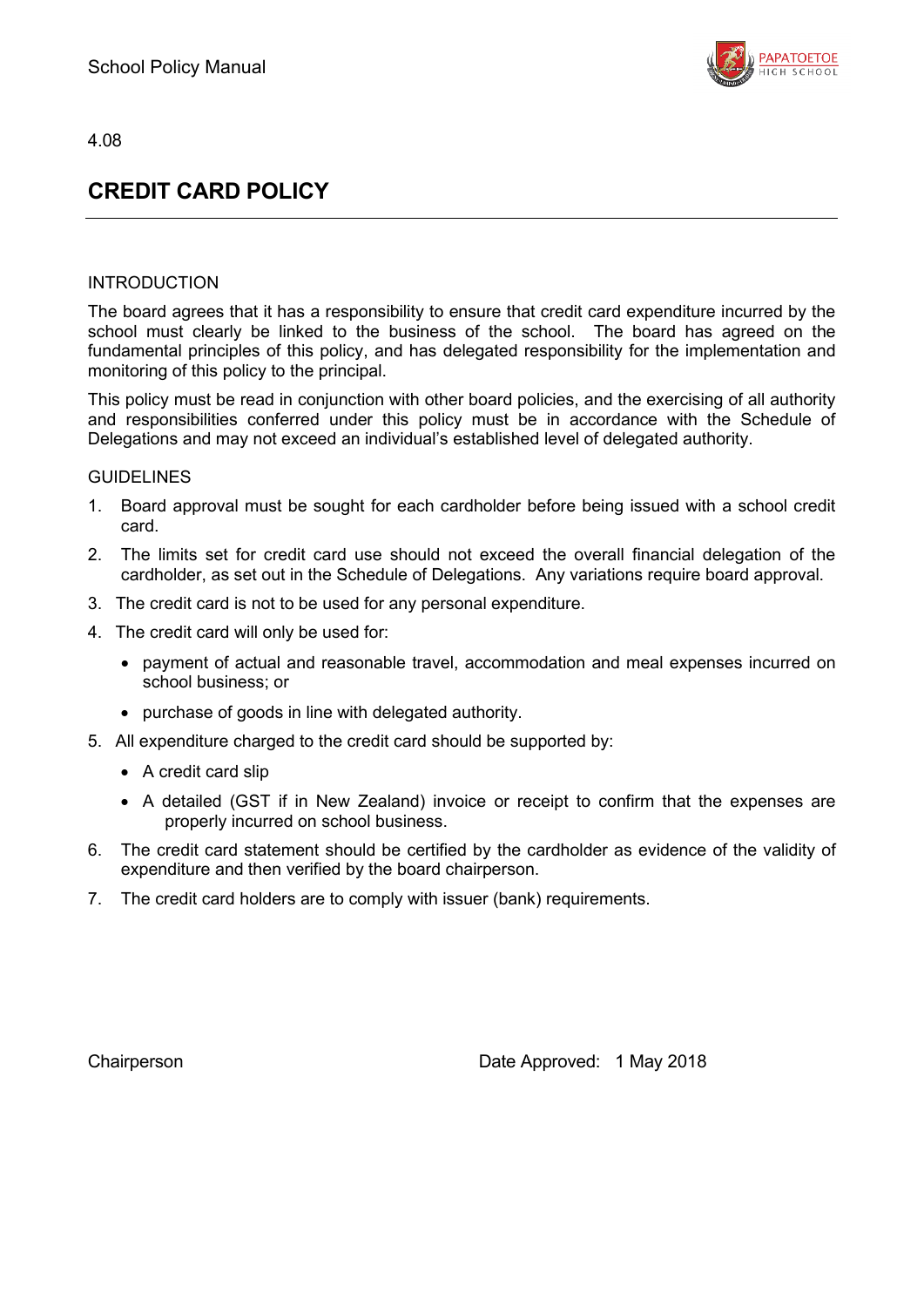

# **TRAVEL POLICY**

### **RATIONALE**

Travel expenditure incurred by the school must clearly be linked to the business of the school. The board requires the principal to implement and manage this policy. The principal may, from time to time, further delegate some responsibilities. This policy must be read in conjunction with the schedule of delegations.

### **PURPOSES**

- The travel expenditure is on the board's business, and the school obtains an acceptable benefit from the travel when considered against the cost;
- Expenses are reimbursed on an actual and reasonable basis: and
- Staff that are required to travel on business do not suffer any negative financial effect.

### **GUIDELINES**

- Under no circumstances may any staff member approve their own travel.
- All booking for international and domestic travel is to be conducted through the school's normal purchase procedures.

### **Travel within New Zealand**

- 1. The justification for travel within New Zealand must relate to a school need.
- 2. All domestic air travel is to be economy class.
- 3. Authorisation of domestic travel is done by the principal.

### **International Travel**

- 4. All international travel should be authorised by the board before it is commenced.
- 5. Except where the flight time exceeds 5 hours, all international air travel is to be economy class. Business or premium economy class travel may be approved, where the board considers appropriate, for travel more than 5 continuous hours in duration.
- 6. Accommodation costs are to be reasonable and approved by the principal or board of trustees.
- 7. Staff who stay privately will be reimbursed on production of receipts, for koha or for the cost of a gift given to the people they have stayed with. Prior to travel the staff member should receive authorisation for the value of the intended koha/gift.
- 8. When using rental cars, prepayments are preferred.
- 9. Use of private vehicles is to be reimbursed at the rate specified by the collective agreement.
- 10. If taxis are used, then staff should pay for the taxis and obtain a receipt and see reimbursement through petty cash or as part of an expense claim.

### **Reimbursement of Expenses**

- 11. The reimbursement for business related travel expenses is on the basis of actual and reasonable costs.
- 12. For travel within New Zealand, actual and reasonable expenses are those incurred above the normal day to day costs.
- 13. All personal expenditure is to be met by the staff member. Examples of this are mini bar purchases, in house movies, laundry and private phone call charges are to be paid separately by the travelling staff member.
- 14. All receipts must be retained and attached to the travel claim. The claim is to be authorised as per normal school procedures.

### **Discretionary Travel Benefits**

15. Travel benefits, including airpoints and loyalty scheme rewards/points (Flybuys, AA, Countdown, etc) accrued from official travel may be retained by the staff member and redeemed as they feel appropriate.

Chairperson ............................................ Date Approved 29 January 2019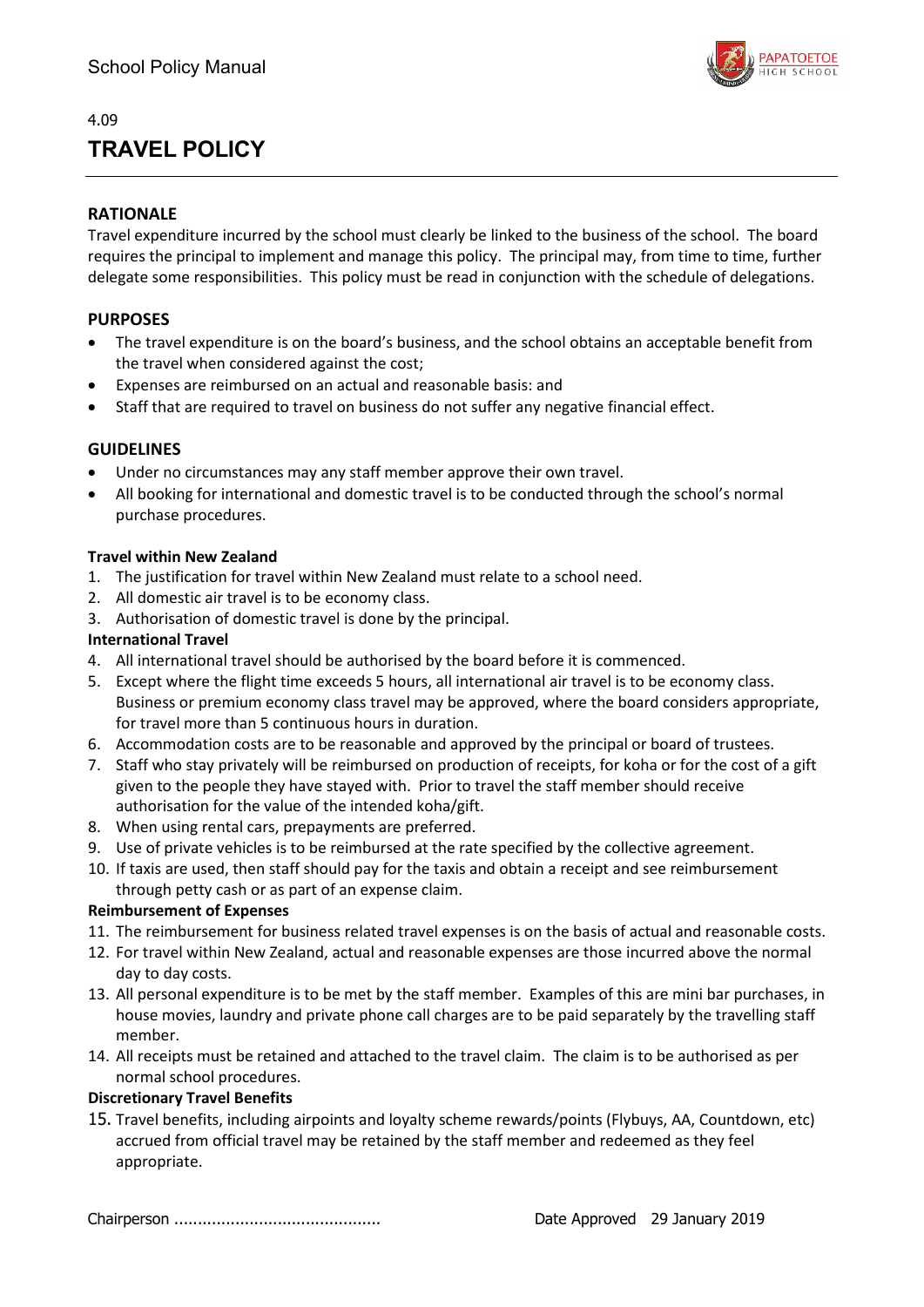

## 5.01 **ENROLMENTS**

## **RATIONALE**

The school has an approved enrolment scheme. A school zone has been maintained since the enrolment scheme legislation was introduced and students living in zone have an automatic preferential right to entry.

## **PURPOSE**

- To avoid overcrowding in the school.
- To recognise the significance of our historical school zone.
- To ensure compliance with section ii of the education act 1989.

- 1) An enrolment scheme that complies with relevant legislation and consultation requirements is approved on an annual basis.
- 2) The enrolment scheme is published for student and parent information.
- 3) The principal is responsible for establishing a set of procedures to effectively manage the enrolment scheme within the guidelines produced by the ministry of education.
- 4) The principal is responsible for the enrolment process, but may delegate this responsibility to an SLT member, including
	- i) Review and development of enrolment forms.
	- ii) Information dissemination and/or meetings for students and their parents.
	- iii) Organisation of enrolment times.
	- iv) Procedures for checking authenticity of addresses and living arrangements of applicants.
- 5) The board will determine, on an annual basis, the number of out of zone places (if any) are available for the following year.
- 6) Out of zone enrolment procedures will comply with Ministry of Education requirements.

Chairperson ................. ........................... Date Approved 26 May 2020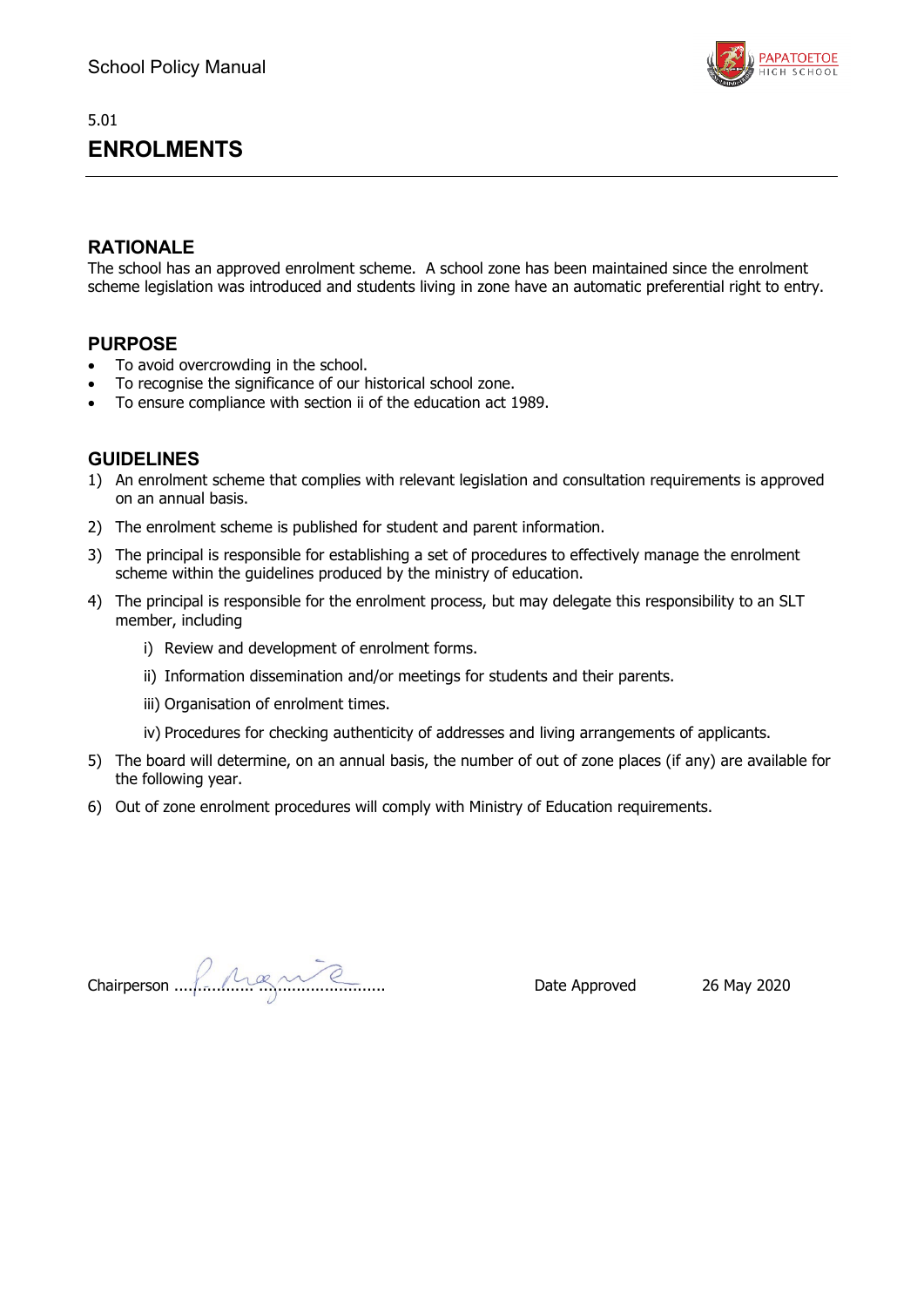

# **BOARD MEETINGS AND TRUSTEE TRAINING**

## **RATIONALE:**

This policy forms the guidelines as to how the board will comply with relevant statutory regulations for its governance role.

### **PURPOSE**

• To ensure the board will adopt procedures which ensure it carries out, to the best of its members' ability, the role of governance of the school.

- 1) The board will be constituted and organised under the relevant, current legislation.
- 2) Meetings will generally be held at monthly intervals on the school site unless circumstances necessitate otherwise.
- 3) Special sub-committees of the board will meet when and if necessary and all board members will share responsibility for finance, property and discipline matters.
- 4) The chairperson will be appointed at the board's first meeting in any year, except in election year when the appointment will be made at the first meeting after the election.
- 5) When new trustees are appointed they will be offered an induction programme.
- 6) The board's secretary will provide to all members ( in the week before a regular meeting) copies of all information relevant to the meeting's agenda.
- 7) The principal will similarly provide a monthly report to the board.
- 8) Accurate minutes of board meetings will be kept and made available as requested to staff or public. Minutes are also made available to the staff.
- 9) The board will create or make available for its members the training opportunities deemed necessary to make the members more informed and effective in their governance role. Funds will be set aside in the annual budget to provide for any such needs.
- 10) There is a set agenda for each normal board meeting.
- 11) The following guidelines will apply to any non-trustees who attend board meetings as spectators or who request the opportunity to address the board.
	- i) No non-trustee may speak without approval of the chairperson.
	- ii) Unless approval to address the board has been received prior to a board meeting, no nontrustee has the right to expect to participate in a board discussion.
	- iii) Agenda items only can be addressed by non-trustee speakers.
	- iv) There will be a time limit on individual speakers set by the chairperson. A time limit will also be set on a topic where there is more than one speaker. Three minutes per speaker and fifteen minutes per topic will be the normal allocations.
	- v) Speakers are entitled to express their views but not entitled to immediate board response, to be disrespectful, offensive or malicious.
	- vi) Trustees may question or respond to non-trustees only with the chairperson's approval
	- vii) The chairperson has the right to ask any non-trustee at any time to stop speaking.
	- viii) If the board decides to go into committee, all non-trustees must leave the meeting room.

Chairperson ................. ........................... Date Approved 26 May 2020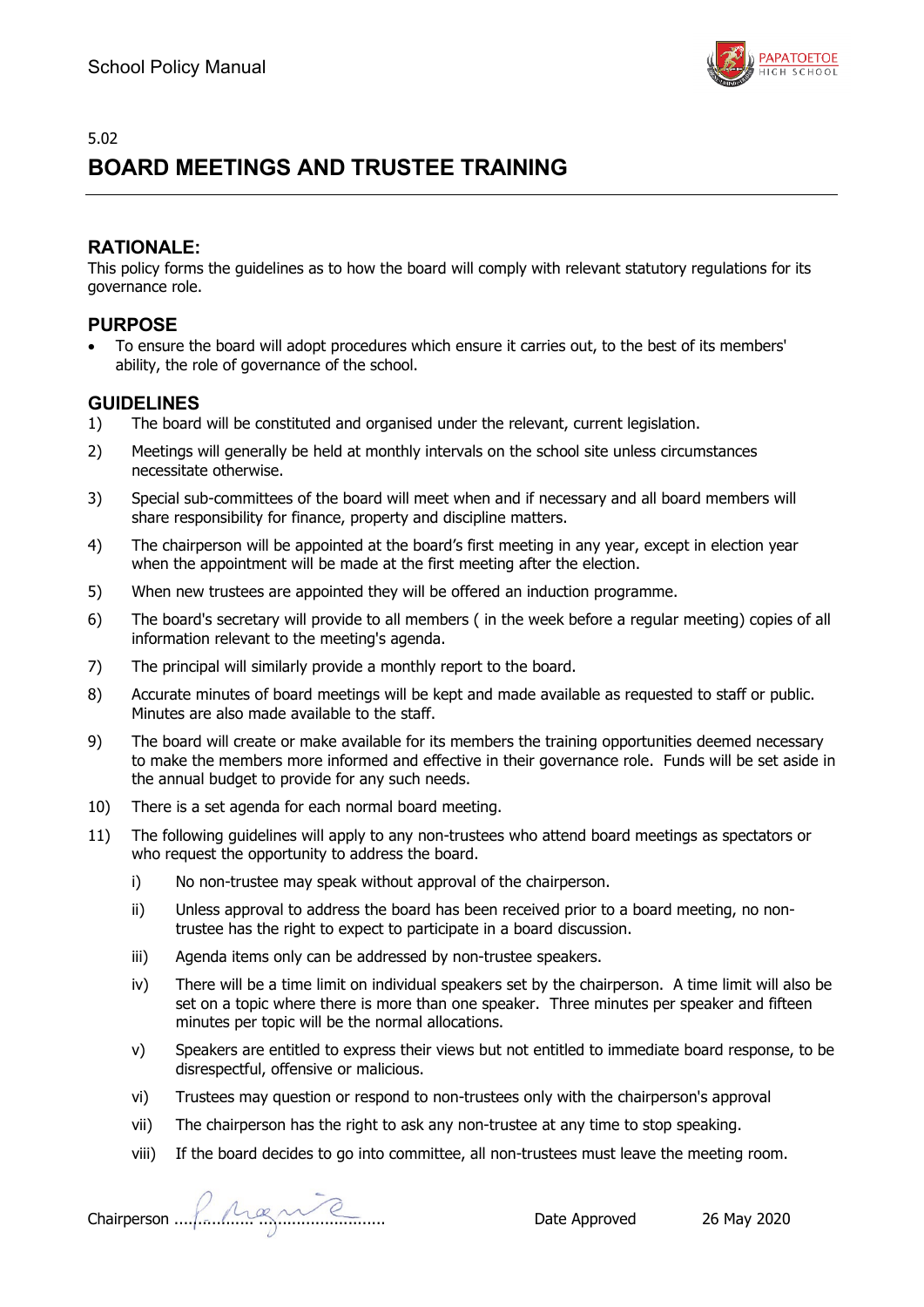

## 5.03 **COMMUNICATIONS WITH THE PARENT COMMUNITY**

## **RATIONALE**

A well-informed school community is a key factor in establishing and maintaining an effective, harmonious learning environment.

## **PURPOSE**

To ensure that parents and caregivers are kept well-informed on matters relating to the school and education in general while ensuring opportunities for them to contribute to any developments.

- 1. The time of enrolment may be used to establish, in personal interview between parent, student and school representative, a relationship which can be the basis for future communication.
- 2. Newsletters will be used as a regular method of conveying information to parents and will usually be sent by email. The school website provides up to date information to the community, including the school prospectus, curriculum guides and newsletters.
- 3. Special meetings on specific matters may be arranged annually and as the need arises. The regular meetings will cover year 9 orientation, senior school qualifications, careers, subject selection and student progress.
- 4. At all other times, opportunities will be provided for parents to communicate with a sense of comfort with the principal or other staff on general or personal family matters
- 5. All board members will be reminded of their representative status and the need for availability of contact, formal or informal.
- 6. The principal will prepare an annual report which details progress against the annual plan targets and other relevant data.
- 7.
- 8. Social media will be used as appropriate to communicate relevant information. Only accounts permitted by the principal are permitted.

Chairperson ................. ........................... Date Approved 26 May 2020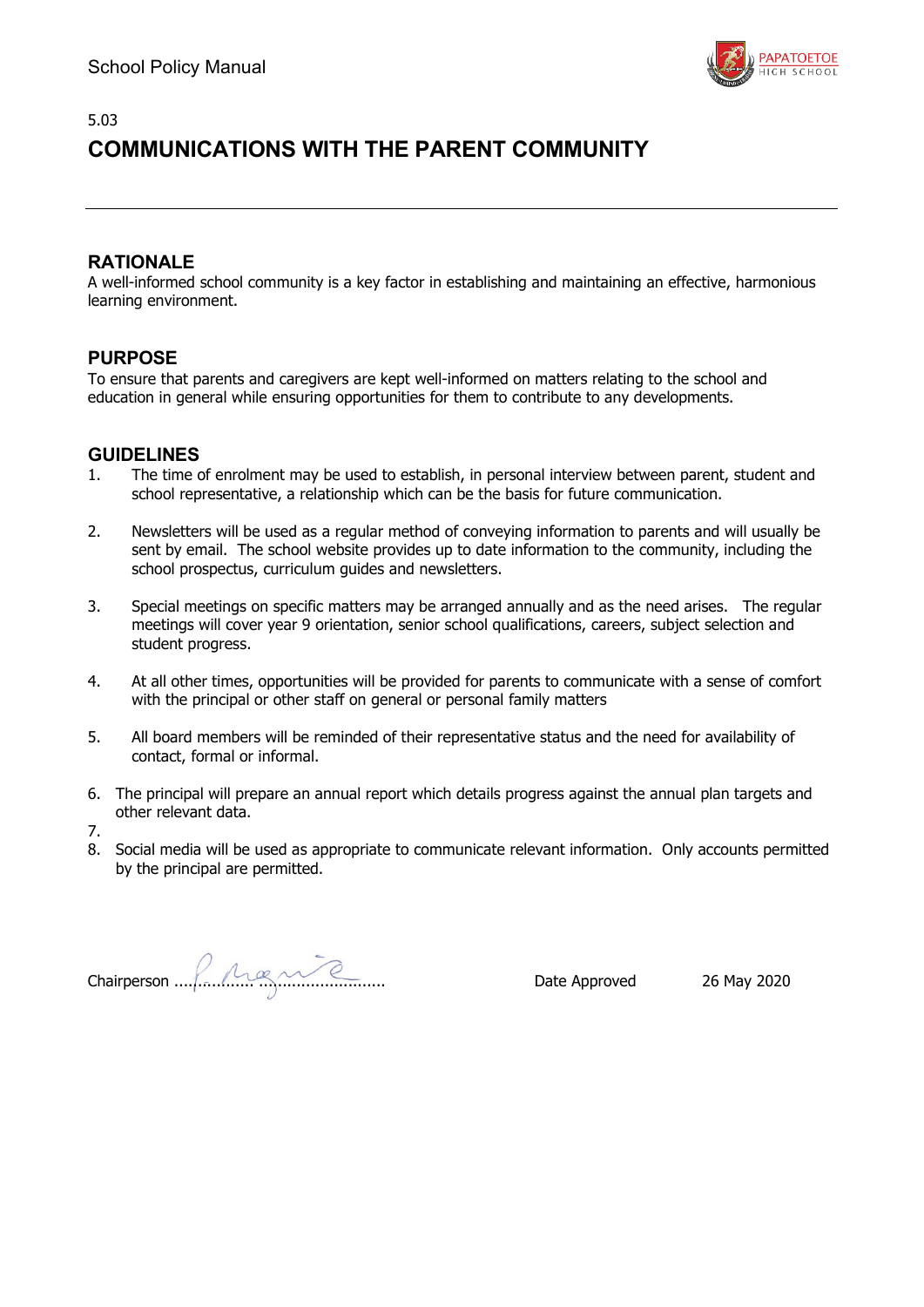# 5.04 **COPYRIGHT POLICY**



## **RATIONALE**

The school is to comply with the copyright act with respect to the use of musical scores, videos, books, films and other copyright materials.

### **PURPOSES**

1. To ensure the school complies with the copyright act 1994

- 1. All staff including the relevant support staff are to make themselves aware of the relevant sections of the copyright act as they apply to educational institutions and of the conditions of any copyright licence that the school subscribes to.
- 2. The school will take out such licences as it sees fit and will comply with the conditions described in these licences.
- 3. Individual staff members will be personally liable for any breaches of the copyright act.

Chairperson ................. ........................... Date Approved 26 May 2020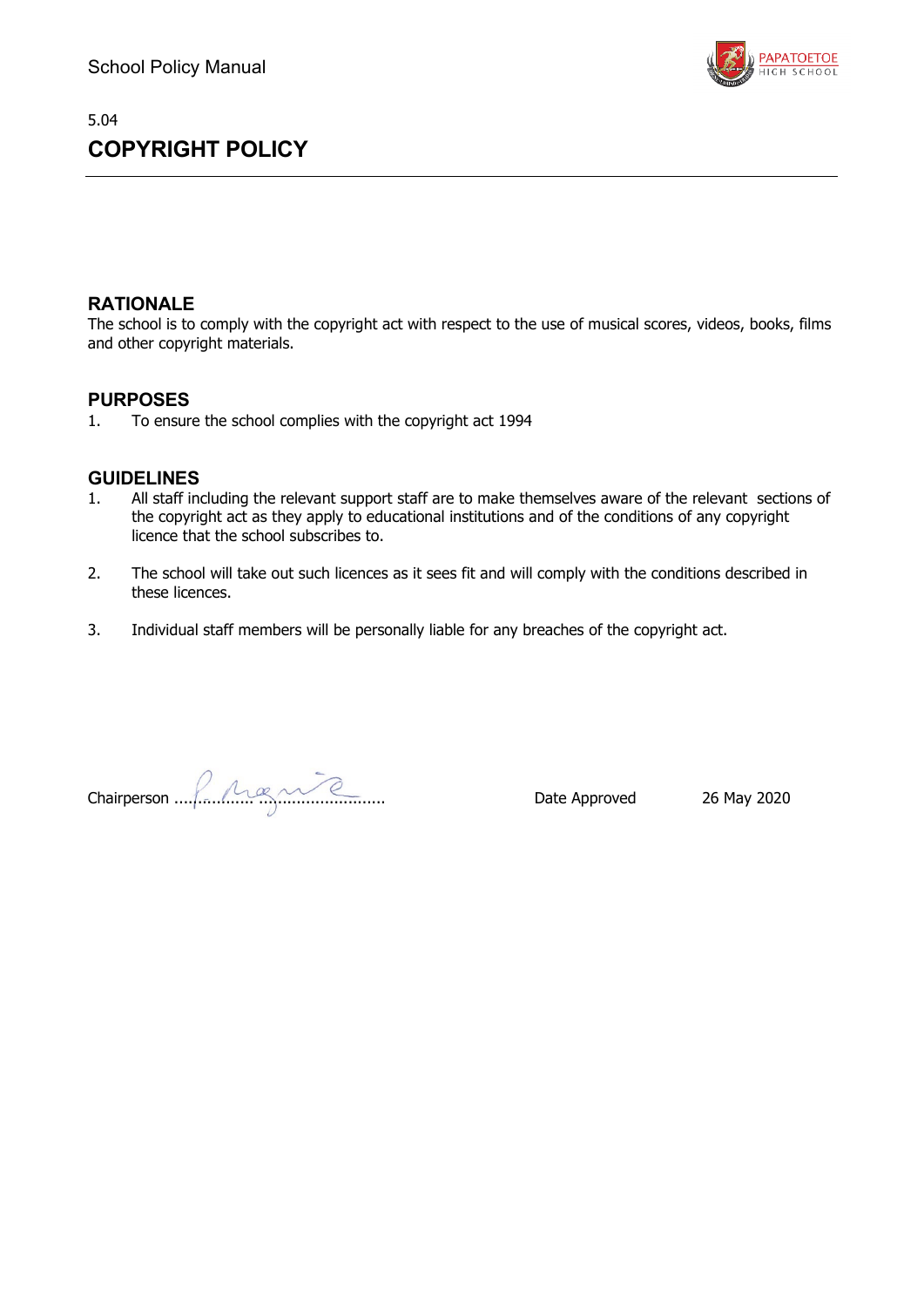

# **COMPLAINTS POLICY**

### **PURPOSE**

- To ensure all complaints are handled in a sensitive and appropriate manner.
- To establish clear lines of communication and procedures in the event of a complaint.

### **GUIDELINES**

Under this policy a situation that is considered serious enough to be a complaint will be in written format and signed by the complainant.

All complaints that may be of a serious nature are directed to the principal. Complaints involving the principal will be directed to the board chairperson.

The principal handles complaints in an appropriate manner and this may include:

- Meeting the complainant in person in an interview situation.
- Informing the bot chairperson of the complaint and any action taken.
- Providing a full report of a complaint and subsequent actions to a full bot meeting.
- Convening a meeting of the bot discipline sub-committee.
- Informing outside agencies (ministry of education, police etc) if necessary.
- Arranging for an independent arbitrator if necessary.

All complaints are dealt with promptly.

A file is maintained by the principal of all complaints that are received in written format.

Any investigations carried out as a result of receiving a complaint are done so in a lawful manner and where staff members are involved the conditions of the relevant employment contracts are adhered to.

Complaints handled within this policy include those about staff, the board or students.

Chairperson: Chairperson: Chairperson: Chairperson: 29 August 2017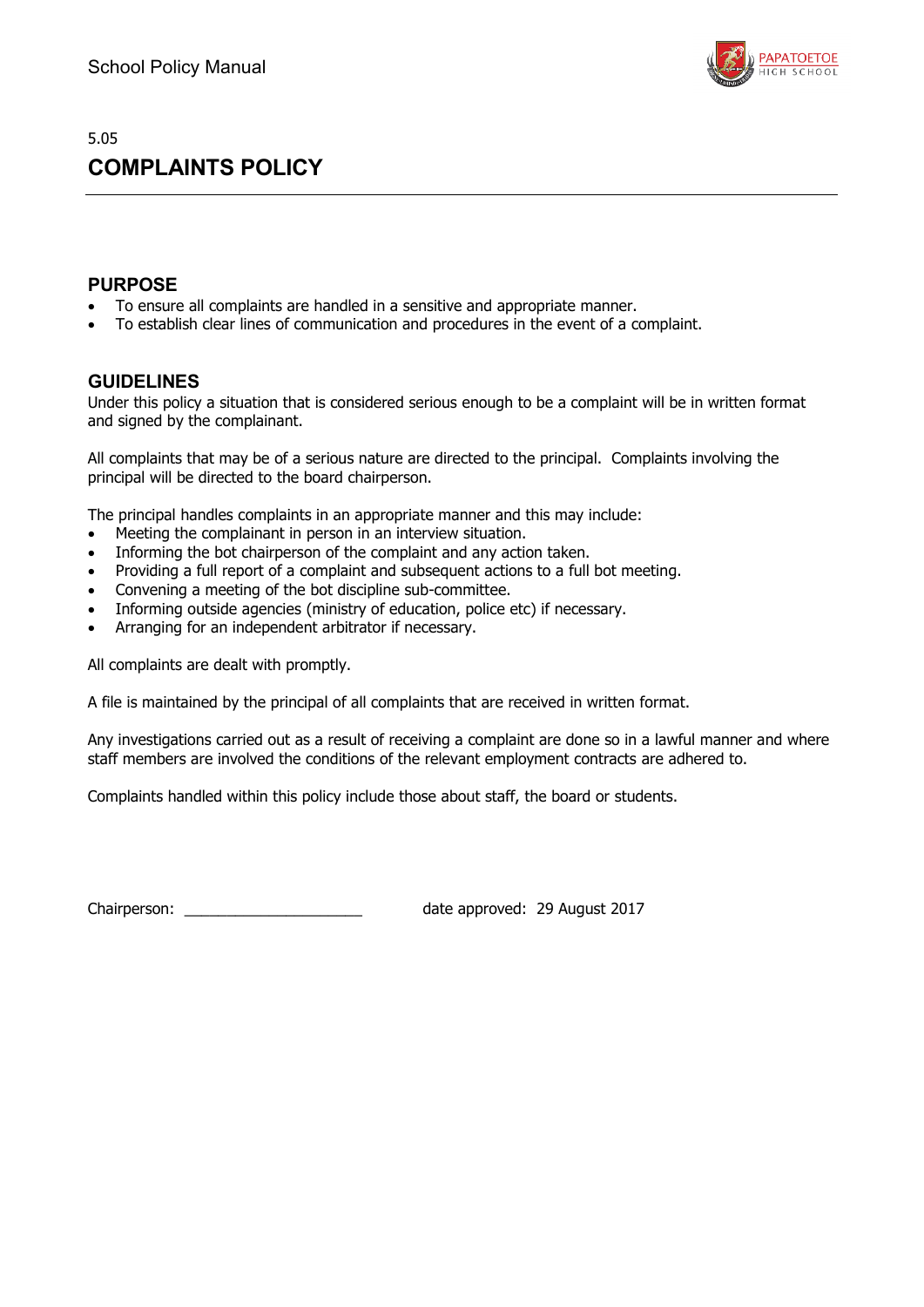

# **PROTECTED DISCLOSURES**

## **RATIONALE**

Under the Protected Disclosures Act 2000 schools are required to "have in operation appropriate internal procedures for receiving and dealing with information about serious wrongdoing in or by that organisation" (s11 and also see s7). *"Serious wrongdoing" is defined in section 3, of the Act.*

## **PURPOSES**

The act is to protect "whistleblowers" - employees who believe on reasonable grounds that they have evidence of wrongdoing and who wish in good faith to disclose the information they have believing it to be true or likely to be true.

### **GUIDELINES**

- 1. Employees who wish further information about disclosures are entitled, without prejudice, to have a copy of the act and be directed to sections 15-19 which provide guidance in making disclosures and describe the nature of the protections available (including: personal grievance, immunity from civil and criminal proceedings, confidentiality).
- 2. Employees who discover wrong-doing should disclose it to the principal as a matter of public interest.
- 3. If the wrong-doing is being done by the principal the employee should make the disclosure to the chairperson of the board of trustees.
- 4. If the employee believes the principal and the chairperson are inappropriate people to disclose to because of their friendships or if it is believed that both are involved in the wrong-doing, the employee may meet with the associate principal or the deputy chairperson (if appointed).
- 5. The protected disclosures recipient (as determined by 2, 3 or 4 above) will investigate the claim, which may include reporting to the police or to the minister of education. They must keep the employee informed.
- 6. If the employee finds that these people have taken no action or recommended action within 20 working dates after disclosure s/he may make a disclosure to either the minister of education or to the ombudsman.
- 7. Any investigation must be carried out with regard to the principles of natural justice and in a procedurally fair manner.

Chairperson **Chairperson** Date Approved: 26/02/2019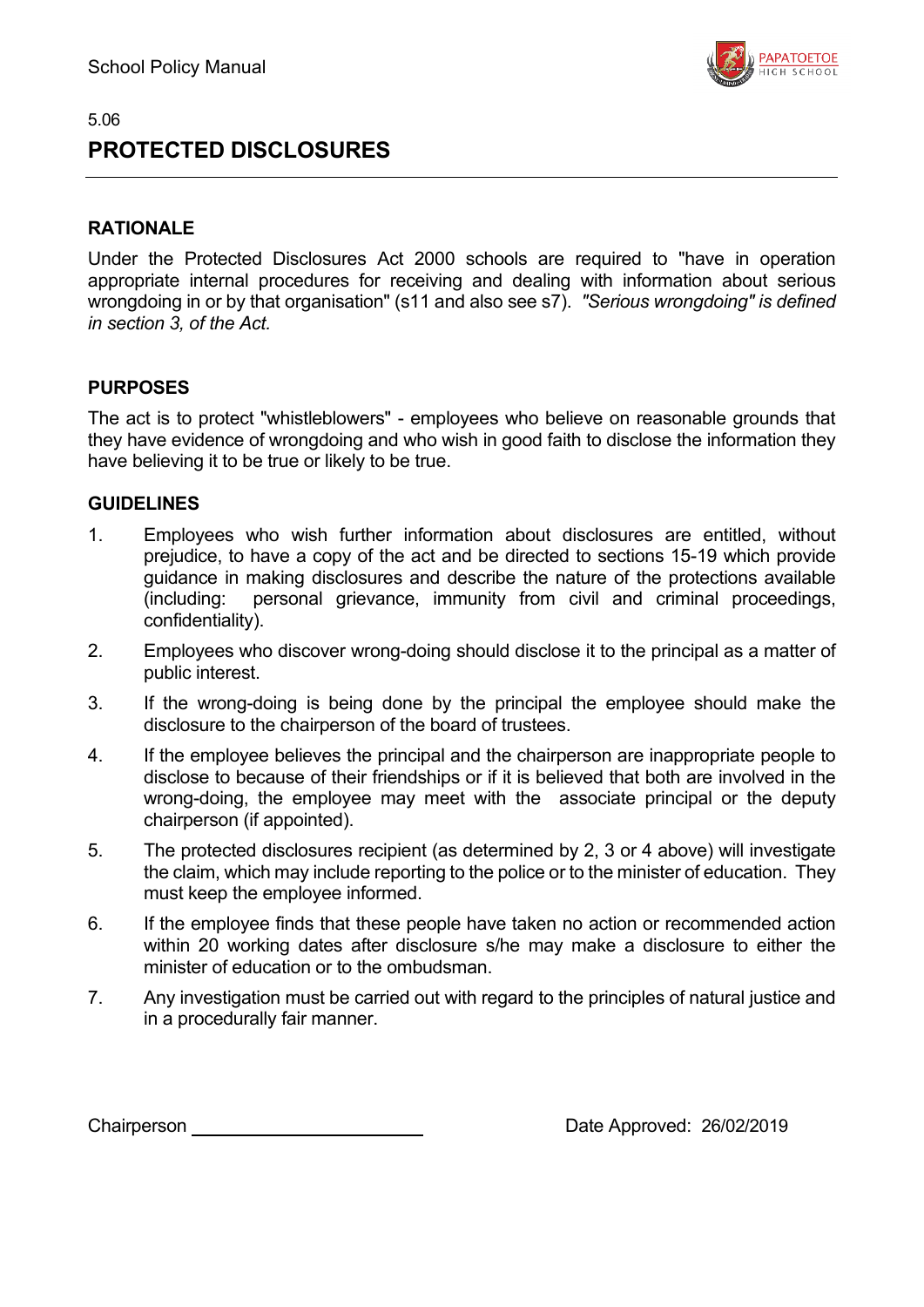

# 5.07 **CREATIVE COMMONS COPYRIGHT**

## Rationale

Papatoetoe High School wishes to encourage the open and free exchange of information, knowledge and resources, and support the collaborative production of copyright works that are freely available to all. Papatoetoe High School encourages both staff and students to support free and open access to copyright works.

## **Guidelines**

The Board of Trustees of Papatoetoe High School:

- 1. Recognises that the Board of Trustees holds first ownership of copyright of works produced by the Board's employees in the course of their employment.
- 2. Applies by default a Creative Commons Attribution Licence to all teaching materials and policies in which the Board of Trustees of the school owns copyright.
- 3. May apply a Creative Commons Attribution licence to other copyright works, aside from those described in (2), with the express agreement of the Principal.
- 4. May make exceptions to 2) at the discretion of the Principal. Any such exceptions should be limited by a specific time period and should consider the application of other, more restrictive Creative Commons licences, as opposed to simply reserving all rights in a copyright work.
- 5. Will transfer to the original creator the copyright in created works licensed by the school under a Creative Commons Attribution or Creative Commons Share-Alike .licence
- 6. Does not make any claim over the ownership of copyright works produced by students. The copyright to these works remains with the creator.
- 7. Recognises that this policy only applies to copyright works, and not to any other forms of intellectual property.
- 8. Recognises that the copyright in works produced by an employee other than in the course of their employment by the Board of Trustees of the school remains the property of that employee. Where this is unclear, the process for dispute resolution, outlined below, shall apply.

## **Definitions**

**Creative Commons**: An international non-profit that provides free open licences that copyright holders can use to share their work.

**Teaching Materials**: Copyright works produced by employees of the school for the purposes of teaching.

**Policies and Procedures:** Copyright works that determine, and provide guidance around, a course of action adopted by the school.